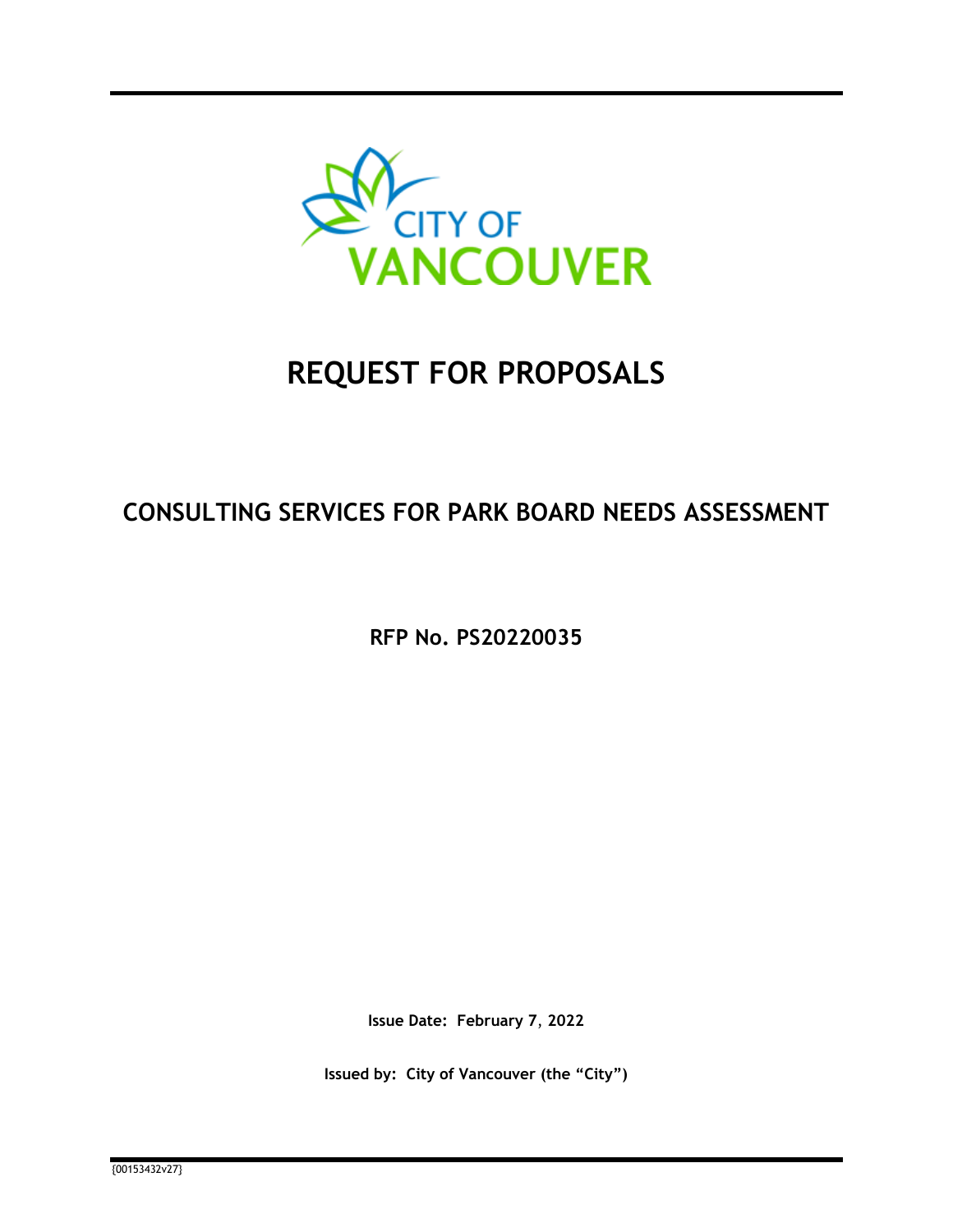# REQUEST FOR PROPOSALS NO. PS20220035<br>CONSULTING SERVICES FOR PARK BOARD NEEDS ASSESSMENT TABLE OF CONTENTS

# TABLE OF CONTENTS

| 1.0  |                                                                   |
|------|-------------------------------------------------------------------|
| 2.0  |                                                                   |
| 3.0  |                                                                   |
| 4.0  |                                                                   |
| 5.0  |                                                                   |
| 6.0  |                                                                   |
| 7.0  |                                                                   |
| 8.0  |                                                                   |
| 9.0  |                                                                   |
| 10.0 |                                                                   |
| 11.0 |                                                                   |
| 12.0 |                                                                   |
|      |                                                                   |
| 1.0  |                                                                   |
|      |                                                                   |
|      |                                                                   |
|      |                                                                   |
|      |                                                                   |
|      |                                                                   |
|      | APPENDIX 6 DECLARATION OF SUPPLIER CODE OF CONDUCT COMPLIANCE  19 |
|      |                                                                   |
|      |                                                                   |
|      |                                                                   |
|      |                                                                   |
|      |                                                                   |
|      |                                                                   |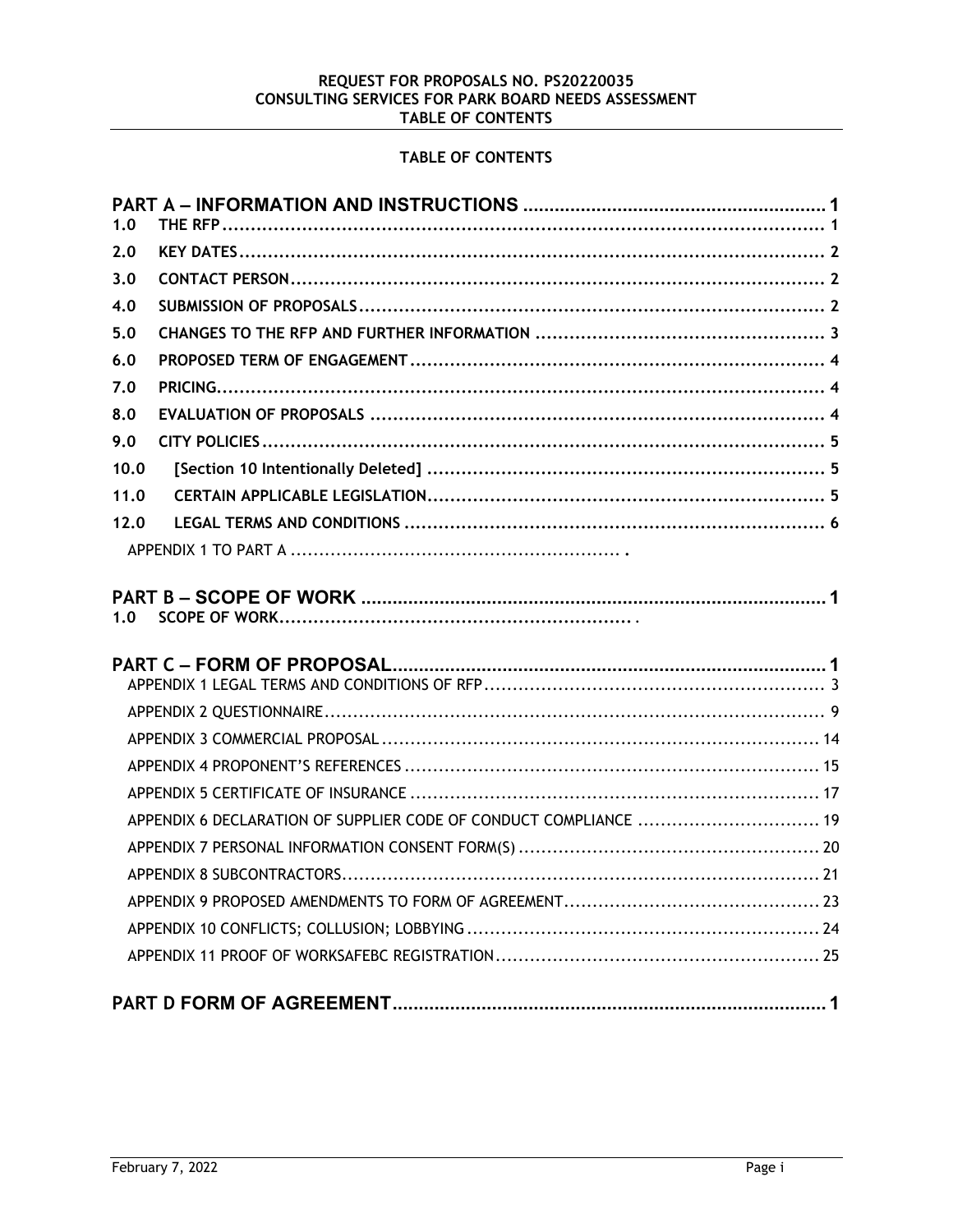### **SUMMARY**

The City of Vancouver as represented by the Vancouver Board of parks and Recreation is seeking consulting services for Park Board Needs Assessment. The Park Board Needs Assessment will align the direction set through VanPlay, evaluate perceived gaps in organizational capacity, process and institutional structures to successfully deliver modern parks and recreation services to the public. The goal is to align service delivery, capital and operating resources and strategic goals of the organization and recommend the financial operational, process systems and tools, and requirements needed to enable those services and align functions. Details of the City's objectives and requirements to which the RFP relates are set out in Part B of the RFP.

# **PART A – INFORMATION AND INSTRUCTIONS**

# 1.0 **THE RFP**

- 1.1 Except where expressly stated otherwise in Appendix 1 of Part C of the Request for Proposals ("**RFP**"): (i) no part of the RFP consists of an offer by the city to enter into any contractual relationship; and (ii) no part of the RFP is legally binding on the city.
- 1.2 The City is interested in selecting an entity, which is not, by the terms hereof, barred from submitting a Proposal, and which does submit a Proposal (each such entity, a "**Proponent**") with the capability and experience to efficiently and cost-effectively meet the objectives and requirements described in the RFP. The City currently expects to select such a Proponent and then enter into negotiations with that Proponent, which will conclude in the execution of a contract between the Proponent and the City (such a contract, an "**Agreement**"). However, the City may: (i) decline to select any Proponent; (ii) decline to enter into any Agreement; (iii) select multiple Proponents for negotiation; or (iv) enter into one or more agreements respecting the subject matter of the RFP with one or more Proponents or other entities at any time. The City may also terminate the RFP at any time.
- 1.3 The City currently intends that Proposals will be evaluated by the City in relation to their overall value, which will be assessed in the City's sole and absolute discretion. In assessing value, the City expects to consider the factors described in Section 8.0 below, among others.
- 1.4 No bid security is required from Proponents in connection with the submission of Proposals because no Proposal will be deemed to be an irrevocable or otherwise binding legal offer by a Proponent to the City. The legal obligations of a Proponent that will arise upon the submission of its Proposal will be limited to the terms and conditions stated under the heading "Legal Terms & Conditions" in Appendix 1 to the Part C - Form of Proposal.
- 1.5 The execution of an Agreement may be contingent on funding being approved, and the relevant Proposal being approved, by the Vancouver City Council.
- 1.6 The RFP consists of four parts, plus appendices:
	- (a) PART A INFORMATION AND INSTRUCTIONS: This part is intended to serve as a guide to the RFP process for Proponents.
	- (b) PART B SCOPE OF WORK: This part describes the subject matter of the RFP, in respect of which the City invites Proposals.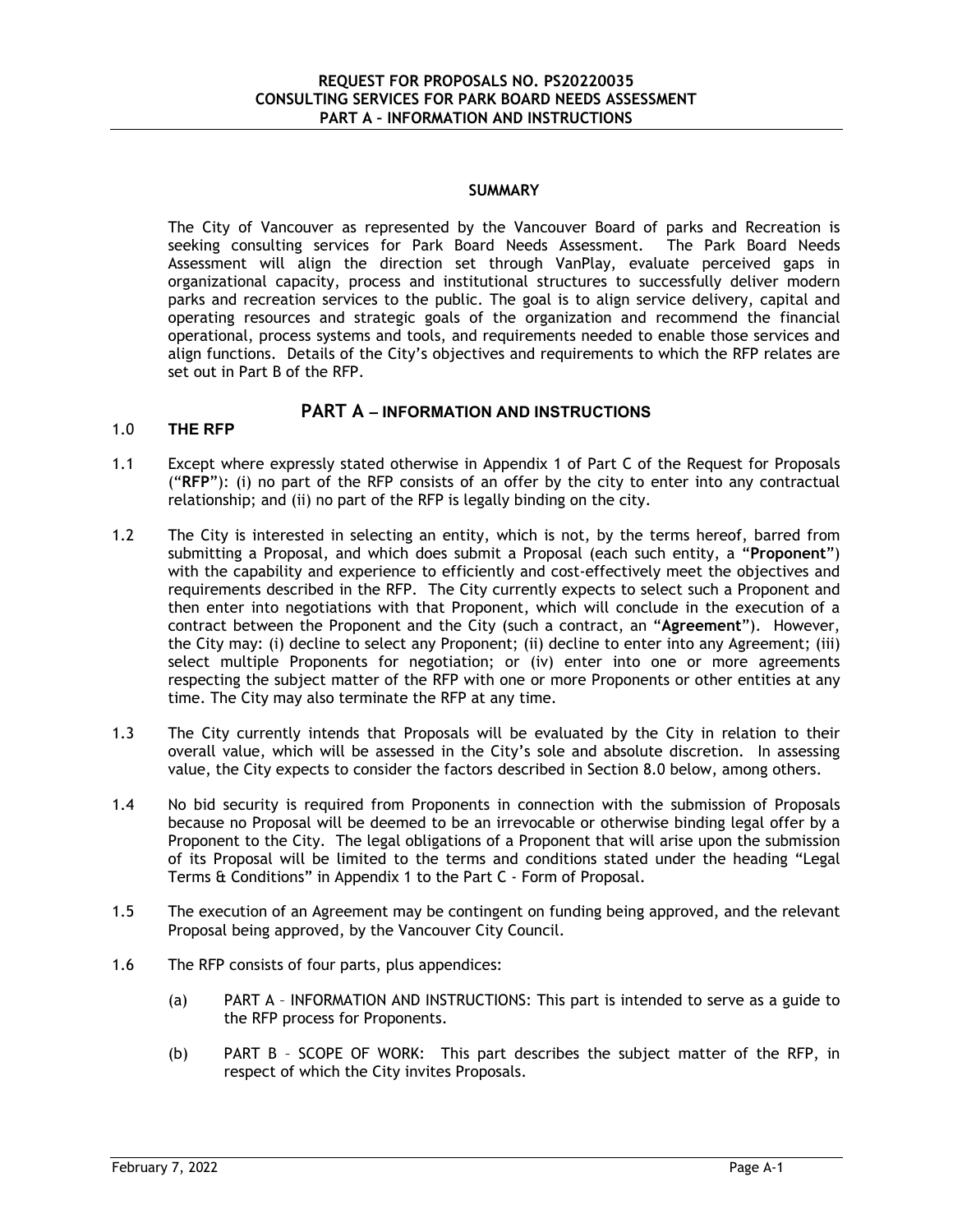- (c) PART C FORM OF PROPOSAL: This is the form in which the Proposal should be submitted.
- (d) PART D FORM OF AGREEMENT: This part contains a model Agreement (the "**Form of Agreement**"). Any Agreement resulting from the RFP is expected to be substantially in the form of the Form of Agreement.

# 2.0 **KEY DATES**

2.1 Potential Proponents should note the following key dates:

| Event                  | Time and Date           |
|------------------------|-------------------------|
| Deadline for Enquiries | 3:00pm on March 1, 2022 |
| Closing Time           | 3:00pm on March 8, 2022 |

2.2 All references to time in the RFP are references to the time in the City of Vancouver, as indicated in the electronic timestamp the Proposal receives upon delivery to the email address specified herein, which is in turn synchronized to Network Time Protocol (NTP) provided by the National Research Council of Canada adjusted to local Pacific Time Zone.

# 3.0 **CONTACT PERSON**

3.1 All enquiries regarding the RFP must be addressed to:

Jessica Li, Buyer Email: jessica.li@vancouver.ca

- 3.2 All enquiries must be made in writing and are to be directed only to the above contact person. In-person or telephone enquiries are not permitted. Any communication from potential Proponents to City staff other than the contact person regarding the content of this RFP may lead to disqualification of the Proponent from this RFP process, at the City's sole discretion.
- 3.3 **IF A POTENTIAL PROPONENT BELIEVES THAT THE CITY MAY BE UNABLE TO SELECT IT DUE TO A CONFLICT OF INTEREST, BUT IS UNCERTAIN ABOUT THIS, THE POTENTIAL PROPONENT IS URGED TO CONTACT THE ABOVE-MENTIONED INDIVIDUAL AS SOON AS POSSIBLE WITH THE RELEVANT INFORMATION SO THAT THE CITY MAY ADVISE THE POTENTIAL PROPONENT REGARDING THE MATTER.**

#### 4.0 **SUBMISSION OF PROPOSALS**

- 4.1 Proponents should submit their Proposals on or before the time and date specified in the bottom row of the table in Section 2.1 above (the "**Closing Time**").
- 4.2 Each Proponent should submit its Proposal by email in accordance with the following:
	- Subject of the file to be: PS# Title Vendor name.
	- Document format for submissions:
		- o RFP Part C in PDF format 1 combined PDF file,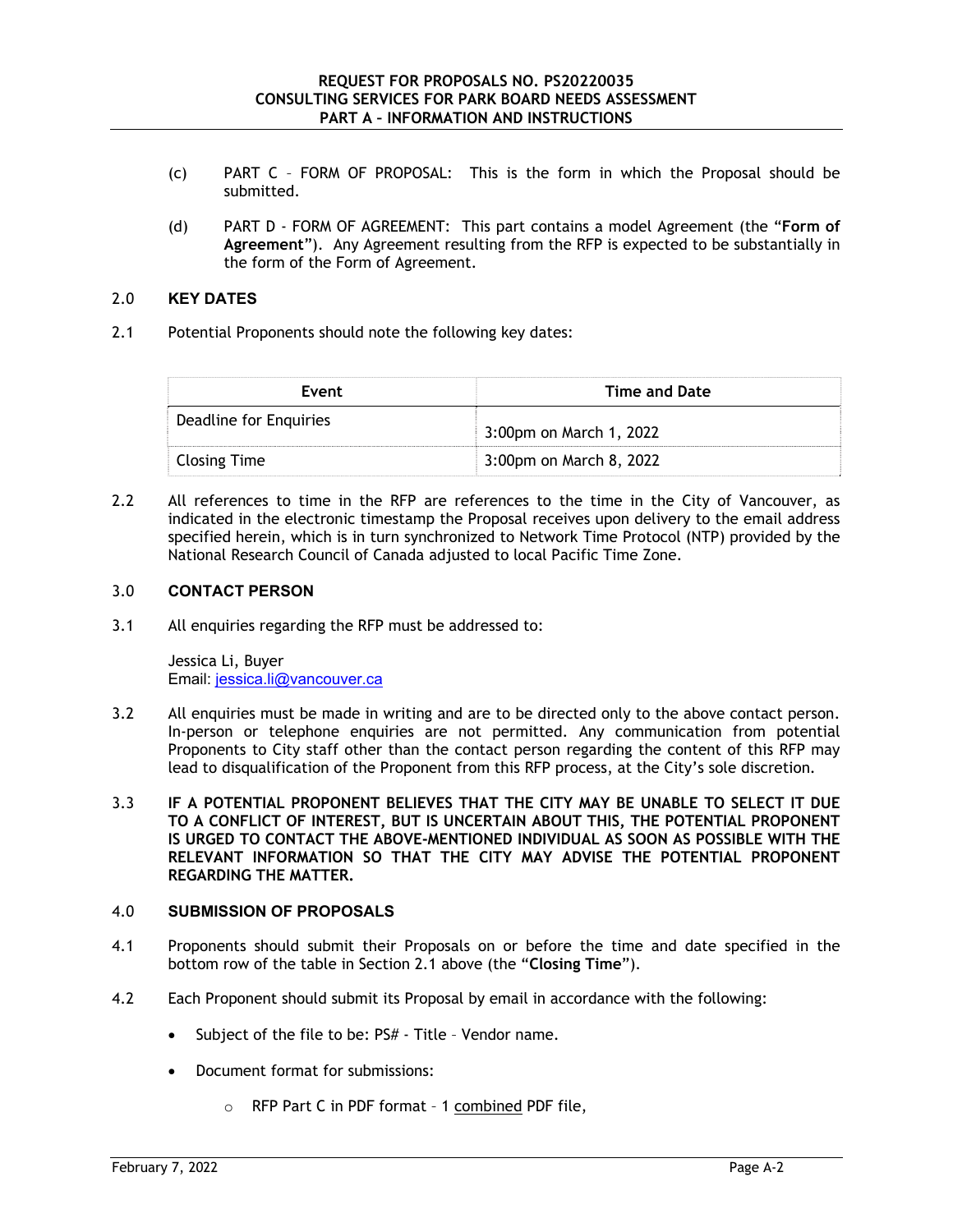- o Appendix 3 (pricing tab) in Excel format, and;
- o Any other attachments if necessary
- Zip the files to reduce the size or email separately if needed.
- Send your submissions to Bids@vancouver.ca; do not deliver a physical copy to the City of Vancouver.
- Submitting the files via Drop box, FTP, or similar programs, is not acceptable.
- Due to cybersecurity concerns, the City of Vancouver will quarantine any inbound email with attachments not in PDF or Microsoft Office formats which will result in non-delivery to Supply Chain Management and will be deemed not submitted. Non-compliant file formats will be detected and quarantined even if they are compressed, zipped, renamed, and include password protected zipped files.
- The maximum number of attachments allowed in an email message is 250 attachments.
- The maximum size limit for an email message, including all attachments, is 20MB per message
- 4.3 To be considered by the City, a Proposal must be submitted in the form set out in Part C (the "**Form of Proposal**"), completed and duly executed by the relevant Proponent.
- 4.4 Amendments to a Proposal may be submitted via the same methods, at any time prior to the Closing Time.
- 4.5 Proposals are revocable and may be withdrawn at any time before or after the Closing Time.
- 4.6 All costs associated with the preparation and submission of a Proposal, including any costs incurred by a Proponent after the Closing Time, will be borne solely by the Proponent.
- 4.7 Unnecessarily elaborate Proposals are discouraged. Proposals should be limited to the items specified in Part C of the RFP.
- 4.8 The City is willing to consider any Proposal from two or more Proponents that wish to form a consortium for the purpose of responding to the RFP, provided that they disclose the names of all members of the consortium and all members complete and sign the first page of the Form of Proposal. Nonetheless, the City has a strong preference for Proposals submitted by a single Proponent, including a Proponent that would act as a general contractor and use subcontractors as required.
- 4.9 Proposals that are submitted after the Closing Time or that otherwise do not comply in full with the terms hereof may or may not be considered by the City and may or may not be returned to the Proponent, in the City's sole discretion.

#### 5.0 **CHANGES TO THE RFP AND FURTHER INFORMATION**

5.1 The City may amend the RFP or make additions to it at any time.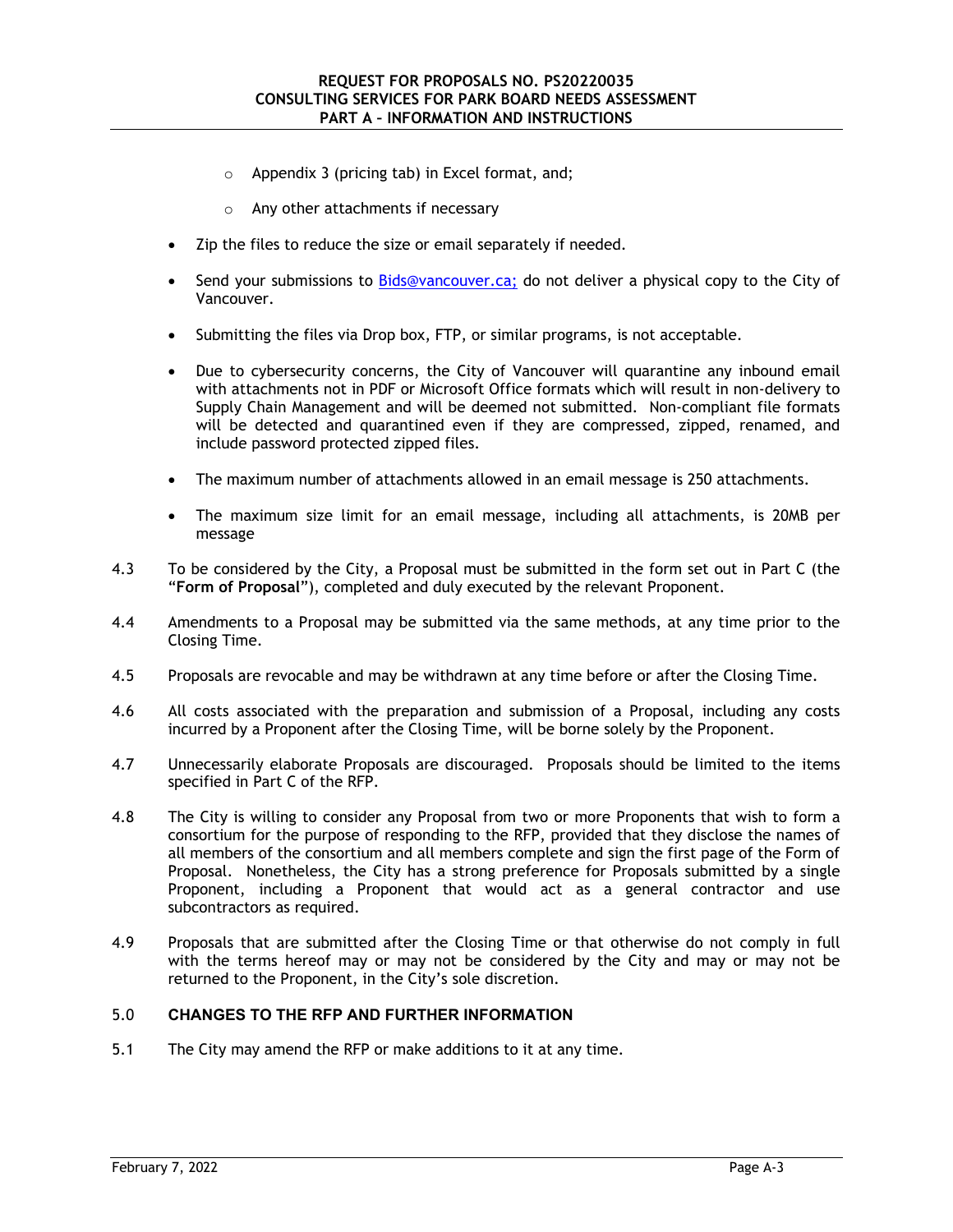- 5.2 It is the sole responsibility of Proponents to check the City's website at: http://vancouver.ca/doing-business/open-bids.aspx regularly for amendments, addenda, and questions and answers in relation to the RFP.
- 5.3 Proponents must not rely on any information purported to be given on behalf of the City that contradicts the RFP, as amended or supplemented in accordance with the foregoing Section 5.2.

# 6.0 **PROPOSED TERM OF ENGAGEMENT**

6.1 The term of any Agreement is expected to be a one-year period, with the possibility for two one-year extensions upon approval by the City, until the completion of the project.

# 7.0 **PRICING**

- 7.1 All prices quoted in any Proposal are to be exclusive of applicable sales taxes calculated upon such prices, but inclusive of all other costs.
- 7.2 Prices must be quoted in Canadian currency and fixed prices must be quoted for the full term of the Proponent's proposed agreement.

# 8.0 **EVALUATION OF PROPOSALS**

- 8.1 The City may open or decline to open Proposals in such manner and at such times and places as are determined by the City.
- 8.2 The City currently intends that all Proposals submitted to it in accordance with the RFP will be evaluated by City representatives, using quantitative and qualitative tools and assessments, as appropriate, to determine which Proposal or Proposals offer the overall best value to the City. In so doing, the City expects to examine:

| <b>Evaluation Criteria</b>                   | <b>Evaluation Weighting</b> |
|----------------------------------------------|-----------------------------|
| Technical                                    | 65%                         |
| Financial                                    | 30%                         |
| Sustainability (Environmental and/or Social) | 5%                          |
| Total                                        | 100%                        |

- 8.3 The City will retain complete control over the RFP process at all times until the execution and delivery of an Agreement or Agreements, if any. The City is not legally obligated to review, consider or evaluate Proposals, or any particular Proposal, and need not necessarily review, consider or evaluate Proposals, or any particular Proposal in accordance with the procedures set out in the RFP. The City may continue, interrupt, cease or modify its review, evaluation and negotiation process in respect of any or all Proposals at any time without further explanation or notification to any Proponents.
- 8.4 The City may, at any time prior to signing an Agreement, discuss or negotiate changes to the scope of the RFP with any one or more of the Proponents without having any duty or obligation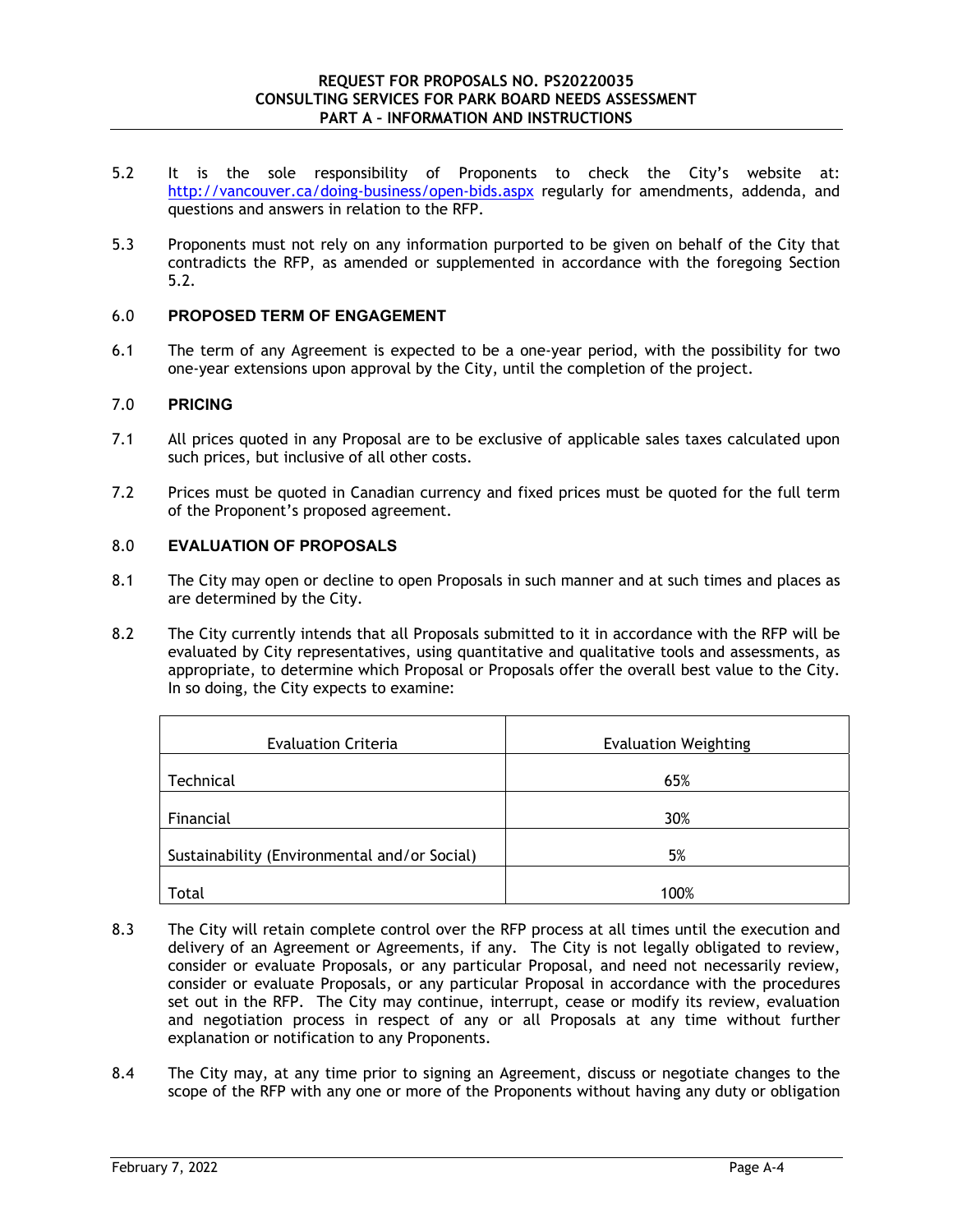to advise the other Proponents or to allow the other Proponents to vary their Proposals as a result of such discussions or negotiations.

- 8.5 The City may elect to short-list Proponents and evaluate Proposals in stages. Short-listed Proponents may be asked to provide additional information or details for clarification, including by attending interviews, making presentations, supplying samples, performing demonstrations, furnishing technical data or proposing amendments to the Form of Agreement. The City will be at liberty to negotiate in parallel with one or more short-listed Proponents, or in sequence, or in any combination, and may at any time terminate any or all negotiations.
- 8.6 The City may also require that any proposed subcontractors undergo evaluation by the City.
- 8.7 For the avoidance of doubt, notwithstanding any other provision in the RFP, the City has in its sole discretion, the unfettered right to: (a) accept any Proposal; (b) reject any Proposal; (c) reject all Proposals; (d) accept a Proposal which is not the lowest-price proposal; (e) accept a Proposal that deviates from the requirements or the conditions specified in the RFP; (f) reject a Proposal even if it is the only Proposal received by the City; (g) accept all or any part of a Proposal; (h) split the scope of work between one or more Proponents; and (i) enter into one or more agreements respecting the subject matter of the RFP with any entity or entities at any time. Without limiting the foregoing, the City may reject any Proposal by a Proponent that has a conflict of interest, has engaged in collusion with another Proponent or has otherwise attempted to influence the outcome of the RFP other than through the submission of its Proposal.

# 9.0 **CITY POLICIES**

- 9.1 The City's Procurement Policy, Ethical Purchasing Policy and related Supplier Code of Conduct found at http://vancouver.ca/doing-business/selling-to-and-buying-from-the-city.aspx align the City's approach to procurement with its corporate social, environmental and economic sustainability values and goals. They evidence the City's commitment to maximize benefits to the environment and the community through product and service selection, and to ensure safe and healthy workplaces, where human and civil rights are respected. Each Proponent is expected to adhere to the supplier performance standards set forth in the Supplier Code of Conduct. The Ethical Purchasing Policy shall be referred to in the evaluation of Proposals, to the extent applicable.
- 9.2 The City's Alcohol, Controlled Drugs and Medications Policy applies to all contractors doing work on behalf of the City and can be found at https://policy.vancouver.ca/ADMIN011.pdf. The policy is intended to set expectations regarding the use of alcohol, medication and controlled drugs that may render an employee unfit for work, impair performance or cause risk of harm to health and safety. The successful Proponent will be required to ensure compliance with the policy by its employees when doing work for the City.

# 10.0 **[Section 10 Intentionally Deleted]**

# 11.0 **CERTAIN APPLICABLE LEGISLATION**

11.1 Proponents should note that the City of Vancouver is subject to the *Freedom of Information and Protection of Privacy Act* (British Columbia), which imposes significant obligations on the City's consultants or contractors to protect all personal information acquired from the City in the course of providing any service to the City.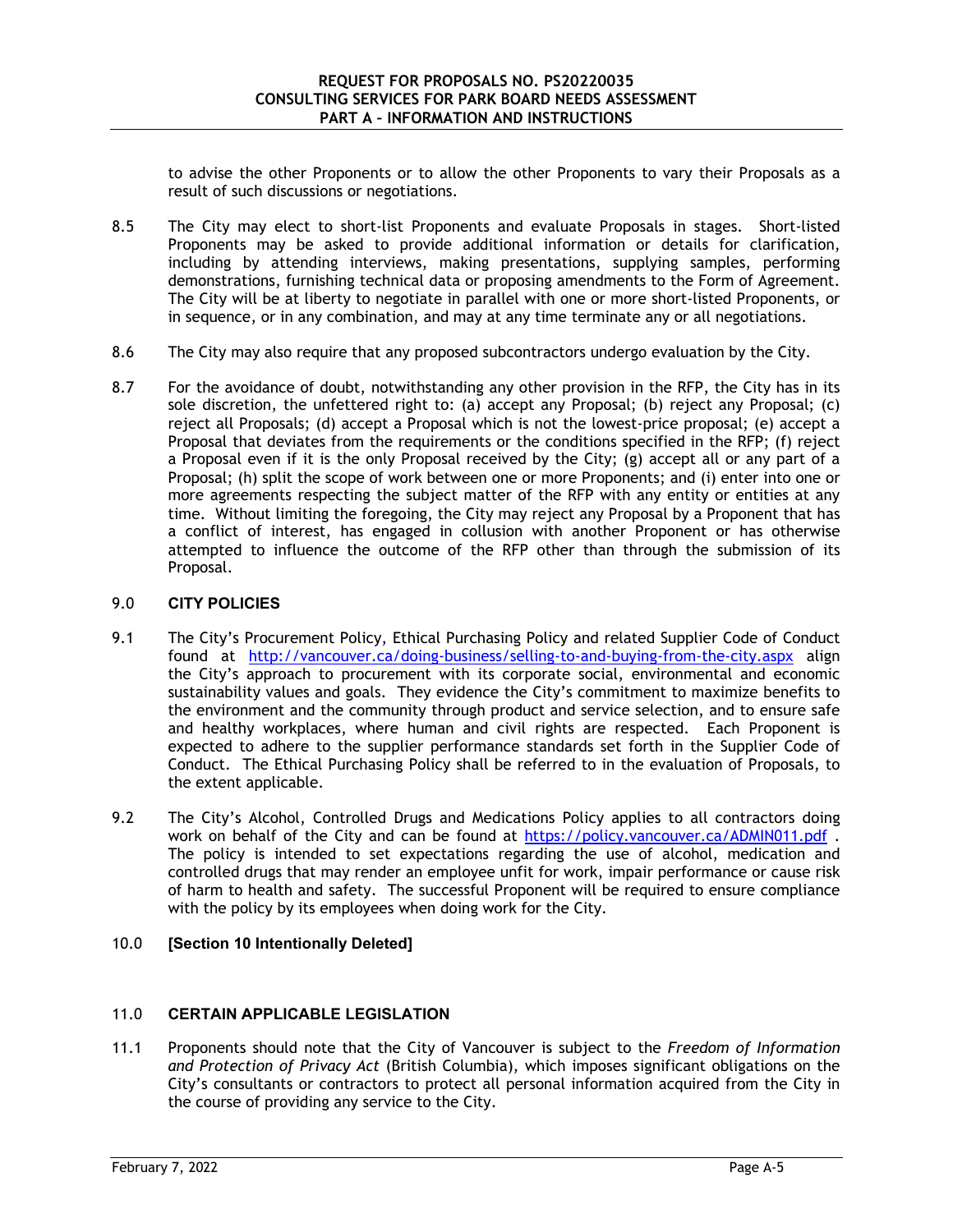11.2 Proponents should note that the *Income Tax Act* (Canada) requires that certain payments to non-residents be subject to tax withholding. Proponents are responsible for informing themselves regarding the requirements of the *Income Tax Act* (Canada), including the requirements to qualify for any available exemptions from withholding.

# 12.0 **LEGAL TERMS AND CONDITIONS**

12.1 The legal obligations of a Proponent that will arise upon the submission of its Proposal are stated in this Appendix 1 to the Form of Proposal. Except where expressly stated in these Legal Terms and Conditions: (i) no part of the RFP consists of an offer by the City to enter into any contractual relationship; and (ii) no part of the RFP is legally binding on the City.

**POTENTIAL PROPONENTS MUST REVIEW THESE LEGAL TERMS AND CONDITIONS CAREFULLY BEFORE SUBMITTING A PROPOSAL.**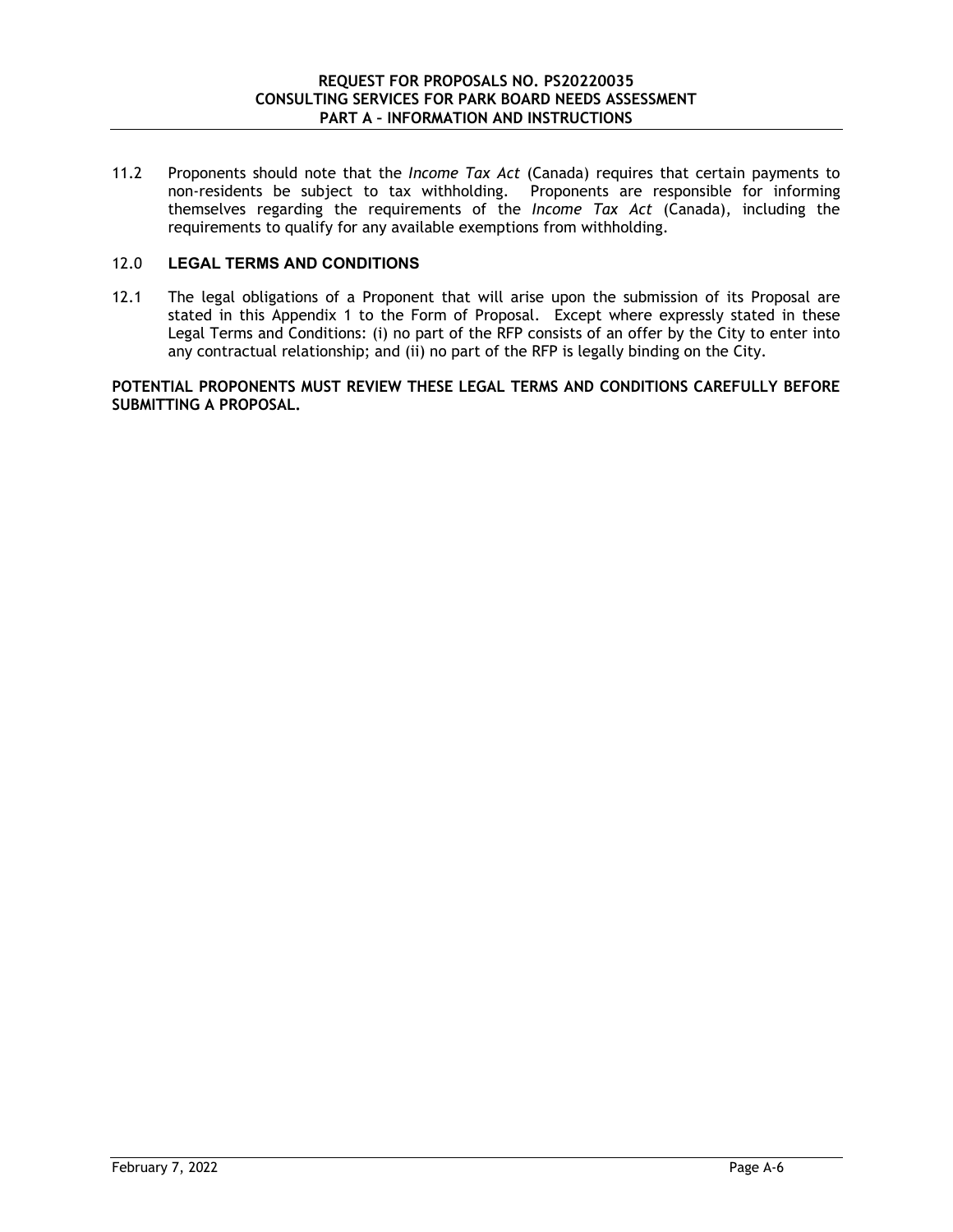# **PART B – SCOPE OF WORK**

The scope of work stated in this Part B (collectively, the "**Scope of Work**") is current as of the date hereof, but may change or be refined in the course of the evaluation of Proposals or otherwise.

#### **1.0 PURPOSE AND SUMMARY OF REQUIREMENT**

The City of Vancouver ("City"), as represented by its Board of Parks and Recreation (the "Park Board") is seeking proposals from business management consultant teams ("Consultant") for the preparation of a **Park Board Needs Assessment.** The plan will draw on the direction set through VanPlay, our Parks and Recreation Services Master Plan to look inward and evaluate perceived gaps in organizational capacity, process and institutional structures to successfully deliver modern parks and recreation services to the public. We expect the consultant to conduct a current state analysis, a gap analysis, and make recommendations to align service delivery, operational expenditures, capital expenditures and strategic goals of the organization and recommend the financial and operational requirements needed to enable those services and align functions. The assessment should include recommendations related to organizational functions, staffing requirements, budget requirements as well as supporting infrastructure such as facilities, equipment and technology.

#### **2.0 ACKNOWLEDGEMENT**

Vancouver is situated on the unceded traditional territories of the Musqueam, Squamish and Tsleil-Waututh Nations. These First Nations have been stewards of these lands since time immemorial, and have used trails and corridors to travel across their territory to bring their communities together and manage resources. The Vancouver Board of Parks and Recreation's reconciliation goal is to decolonize the Park Board and seek truth as a foundation for reconciliation.

#### **3.0 BACKGROUND**

#### **3.1 Vancouver Board of Parks and Recreation**

The Vancouver Park Board is a department of the City of Vancouver governed by an elected Board of Commissioners. The Park Board provides a diverse range of parks and recreation services for Vancouver's over 630,000 residents who live in just 114 square kilometers, making Vancouver the most densely populated city in Canada. Additionally, Vancouver is one of the most ethnically diverse cities in North America, with over 50% of people having a first language other than English. Although Vancouver offers a very high quality of living, it is also one of Canada's most expensive cities to live in, mainly due to the high cost of real estate. Vancouver's parks, gardens, sports and beaches also play a significant role in Vancouver's rapidly growing tourism economy (11M visitors in 2019).

The Park Board is the only elected body of its kind in Canada. Formed in 1888 as a committee to manage the new Stanley Park, its history is almost as old as the city itself. It has exclusive possession, jurisdiction and control of more than 220 public parks in Vancouver and 55 recreation facilities including 22 community centres, 14 pools, 8 indoor ice rinks, 6 golf courses/pitch and putts, street trees, marinas, beaches, playing fields, and a botanical garden conservatory. The area governed by the Park Board includes 1360 ha or about 11% of all land within the City's boundaries.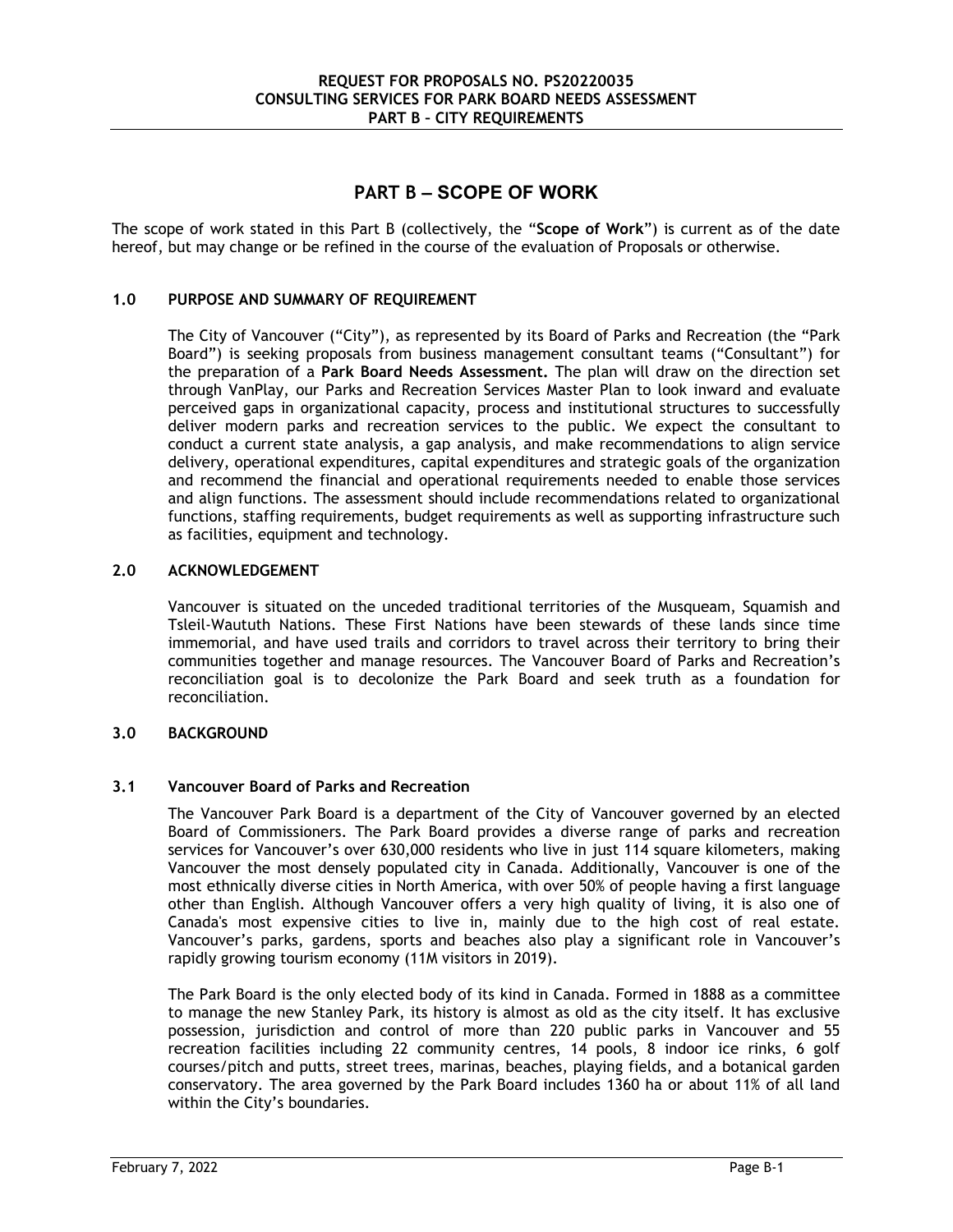The elected nature of the Park Board and the strength and focus of its mandate have resulted in an urban parks and recreation system that holds an enviable position worldwide. While the Park Board's mission is to provide, preserve, and advocate for parks and recreation services to benefit all people, communities, and the environment, there is increasing pressure facing the Park Board to expand beyond core services to help address critical urban issues and needs.

The Park Board employs approximately 655 full time and over 1000 part time and auxiliary staff at several work locations across Vancouver. Over the last decade, full time staff numbers have grown by 12% with 2017-18 seeing the most growth. Temporary and Auxiliary staff numbers have remained steady since 2013 with dip of roughly 17% in 2020 due to the pandemic. Expectations are that TFT and auxiliary staff levels will return to typical levels in 2022.

# **3.2 Park Board Strategic Guidance**

#### A. VanPlay, Parks and Recreation Services Master Plan

The Vancouver Park Board's vision is to "be a leader in parks and recreation services by connecting people to green space, active living and community." In order to ensure the successful pursuit of this vision, Vancouver's parks and recreational services need to evolve to address many changes including increasing population density in a geographically constrained boundary, demographic and cultural shifts, sustainability initiatives and responses to climate change, the role of tourism, and growing economic disparities. In response to this need, the Park Board recently completed VanPlay – the Parks and Recreation Services Master Plan that provides a 25-year outlook and 10-year implementation strategy that guides the development, renewal and replacement of parks and recreation facilities. The Needs Assessment will help align and map out the internal systems, processes and resources needed to implement VanPlay. An assessment of the organizations capacity to deliver on the long terms goals outlined in Van Play is the next step in enabling the delivery of modern parks and recreation services for the City of Vancouver.

# B. Park Board Capital Planning and Delivery

The Park Board, as part of the City of Vancouver, develops a four-year financial plan for investments in infrastructure and amenities, a 'Capital Plan'. The 2019 – 2022 Capital Plan was approved at \$404M (it was then reduced to \$356M in the 2020 mid-year review in response to the pandemic) which is up from the 2015 -2018 Capital Plan valued at \$155M representing a 160% increase. The 2019 – 2022 capital plan also largely allocated funds to 'new' assets and facilities, with 71% of funding for Parks and Open Space, and 59% of Recreation Facilities funding directed to 'new' projects. This funding allocation reflects the greater availability of funding from development cost levies, and more limited availability of other sources like property taxes.

The 2019-2022 capital plan focussed on expanding, maintaining and renewing existing parks to meet today's needs, increasing the resilience of the park system, addressing service gaps to improve equity across Vancouver, and meet the needs of a growing population through a combination of adding features to existing parks and building new parks. Although the capital plan guides spending, and is approved every four years, the expenditures are allocated and approved annually by the Park Board and Council as part of the annual service planning and budgeting process based on individual project needs.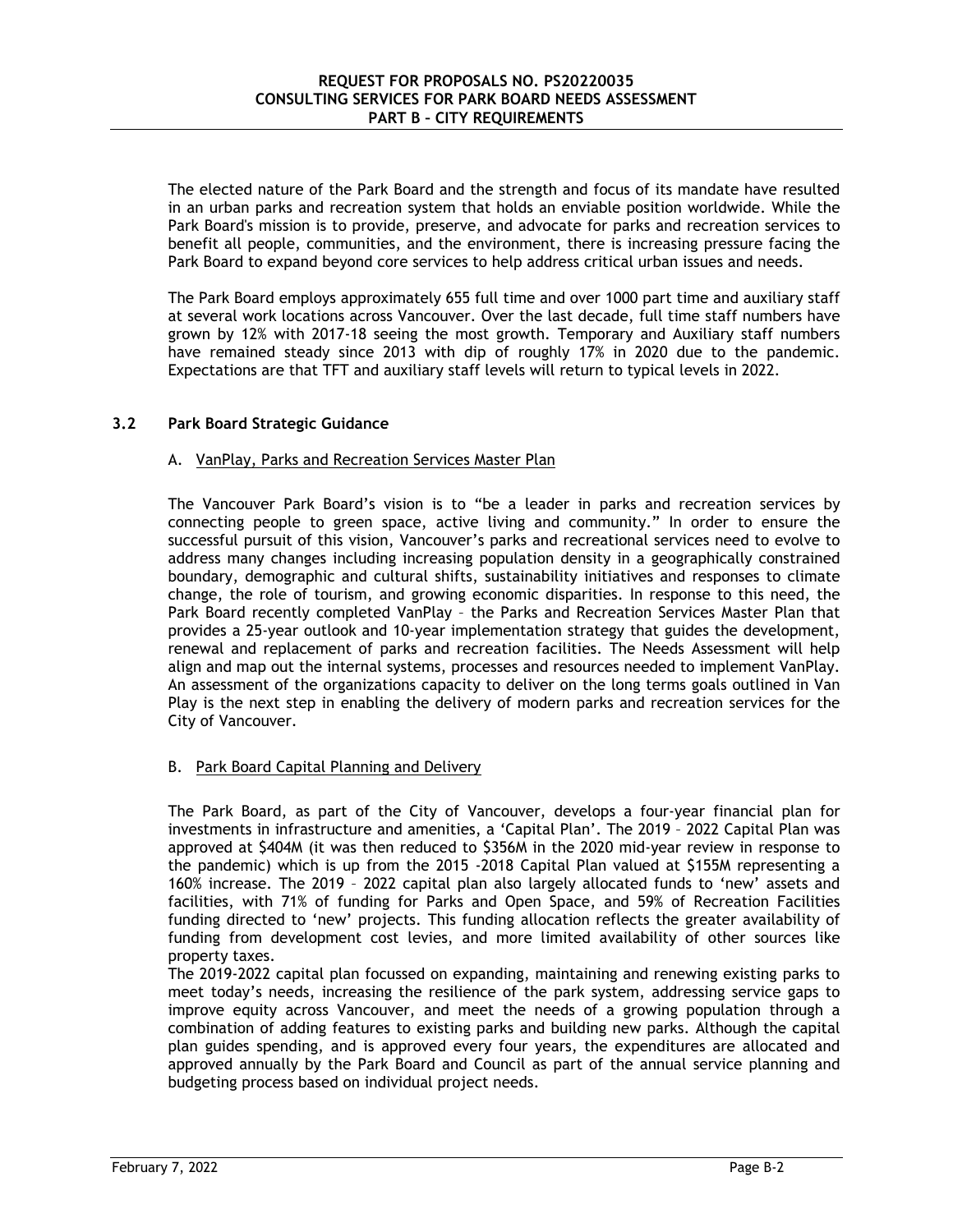# C. Park Board Service Plan and Annual Budget

The Park Board utilizes an annual service planning and budgeting process to articulate core operational services, new initiatives, and to propose new investments each year. The annual budget includes needed operational funding, as well as anticipated capital expenditures for the year ahead. The Park Board approves the budget associated with annual operating and capital plans, then City Council votes on, and ultimately approves the plans. The Park Board's total operating budget is approximately 32% self-funded through revenue generating lines of business that include recreation program fees, parking, rentals, marinas, leases, revenues from golf, concessions and attractions such as the VanDusen, Bloedel and Stanley Park train. The remaining 68% is funded through taxes. The Park Board's 2022 approved total operating budget is approximately \$143M.

# **3.3 Current Challenges**

Other structures and historical decisions also influence the delivery of facilities, amenities and services at the Park Board, these include:

- **Centralized Services**: Prior to 2010, the Park Board led their own financial, human resources, real estate and facility management functions. In 2010, the City consolidated and centralized these functions within the City, reducing resources and funding. This change to a centralized service model coincided with significant growth in population and service demand. The centralized services structure and resource strategy has not adapted or kept pace with these changes and may be contributing to service gaps, inefficiencies and reduced accountability.
- **Alignment Between Capital Planning and Operating Budgets**: The Vancouver Park Board aims to optimize capital investments to meet public needs. In our fast growing city, this has resulted in much more funding available for new amenities and growth related expenditures, while funding for asset renewals and operations has remained stable. By legislation, the City cannot run a deficit or borrow to fund its operating budget. This has resulted in operating budgets lagging further and further behind capital investments, creating negative service impacts.
- **Increased Demand**: In a fast growing and diverse city, needs are growing, but also quickly changing. This is evident in the complex challenges the City and Park Board face in responding to the opioid crises, homelessness and affordability crisis, extreme weather and global pandemic impacts. These pressures continue to force Park Board services to adapt and expand quickly. With a strong commitment to reconciliation, decolonization, transparency and public engagement, changing quickly is a challenge.

#### **4.0 EXPERTISE**

The City is seeking a multi-disciplinary consultant team with combined expertise and skills in management consulting, organization design and financial analysis. The successful consultant will have:

- Experience in conducting needs assessments, including gap analysis and developing future state; recommendations related to organizational structure and resources in order to meet strategic goals;
- Experience in conducting financial analysis and developing bottom up budgets to meet operational requirements;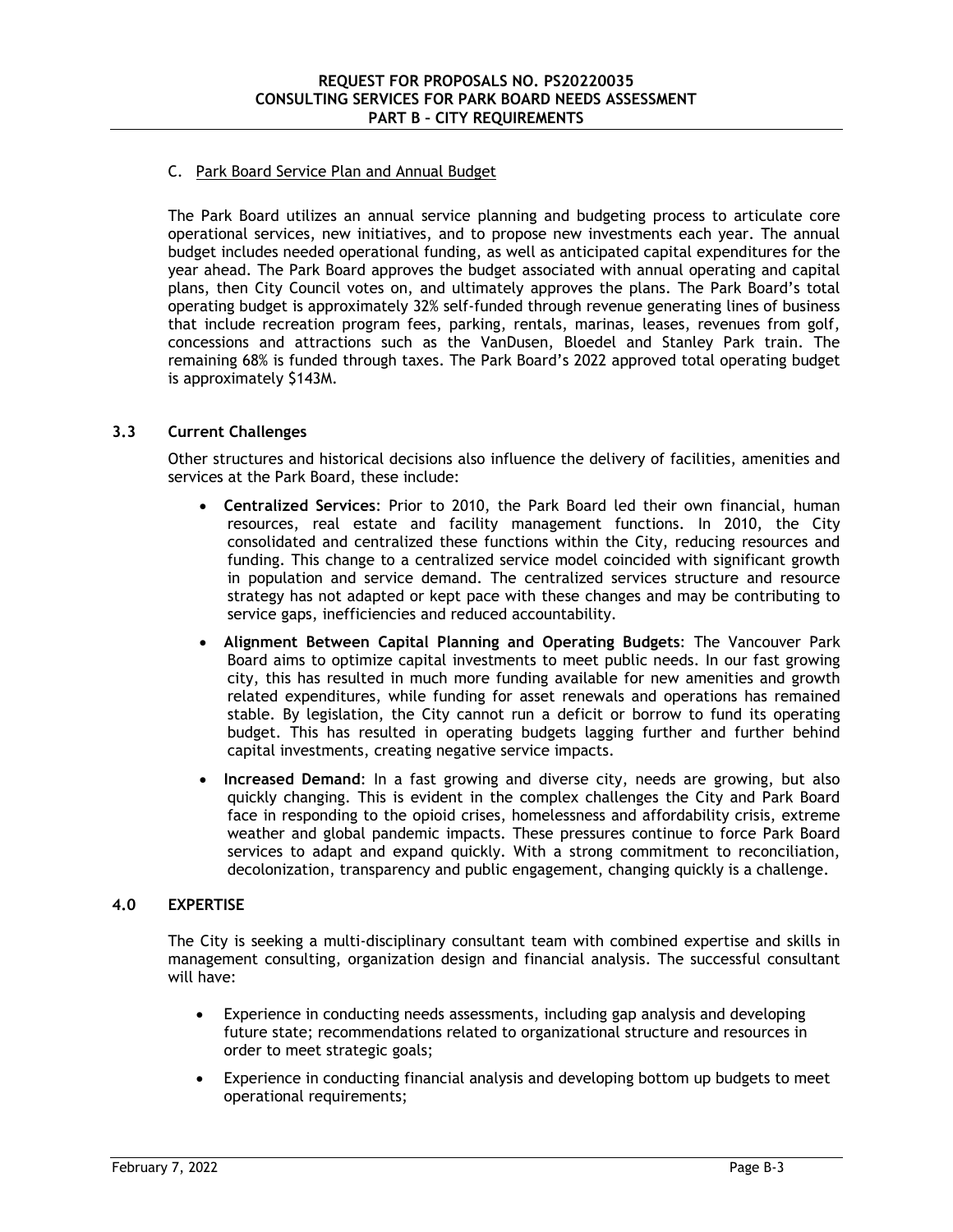- Experience in engaging a large and broad group of stakeholders;
- Significant project management expertise in projects of similar size and scope;
- Experience with business process improvement projects in the public sector;
- Experience in developing metrics and a performance management process; and
- Experience in projects and with teams working to advance decolonization and reconciliation initiatives in a similar environment.

# **5.0 PROJECT GOVERNANCE**

A Park Board Project Manager from the Strategic Initiatives Branch of the Strategic Operations and Board Relations Division will manage the project supported by a Project Team, with guidance from a Senior Management Steering Committee. Representation on the Steering Committee will include staff from Strategic Operations and Board Relations, Finance, Planning and Park Development, Business Services, Park Operations, Decolonization, Arts and Culture, and Recreation Services. The elected Park Board Commissioners will provide input and feedback throughout the process through briefings.

The Consultant will coordinate with the Park Board's Communications staff as needed, such as around key milestones. The Consultant will meet regularly with the Project Manager and Park Board Project Team members throughout the process, with the number and timing of meetings identified in the final Project Plan. The Consultant will work with the Park Board Project Manager to plan for all meetings (e.g. setting agendas, developing presentations, note taking).

#### **First Nations Rights Holders**

Park Board staff will lead project engagement with Musqueam, Squamish and Tsleil-Waututh (MST) First Nations, on whose unceded lands the work of the Park Board is located. Consultants will be responsible for providing necessary project materials if needed, and should be aware that project schedules will need to allow sufficient time for this engagement to occur, and the input and advice received will influence the project and deliverables.

Of specific note, concurrent to undertaking a Needs Assessment, the Park Board is also working on a Colonial Audit. This work focuses on uncovering and responding to structural racism and colonial practices, policies, procedures. This work examines the decisions being made, who is making, who is providing information and where internal and external pressure is coming from, while also considering who is being served and who is being missed. This work is led by internal staff, and will likely inform and potentially impact the work on the Needs Assessment.

#### **6.0 WORK SCOPE**

The Park Board envisions the following minimum project components:

#### **Task 1- Project Kick-Off and Initiation**

Conduct preliminary meetings with Park Board project manager and review pertinent background information.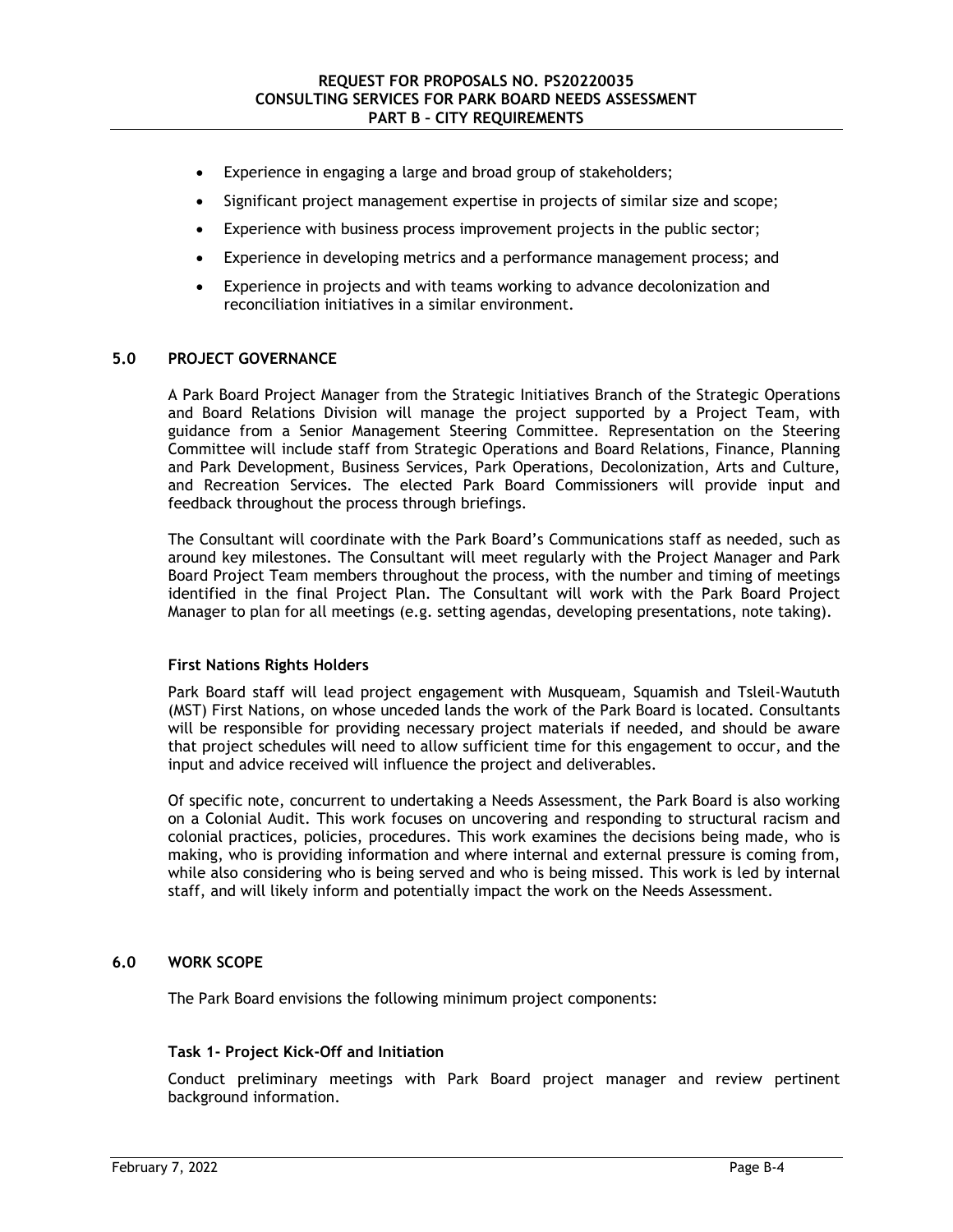# Key Deliverables

Preliminary project plan and schedule

# **Task 2 – Project Management Services**

- Develop a detailed scope, project management plan and master schedule;
- Assist in the management of project scope by identifying issues and scope changes, assessing their impact and managing resolution;
- Provide regular status updates including written status reports to the Park Board Project Manager;
- Provide detailed cost tracking and cost forecasts;
- Prepare presentations to the project Steering Committee and Project Team as required;
- Coordinate and implement regular communication with the Project Team, and when needed, others as directed by the Park Board Project Manager;
- Advise the Park Board Project Manager of potential problems, work interferences or schedule difficulties while assisting in circumventing or resolving conflicts;
- Establish effective working relationships and teams with the Client, Project Team, and others to achieve project objectives and success;
- Facilitate staff workshops, meetings and working groups, prepare material including agendas, presentations, meeting minutes as required;
- Resolve issues as necessary to mitigate actual and potential delays or budget overruns;
- Attend meetings with the Project Team, as needed;
- Support the tracking, reporting and management of the project budget

# Key Deliverables

- Project management plan and regularly updated project schedule
- Presentations, as required
- Regularly updated project risk register
- Monthly cost tracking and cost forecast report
- Monthly status reports

#### **Task 3 - Current State Analysis**

Conduct a review of the Park Board's operations to identify current state service levels, organizational resources (staff, processes, tools, and funding), and develop an industry benchmarking assessment. It is anticipated that this assessment will require a meeting with each representative of the 8 member Park Board senior leadership team.

Key Deliverables:

- Inventory of current state service levels and operational resources (staff, budget, systems/processes)
- Industry benchmarking assessment
- Interim report outlining current state service levels, operational resources, operational tools and processes to manage and report on operational service, and industry benchmark comparison
- Presentation summarizing results of interim report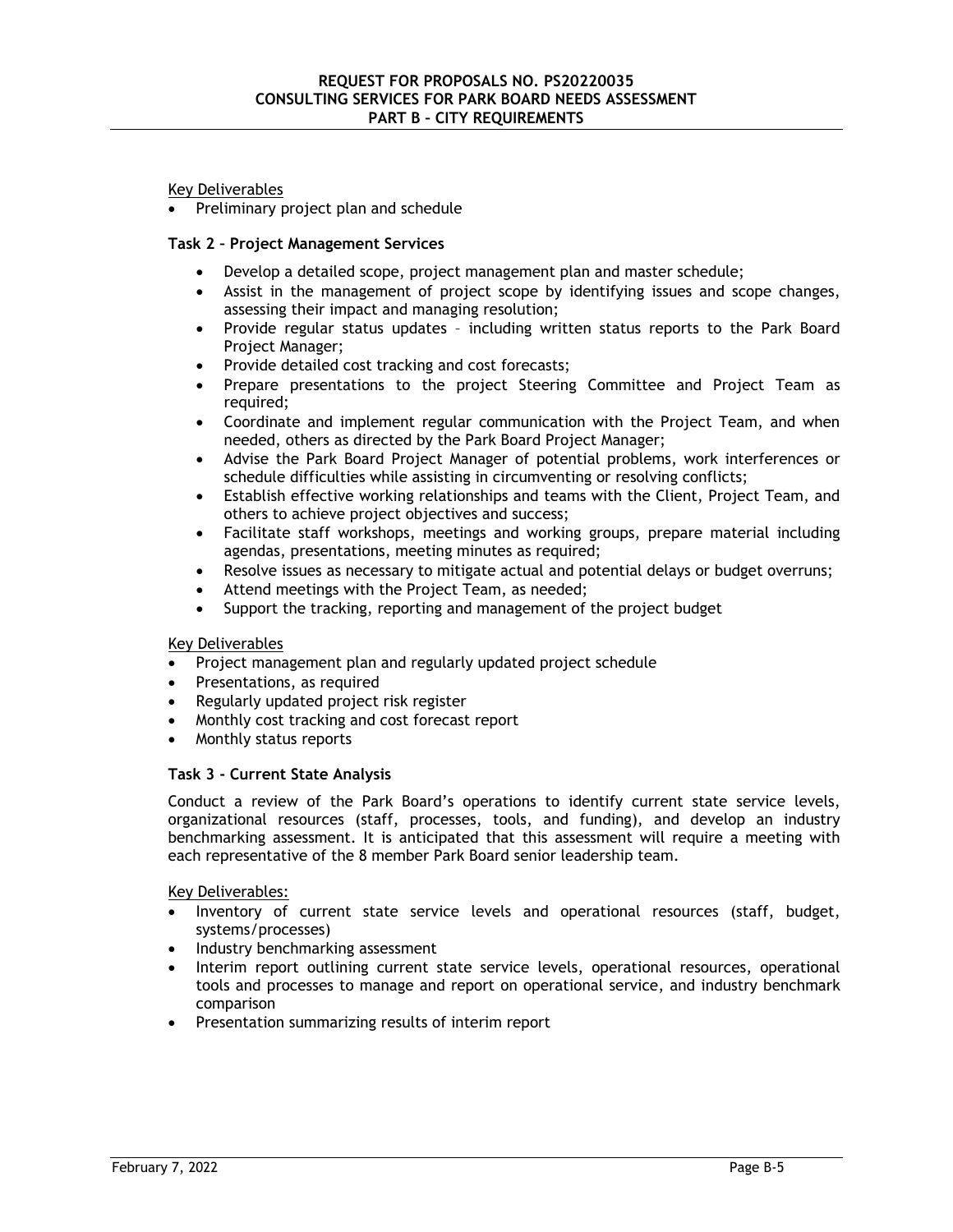#### **Task 4 - Gap Analysis and Recommendations**

Identify the gap between the current operational environment and the desired future state envisioned in VanPlay.

Key Deliverables:

- Gap Analysis to include a list of recommended investments required to bridge the gap between current and future state operational needs
- **Budgetary cost estimates**  $(+/- 30%)$  **of investments**
- Interim report including the gap analysis assessment and budgetary cost estimates of identified investments
- Presentation summarizing results of interim report

#### **Task 5 - Final Report and Implementation Plan**

Develop a comprehensive Needs Assessment Report that includes recommended investments, a 3-5 year implementation roadmap, and associated funding strategy.

Key Deliverables:

- List of recommended organizational investments to achieve operational needs of VanPlay in 5 years, including recommendations for adjustments if no additional funding is received.
- 3-5 year implementation roadmap of recommended investments.
- Project prioritization framework to focus investments and guide trade-off decision-making.
- New tools or systems to track and monitor key operational performance metrics, and process maps to guide their implementation.
- Funding strategy for recommended investments.
- Final Needs Assessment Report outlining the results current state analysis, gap analysis, recommendations, implementation roadmap, prioritization framework and funding strategy.

#### **OPTIONAL SCOPE:**

In response to the challenges outlined in Section 3, and aligned with the recommendations developed as part of Task 3 above, proponents should include any alternative or additional tasks or project elements aimed at improving how parks and recreation services are delivered, helping parks and recreation staff meet the goals outlined in VanPlay. These alternative and/or additional project elements should be clearly tied to project outcomes and include unit costs. Due consideration should be given to the unique governance of the elected Park Board and relationship between the Park Board and the City of Vancouver

The proponent is to provide the following with their proposal:

- Detail optional scope elements and cost estimates to develop new processes, tools, tracking and monitoring initiatives.
- Provide a list of hourly fees for potential project resources assigned to deliver recommended investments.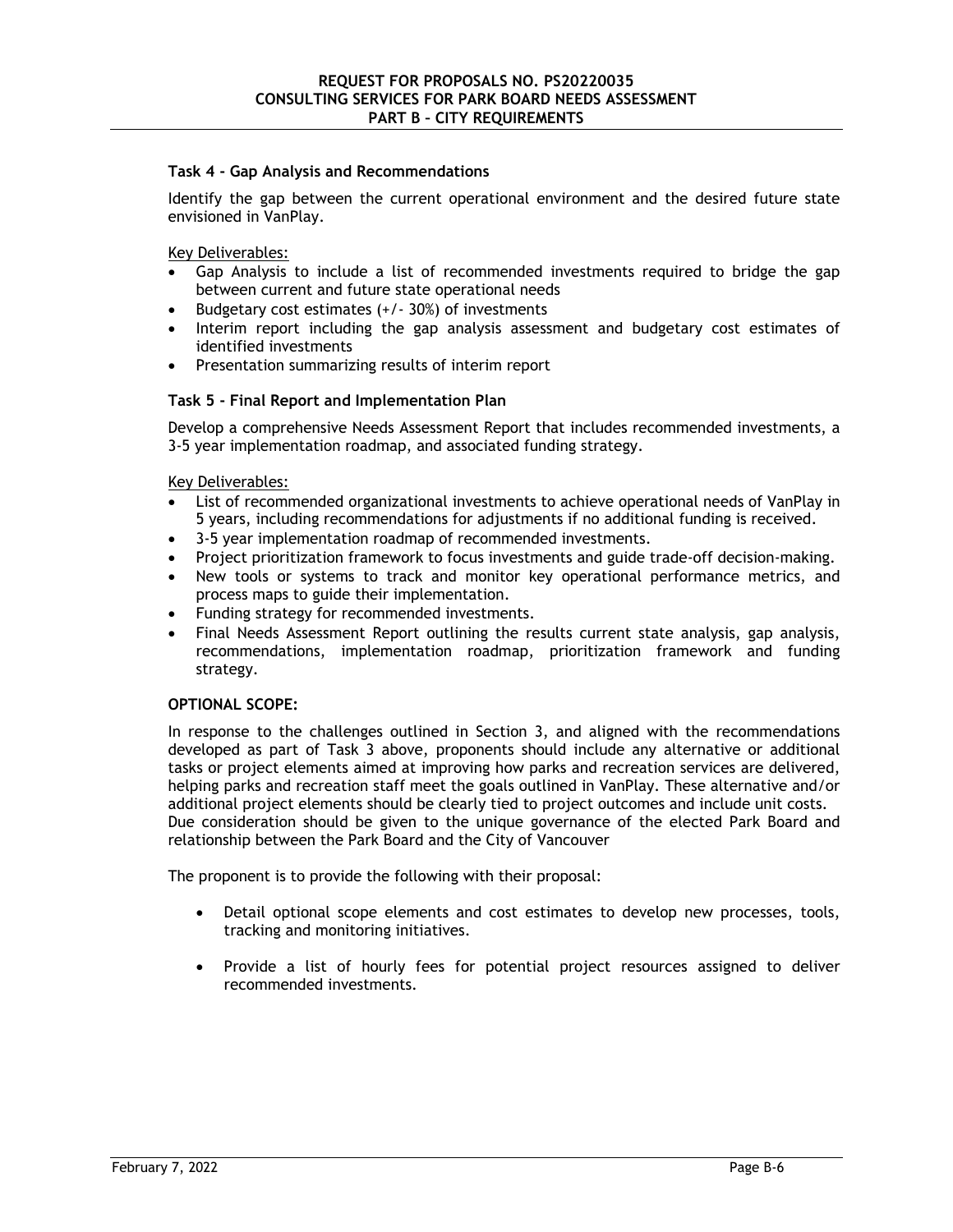# **7.0 DELIVERABLES, SCHEDULE AND RESPONSIBILITIES**

#### **Key deliverables with suggested milestone dates:**

| <b>Phase</b>                                                | <b>Deliverable</b>                                                                                                            | Date                                                                                                |
|-------------------------------------------------------------|-------------------------------------------------------------------------------------------------------------------------------|-----------------------------------------------------------------------------------------------------|
| <b>Project Initiation</b>                                   | Consultant PO<br>$\bullet$<br>Project Plan<br>$\bullet$                                                                       | Within 2 weeks of<br>$\bullet$<br>project award;<br>Within 2 weeks of<br>$\bullet$<br>consultant PO |
| <b>Current State Analysis</b>                               | Interim report<br><b>Steering Committee</b><br>$\bullet$<br>presentation<br>Board presentation<br>٠                           | By June 2022<br>$\bullet$                                                                           |
| Gap Analysis and Draft<br><b>Recommendations</b>            | Interim report<br>٠<br><b>Steering Committee</b><br>$\bullet$<br>presentation                                                 | By September 2022<br>$\bullet$                                                                      |
| <b>Final</b><br>Report<br>and<br><b>Implementation Plan</b> | Final consolidated report<br>$\bullet$<br><b>Steering Committee</b><br>$\bullet$<br>presentation<br><b>Board Presentation</b> | By December 2022<br>٠                                                                               |

#### **Responsibilities:**

**In addition to the information provided above, the successful proponent will be responsible for:** 

- Developing and revising a Work Plan and Schedule (using Gantt style charts, with clear deliverables, timeframes and responsibilities) and an invoice template broken down by major tasks and team member to track budget expenditure against progress on the project, in consultation with the Project Manager
- Planning and executing project elements as detailed in the Work Plan
- In collaboration with the Project Manager, organizing and facilitating meetings with key decision makers. Tasks include setting agendas, producing presentations and materials, and recording and distributing meeting notes.
- Assume biweekly meetings for the overall project

# **The Park Board will:**

- Provide links, digital files or hard copies of all relevant City and Park Board documents. Key Park Board and City of Vancouver documents for reference in the proponent's design of the proposal include:
	- o VanPlay, Parks and Recreation Master Plan
	- o 2019 2022 Park Board Capital Plan
	- o 2022 Park Board Service Plan and Budget
	- o Organization charts (as available)
	- o 11 Reconciliation Strategies
	- o Decolonization Strategy Report (May 2020)
	- o Reconciliation Mission, Vision, Values (April 2018)
	- o Colonial Audit Initial Findings (July 2018)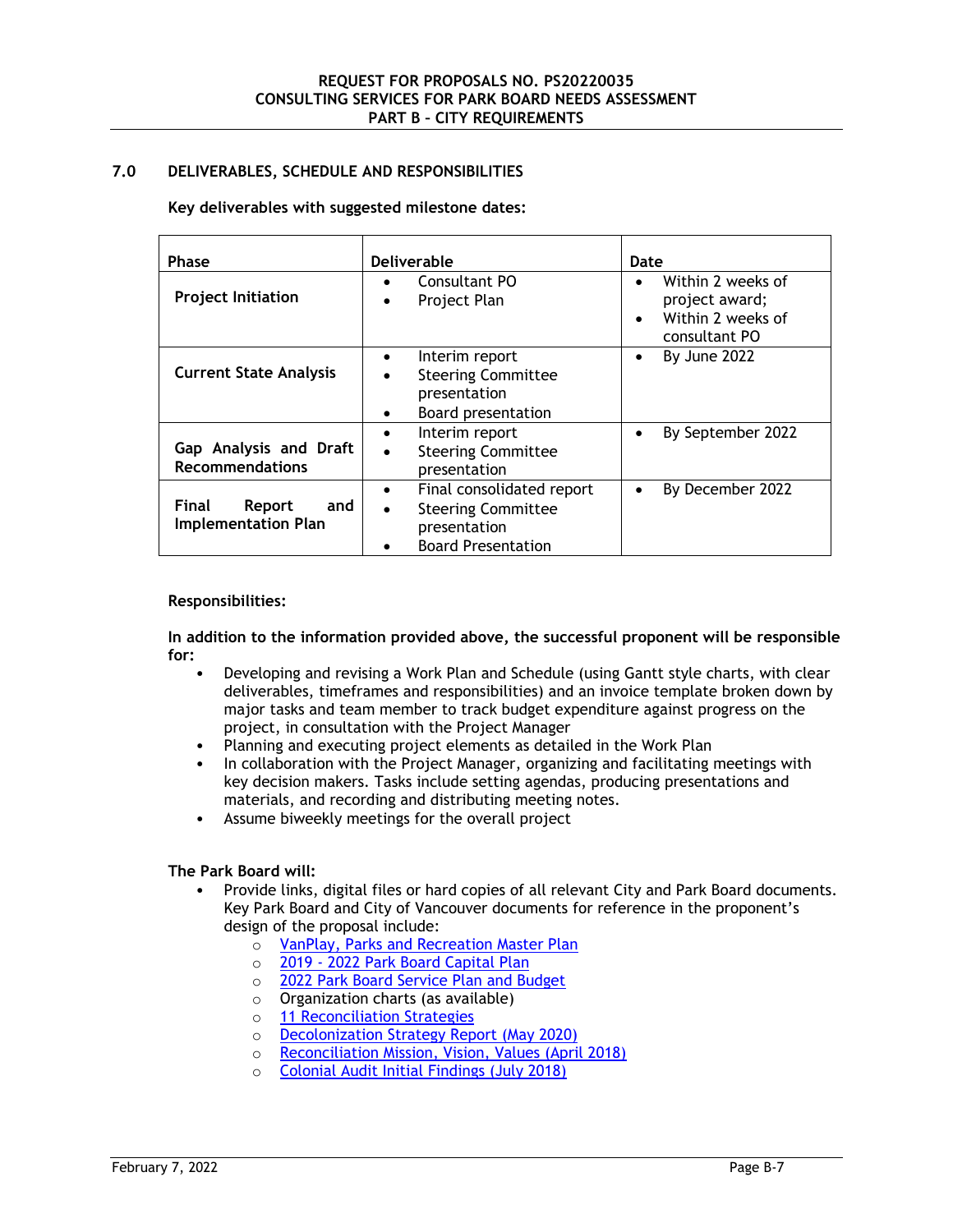# **PART C – FORM OF PROPOSAL**

**RFP No. PS20220035, Consulting Services for park Board Needs Assessment (the "RFP")** 

| Proponent's Full Legal Name: |                                                                                                                |
|------------------------------|----------------------------------------------------------------------------------------------------------------|
|                              | "Proponent"                                                                                                    |
|                              |                                                                                                                |
|                              |                                                                                                                |
|                              | Jurisdiction of Legal Organization: National Control of Control of Control of Control of Control of Control of |
|                              |                                                                                                                |
|                              |                                                                                                                |
| E-mail:                      |                                                                                                                |

The Proponent, having carefully examined and read the RFP, including all amendments and addenda thereto, if any, and all other related information published on the City's website, hereby acknowledges that it has understood all of the foregoing, and in response thereto hereby submits the enclosed Proposal.

The Proponent further acknowledges that it has read and agrees to the Legal Terms & Conditions attached as Appendix 1 to this Form of Proposal.

IN WITNESS WHEREOF the Proponent has executed this Proposal Form:

Signature of Authorized Signatory for the Proponent Date

Name and Title

 Signature of Authorized Signatory for the Proponent Date

Name and Title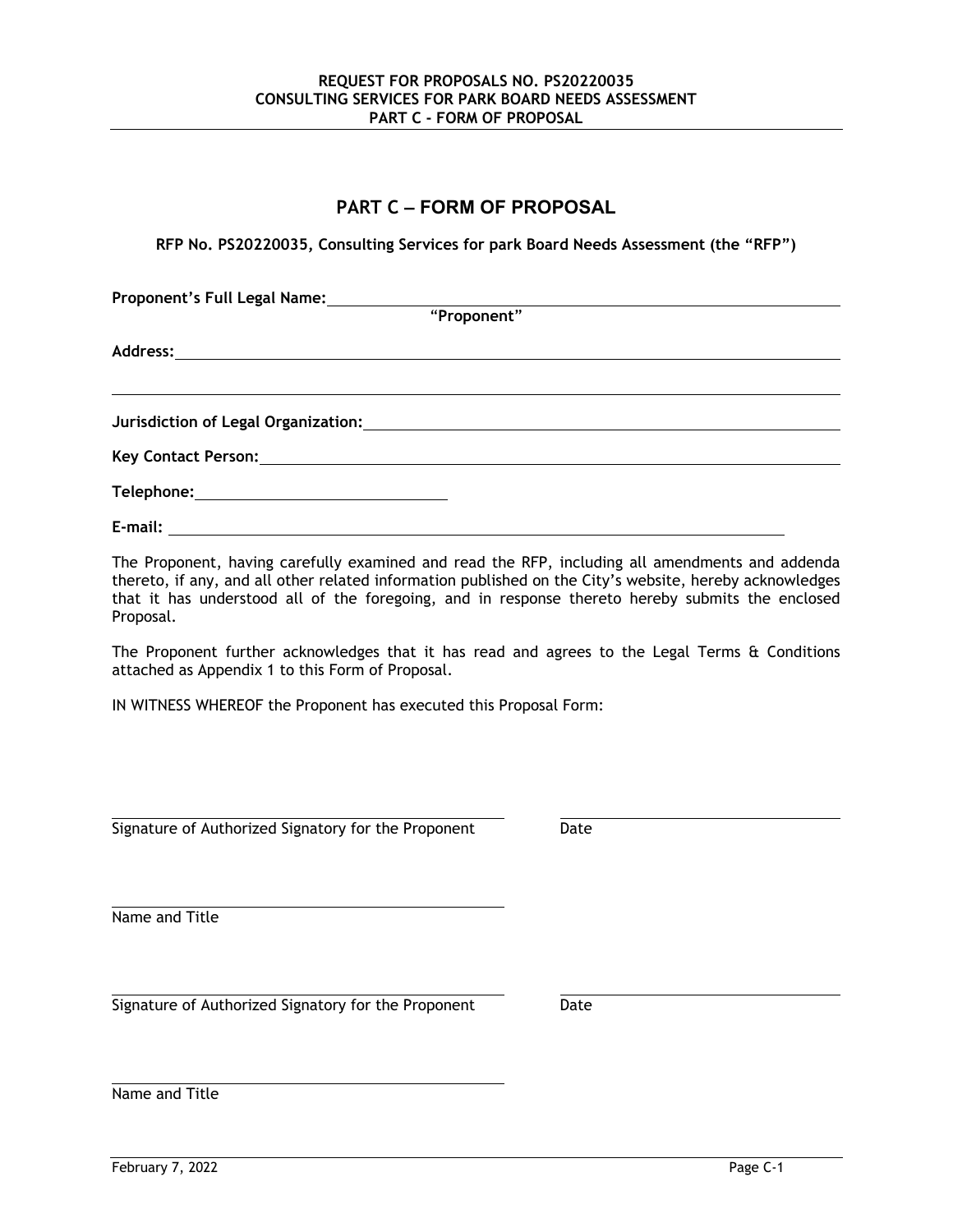# **APPENDICES**

The Form of Proposal includes the following attached Appendices:

- APPENDIX 1 Legal Terms and Conditions of RFP
- APPENDIX 2 Questionnaire
- APPENDIX 3 Commercial Proposal
- APPENDIX 4 Proponents References
- APPENDIX 5 Certificate of Insurance
- APPENDIX 6 Declaration of Supplier Code of Conduct Compliance
- APPENDIX 7 Personal Information Consent Form(s)
- APPENDIX 8 Subcontractors
- APPENDIX 9 Proposed Amendments to Form of Agreement
- APPENDIX 10 Conflicts; Collusion; Lobbying
- APPENDIX 10 Proof of WorkSafeBC Registration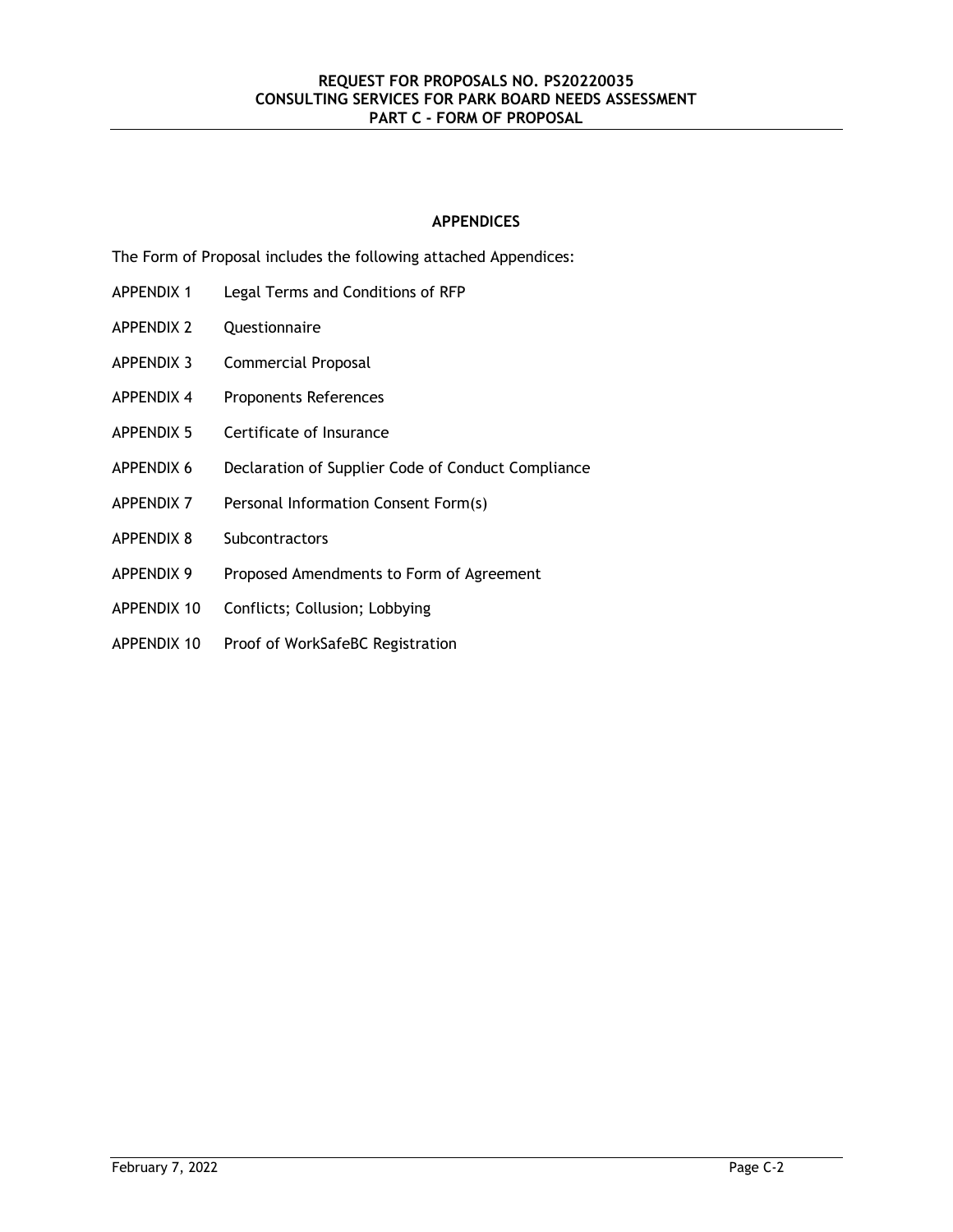# **APPENDIX 1** *LEGAL TERMS AND CONDITIONS OF RFP*

# **1 APPLICATION OF THESE LEGAL TERMS AND CONDITIONS**

These legal terms and conditions set out the City's and the Proponent's legal rights and obligations only with respect to the RFP proposal process and any evaluation, selection, negotiation or other related process. In no event will the legal terms and conditions of this Appendix 1 apply to, or have the effect of supplementing, any Contract formed between the City and the Proponent, or otherwise apply as between the Proponent and the City following the signing of any such Contract.

#### **2 DEFINITIONS**

In this Appendix 1, the following terms have the following meanings:

- (a) "City" means the City of Vancouver, a municipal corporation continued pursuant to the Vancouver Charter.
- (b) "Contract" means a legal agreement, if any, entered into between the City and the Proponent following and as a result of the Proponent's selection by the City in the City's RFP process.
- (c) "Losses" means, in respect of any matter, all direct or indirect, as well as consequential: claims, demands, proceedings, losses, damages, liabilities, deficiencies, costs and expenses (including without limitation all legal and other professional fees and disbursements, interest, penalties and amounts paid in settlement whether from a third person or otherwise).
- (d) "Proponent" means the legal entity which has signed the Proposal Form, and "proponent" means any proponent responding to the RFP, excluding or including the Proponent, as the context requires.
- (e) "Proposal" means the package of documents consisting of the Proposal Form (including this Appendix 1), the Proponent's proposal submitted under cover of the Proposal Form, and all schedules, appendices and accompanying documents, and "proposal" means any proposal submitted by any proponent, excluding or including the Proponent, as the context requires.
- (f) "Proposal Form" means that certain Part C of the RFP, completed and executed by the Proponent, to which this Appendix 1 is appended.
- (g) "RFP" means the document issued by the City as Request for Proposals No. PS20221226, as amended from time to time and including all addenda.

#### **3 NO LEGAL OBLIGATION ASSUMED BY THE CITY**

Despite any other term of the RFP or the Proposal Form, including this Appendix 1 (except only Sections 7, 8.2 and 10 of this Appendix 1, in each case to the extent applicable), the City assumes no legal duty or obligation to the Proponent or to any proposed subcontractor in respect of the RFP, its subject matter or the Proposal unless and until the City enters into a Contract, which the City may decline to do in the City's sole discretion.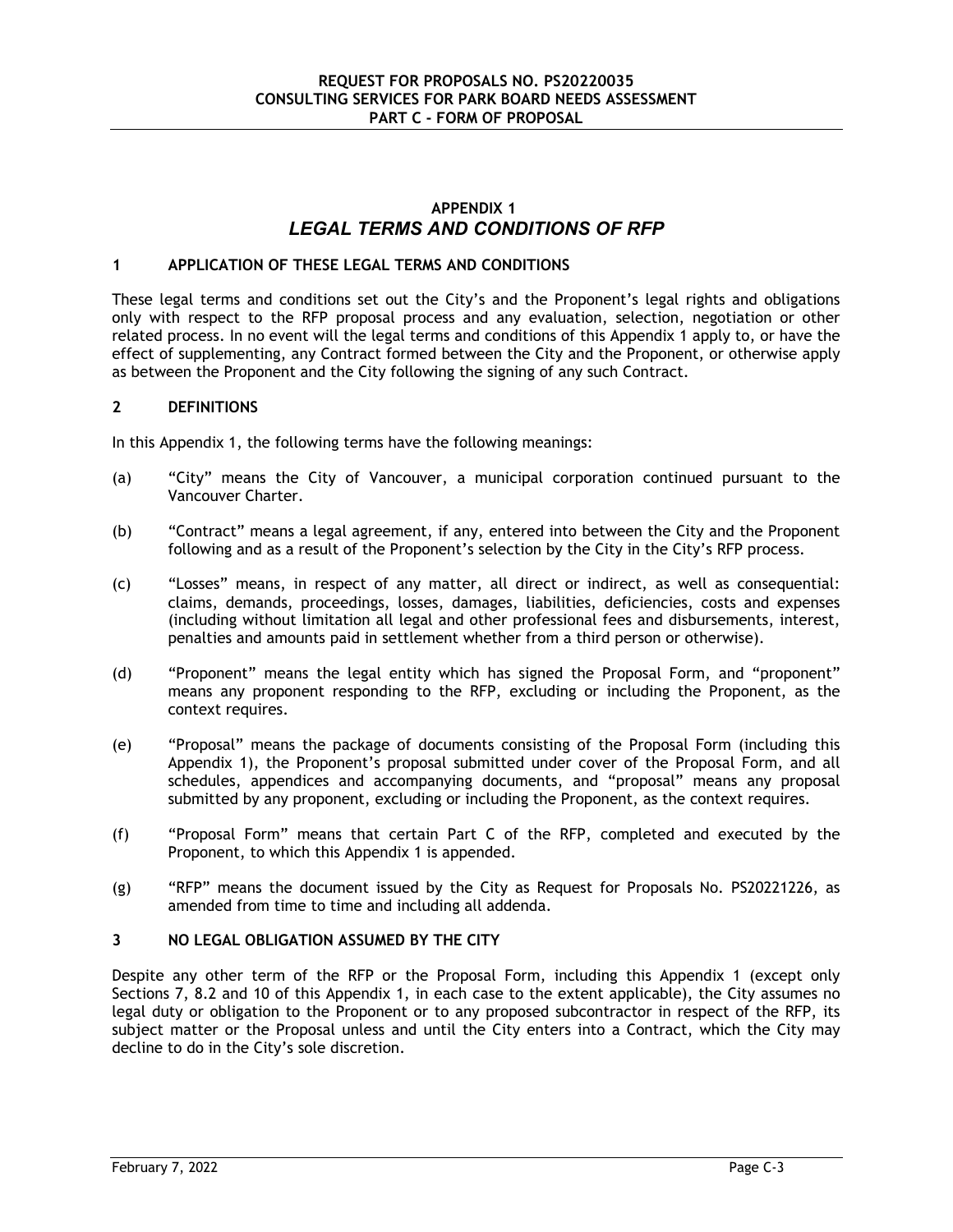# **4 NO DUTY OF CARE OR FAIRNESS TO THE PROPONENT**

The City is a public body required by law to act in the public interest. In no event, however, does the City owe *to the Proponent or to any of the Proponent's proposed subcontractors* (as opposed to the public) any contract or tort law duty of care, fairness, impartiality or procedural fairness in the RFP process, or any contract or tort law duty to preserve the integrity of the RFP process.The Proponent hereby waives and releases the City from any and all such duties and expressly assumes the risk of all Losses arising from participating in the RFP process on this basis.

# **5 EVALUATION OF PROPOSALS**

# 5.1 **Compliance / Non-Compliance**

Any proposal which contains an error, omission or misstatement, which contains qualifying conditions, which does not fully address all of the requirements or expectations of the RFP, or which otherwise fails to conform to the RFP may or may not be rejected by the City at the City's sole discretion. The City may also invite a proponent to adjust its proposal to remedy any such problem, without providing the other proponents an opportunity to amend their proposals.

# 5.2 **Reservation of Complete Control over Process**

The City reserves the right to retain complete control over the RFP and proposal processes at all times. Accordingly, the City is not legally obligated to review, consider or evaluate the proposals, or any particular proposal, and need not necessarily review, consider or evaluate the proposals, or any particular proposal, in accordance with the procedures set out in the RFP, and the City reserves the right to continue, interrupt, cease or modify its review, evaluation and negotiation processes in respect of any or all proposals at any time without further explanation or notification to any proponents.

# 5.3 **Discussions/Negotiations**

The City may, at any time prior to signing a Contract, discuss or negotiate changes to the scope of the RFP, any proposal or any proposed agreement with any one or more of the proponents without having any duty or obligation to advise the Proponent or to allow the Proponent to vary its Proposal as a result of such discussions or negotiations with other proponents or changes to the RFP or such proposals or proposed agreements, and, without limiting the general scope of Section 6 of this Appendix 1, the City will have no liability to the Proponent as a result of such discussions, negotiations or changes.

# 5.4 **Acceptance or Rejection of Proposals**

The City has in its sole discretion, the unfettered right to: accept any proposal; reject any proposal; reject all proposals; accept a proposal which is not the lowest-price proposal; accept a proposal that deviates from the requirements of the RFP or the conditions specified in the RFP; reject a proposal even if it is the only proposal received by the City; accept all or any part of a proposal; enter into agreements respecting the subject matter of the RFP with one or more proponents; or enter into one or more agreements respecting the subject matter of the RFP with any other person at any time.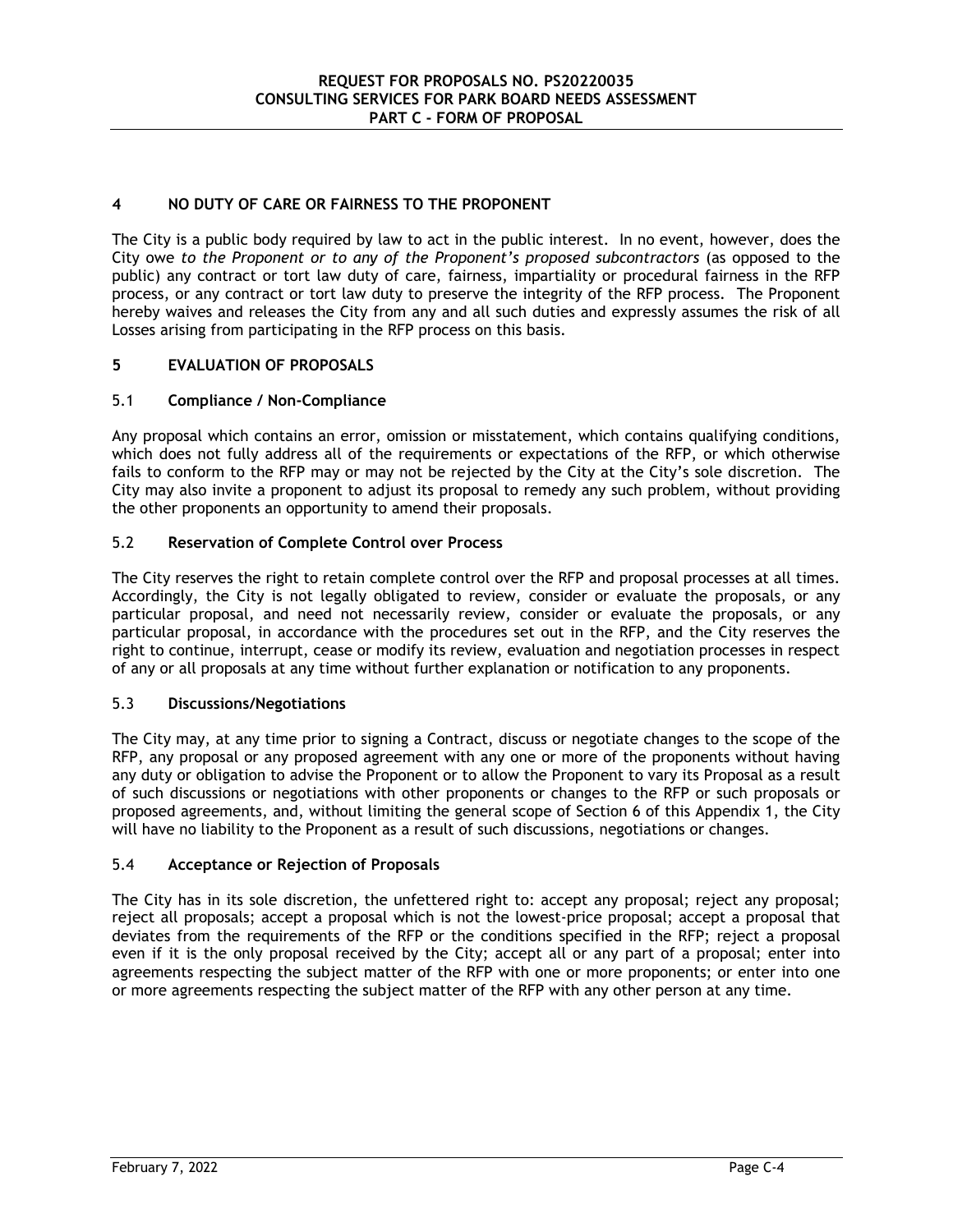# **6 PROTECTION OF CITY AGAINST LAWSUITS**

#### 6.1 **Release by the Proponent**

Except only and to the extent that the City is in breach of Section 8.2 of this Appendix 1, the Proponent now releases the City, its officials, its agents and its employees from all liability for any Losses incurred in connection with the RFP or the Proposal, including any Losses in connection with:

- (a) any alleged (or judicially determined) breach by the City or its officials, agents or employees of the RFP (it being agreed that, to the best of the parties' knowledge, the City has no obligation or duty under the RFP which it could breach (other than wholly unanticipated obligations or duties merely alleged or actually imposed judicially));
- (b) any unintentional tort of the City or its officials or employees occurring in the course of conducting the RFP process;
- (c) the Proponent preparing and submitting the Proposal;
- (d) the City accepting or rejecting the Proposal or any other submission; or
- (e) the manner in which the City: reviews, considers, evaluates or negotiates any proposal; addresses or fails to address any proposal or proposals; resolves to enter into a Contract or not enter into a Contract or any similar agreement; or the identity of the proponent(s) or other persons, if any, with whom the City enters any agreement respecting the subject matter of the RFP.

# 6.2 **Indemnity by the Proponent**

Except only and to the extent that the City breaches Section 8.2 of this Appendix 1, the Proponent indemnifies and will protect, save and hold harmless the City, its officials, its agents and its employees from and against all Losses, in respect of any claim or threatened claim by the Proponent or any of its proposed subcontractors or agents alleging or pleading:

- (a) any alleged (or judicially determined) breach by the City or its officials or employees of the RFP (it being agreed that, to the best of the parties' knowledge, the City has no obligation or duty under the RFP which it could breach (other than wholly unanticipated obligations or duties merely alleged or actually imposed judicially));
- (b) any unintentional tort of the City or its officials or employees occurring in the course of conducting the RFP process, or
- (c) liability on any other basis related to the RFP or the proposal process.

# 6.3 **Limitation of City Liability**

In the event that, with respect to anything relating to the RFP or this proposal process (except only and to the extent that the City breaches Section 8.2 of this Appendix 1), the City or its officials, agents or employees are found to have breached (including fundamentally breached) any duty or obligation of any kind to the Proponent or its subcontractors or agents whether at law or in equity or in contract or in tort, or are found liable to the Proponent or its subcontractors or agents on any basis or legal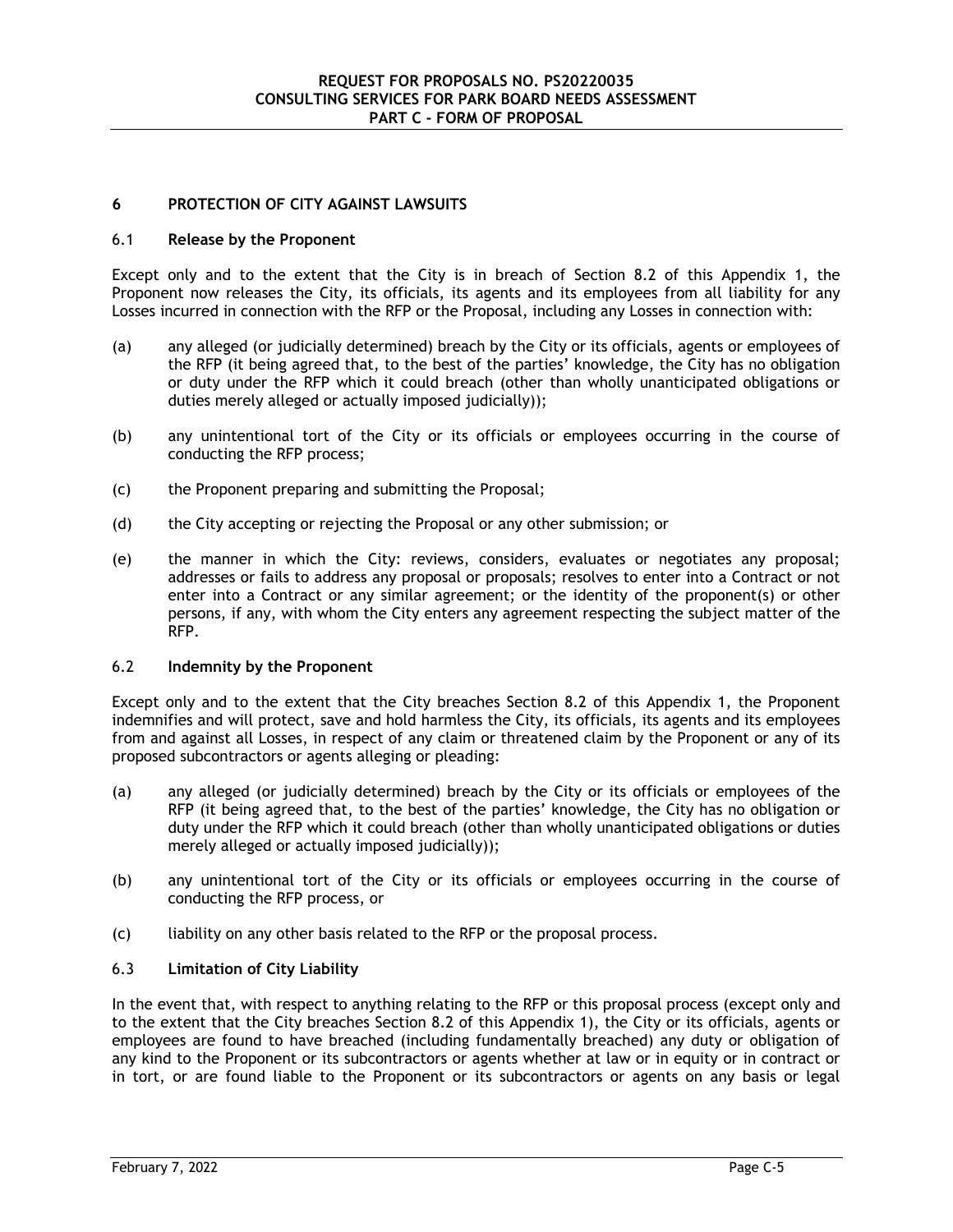principle of any kind, the City's liability is limited to a maximum of \$100, despite any other term or agreement to the contrary.

# **7 DISPUTE RESOLUTION**

Any dispute relating in any manner to the RFP or the proposal process (except to the extent that the City breaches this Section 7 or Section 8.2 of this Appendix 1, and also excepting any disputes arising between the City and the Proponent under a Contract (or a similar contract between the City and a proponent other than the Proponent)) will be resolved by arbitration in accordance with the *Commercial Arbitration Act* (British Columbia), amended as follows:

- (a) The arbitrator will be selected by the City's Director of Legal Services;
- (b) Section 6 of this Appendix 1 will: (i) bind the City, the Proponent and the arbitrator; and (ii) survive any and all awards made by the arbitrator; and
- (c) The Proponent will bear all costs of the arbitration.

#### **8 PROTECTION AND OWNERSHIP OF INFORMATION**

#### 8.1 **RFP and Proposal Documents City's Property**

- (a) All RFP-related documents provided to the Proponent by the City remain the property of the City and must be returned to the City, or destroyed, upon request by the City.
- (b) The documentation containing the Proposal, once submitted to the City, becomes the property of the City, and the City is under no obligation to return the Proposal to the Proponent.

# 8.2 **Proponent's Submission Confidential**

Subject to the applicable provisions of the *Freedom of Information and Protection of Privacy Act* (British Columbia), other applicable legal requirements, and the City's right to publicly disclose information about or from the Proposal, including without limitation names and prices, in the course of publicly reporting to the Vancouver City Council about the RFP, the City will treat the Proposal (and the City's evaluation of it), in confidence in substantially the same manner as it treats its own confidential material and information.

#### 8.3 **All City Information Confidential**

- (a) The Proponent will not divulge or disclose to any third parties any non-public documents or information concerning the affairs of the City which have been or are in the future provided or communicated to the Proponent at any time (whether before, during or after the RFP process). Furthermore, the Proponent agrees that it has not and must not use or exploit any such nonpublic documents or information in any manner, including in submitting its Proposal.
- (b) The Proponent now irrevocably waives all rights it may have by statute, at law or in equity, to obtain any records produced or kept by the City in evaluating its Proposal (and any other submissions) and now agrees that under no circumstances will it make any application to the City or any court for disclosure of any records pertaining to the receipt, evaluation or selection of its Proposal (or any other submissions) including, without limitation, records relating only to the Proponent.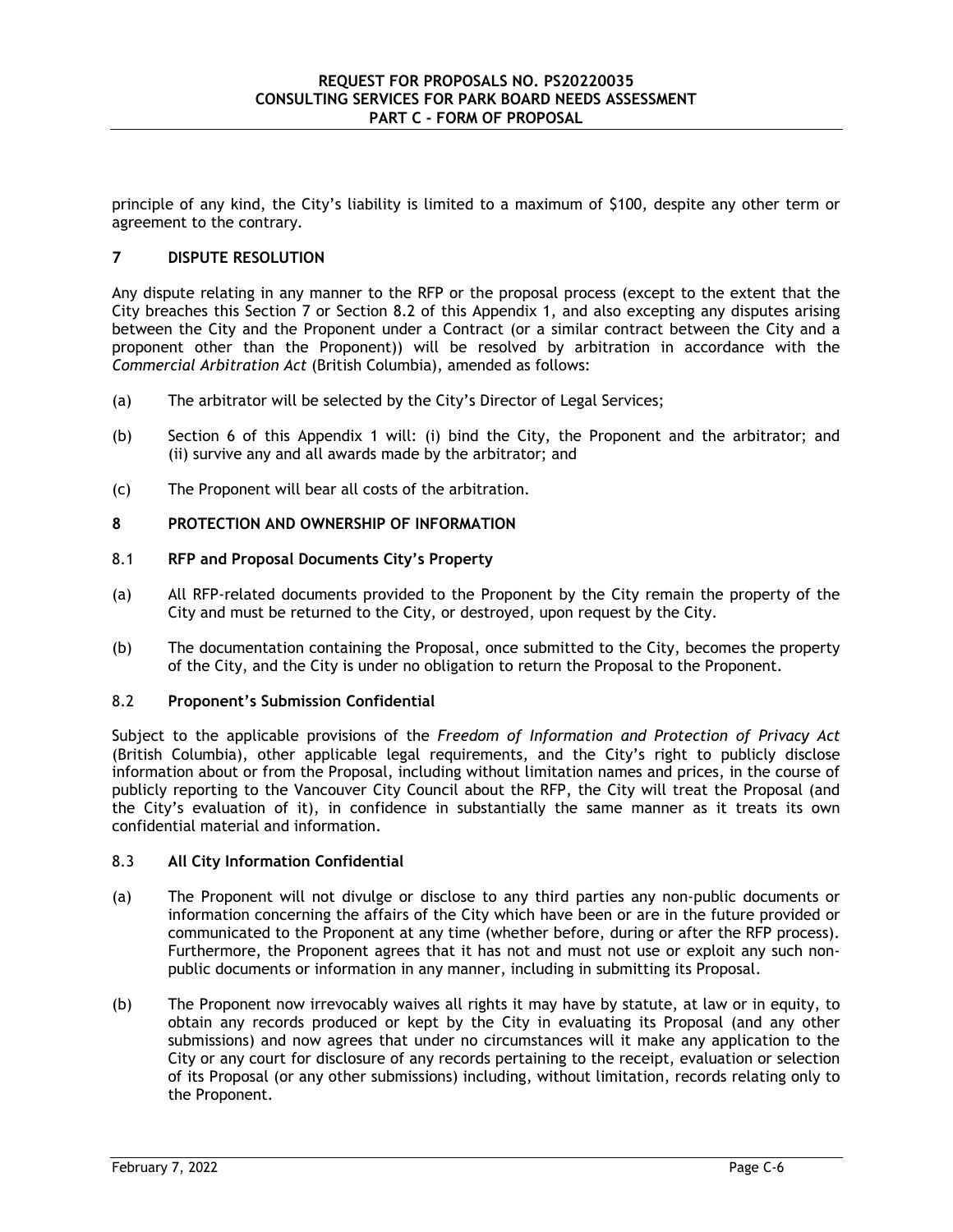# **9 NO CONFLICT OF INTEREST / NO COLLUSION / NO LOBBYING**

# 9.1 **Declaration as to no Conflict of Interest in RFP Process**

- (a) The Proponent confirms and warrants that there is no officer, director, shareholder, partner, employee or contractor of the Proponent or of any of its proposed subcontractors, or any other person related to the Proponent's or any proposed subcontractor's organization (a "person having an interest") or any spouse, business associate, friend or relative of a person having an interest who is: (i) an official or employee of the City; or (ii) related to or has any business or family relationship with an elected official or employee of the City, in each case, such that there could be any conflict of interest or any appearance of conflict of interest in the evaluation or consideration of the Proposal by the City, and, in each case, except as set out, in all material detail, in a separate section titled "Conflicts; Collusion; Lobbying" in the Proposal in accordance with the form set out in Part C – APPENDIX 10.
- (b) The Proponent confirms and warrants that there is no person having an interest (as defined above) who is a former official, former employee or former contractor of the City and who has non-public information relevant to the RFP obtained during his or her employment or engagement by the City, except as set out, in all material detail, in a separate section titled "Conflicts; Collusion; Lobbying" in the Proposal in accordance with the form set out in Part C – APPENDIX 10.

### 9.2 **Declaration as to No Conflict of Interest Respecting Proposed Supply**

The Proponent confirms and warrants that neither the Proponent nor any of its proposed subcontractors is currently engaged in supplying (or is proposing to supply) goods or services to a third party such that entering into an agreement with the City in relation to the subject matter of the RFP would create a conflict of interest or the appearance of a conflict of interest between the Proponent's duties to the City and the Proponent's or its subcontractors' duties to such third party, except as set out, in all material detail, in a separate section titled "Conflicts; Collusion; Lobbying" in the Proposal in accordance with the form set out in Part C – APPENDIX 10.

# 9.3 **Declaration as to No Collusion**

The Proponent confirms and warrants that:

- (a) the Proponent is not competing within the RFP process with any entity with which it is legally or financially associated or affiliated, and
- (b) the Proponent is not cooperating in any manner in relation to the RFP with any other proponent responding to the RFP,

in each case, except as set out, in all material detail, in a separate section titled "Conflicts, Collusion, Lobbying" in the Proposal in accordance with the form set out in Part C – APPENDIX 10.

# 9.4 **Declaration as to No Lobbying**

The Proponent confirms and warrants that: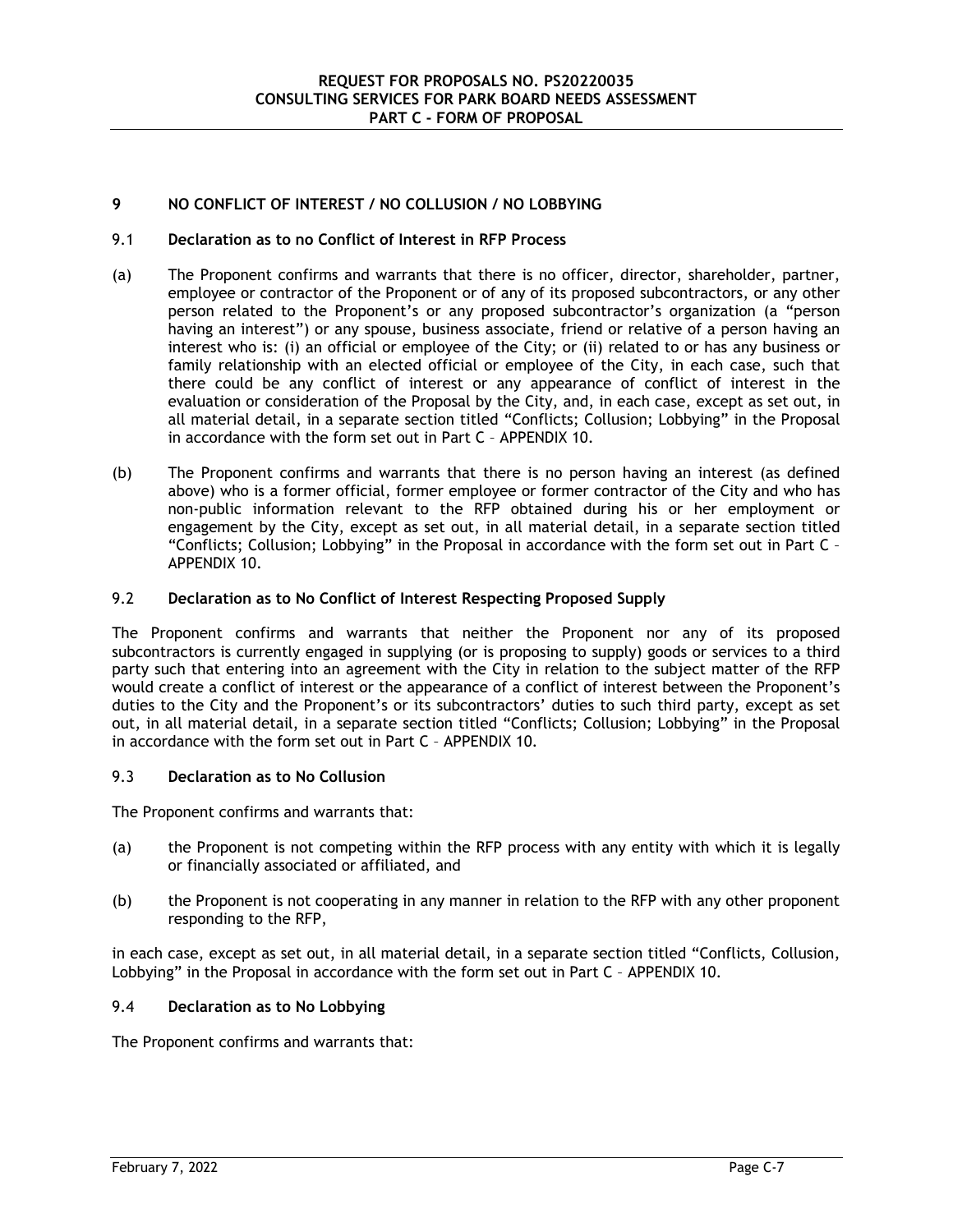- (a) neither it nor any officer, director, shareholder, partner, employee or agent of the Proponent or any of its proposed subcontractors is registered as a lobbyist under any lobbyist legislation in any jurisdiction in Canada or in the United States of America; and
- (b) neither it nor any officer, director, shareholder, partner, employee or agent of the Proponent or any of its proposed subcontractors has engaged in any form of political or other lobbying whatsoever with respect to the RFP or sought, other than through the submission of the Proposal, to influence the outcome of the RFP process,

in each case, except as set out, in all material detail, in a separate section titled "Conflicts, Collusion, Lobbying" in the Proposal in accordance with the form set out in Part C – APPENDIX 10.

#### **10 GENERAL**

- (a) All of the terms of this Appendix 1 to this Proposal Form which by their nature require performance or fulfillment following the conclusion of the proposal process will survive the conclusion of such process and will remain legally enforceable by and against the Proponent and the City.
- (b) The legal invalidity or unenforceability of any provision of this Appendix 1 will not affect the validity or enforceability of any other provision of this Appendix 1, which will remain in full force and effect.
- (c) The Proponent now assumes and agrees to bear all costs and expenses incurred by the Proponent in preparing its Proposal and participating in the RFP process.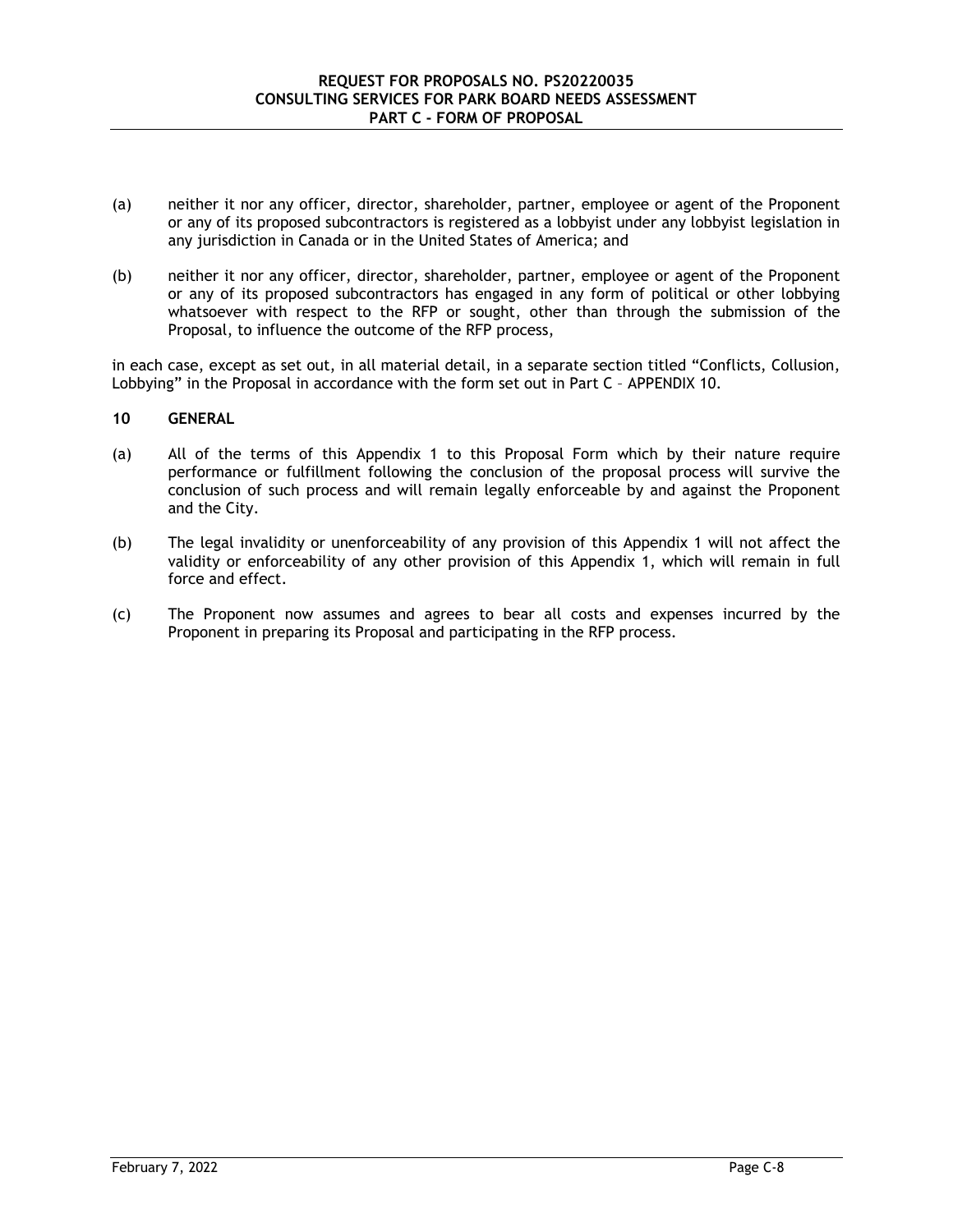# **APPENDIX 2** *QUESTIONNAIRE*

Complete this Appendix 2 - Questionnaire in the form set out below. (Attach additional pages as required).

# **Executive Summary**

In the space below, provide a brief executive summary of your Proposal.

#### **Proponent Overview**

In the space below, provide a description of the Proponent's company, number of employees, purpose and history of successes. If the head office of the Proponent is located within the City of Vancouver or if the Proponent is to perform any work at a site located within the City of Vancouver, this section should also indicate whether the Proponent has a valid City of Vancouver business license (or, if available, a Metro West Inter-municipal Business License).

Proponent to describe experience leading similar projects and similar work undertaken to address similar challenges and respond to similar needs as outlined in the scope of work.

#### **Scope of Work**

In the space below, describe how your Proposal is responsive to the Scope of Work.

#### **Key Personnel**

In the space below, identify and provide professional biographical information for the key personnel that would perform the Proponent's work, outlining their intended roles in performing the Scope of Work. If appropriate, also attach to this Form of Proposal as an additional Appendix CVs and a complete organization chart, identifying all roles and areas of responsibility.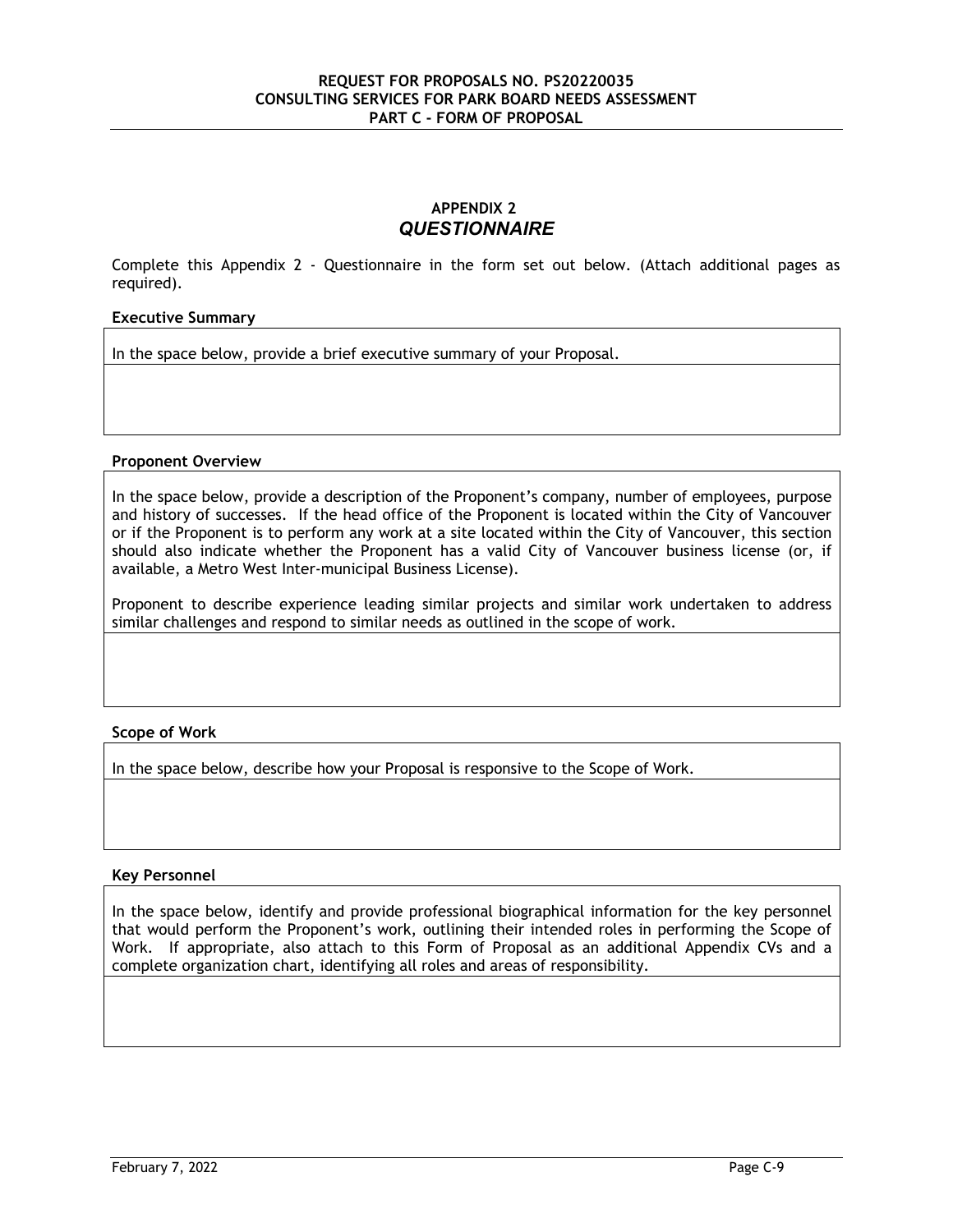#### **Work Plan**

In the space below (or attached to this Form of Proposal as an additional Appendix clearly titled "Work Plan"), detail the sequential process by which the Proponent proposes to undertake the work, including a timeline as necessary. The Proponent's work plan should make reference to the Scope of Work as appropriate.

#### **Optional Scope**

In the space below (or attached to this Form of Proposal as an additional Appendix clearly titled "Optional Scope"), detail the sequential process by which the Proponent proposes to undertake the work, including a timeline as necessary. The Proponent's work plan should make reference to the Scope of Work as appropriate, specifically responding to the challenges outlined in Part B - Scope of Work – Section 3, and be aligned with the recommendations developed as part of Task 3. Refer to Part B - Optional Scope section.

#### **Innovation / Alternative Solutions**

Notwithstanding any other provision hereof, the City welcomes Proposals respecting innovative or novel approaches to the City's objectives and requirements and may consider value-creating Proposals that derogate from the Scope ow Work. In the space below, note any proposed innovative approaches to meeting the City's requirements.

If, in addition to proposing services which meet the Scope of Work, the Proponent wishes to offer an alternative or alternatives, the alternative solution(s) should be described in the space provided below.

Any pricing impact should also be provided.

#### **Social Sustainability:**

#### **SUPPLIER DIVERSITY**

Please note for the Supplier Diversity, Vendors' are required to answer to the following question, which will be kept confidential in accordance with the Legal Terms and Conditions of this RFP.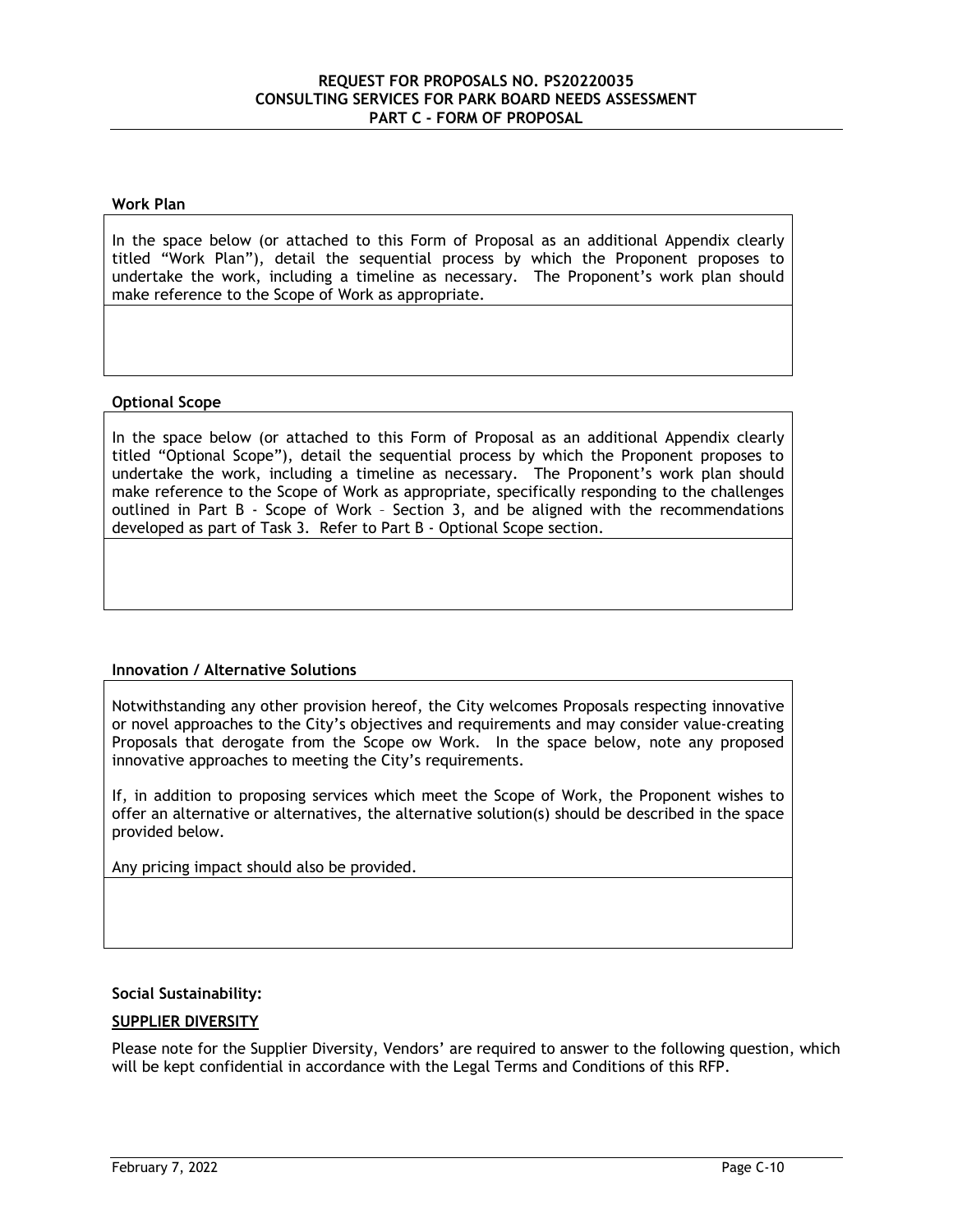In the space below, indicate the vendor's company profile with regards to social value and economic inclusion including recognized certifications and/or if owned/controlled by an equity-seeking demographic (including but not limited to non-profit, cooperative, Women, Indigenous Peoples, Ethnocultural People (minorities, newcomers, immigrants), persons with disabilities or LGBTQ2+ people).

| Majority owned/controlled/by: |                                          |   | Social / Diverse Certifications         |
|-------------------------------|------------------------------------------|---|-----------------------------------------|
|                               | Women                                    |   | <b>BCorp</b>                            |
|                               | Indigenous Peoples                       |   | <b>Supplier Diversity Certification</b> |
|                               | Non-Profit/Charity (Social Enterprise)   |   | <b>Enviro / Other Certifications</b>    |
|                               | Coop                                     |   | <b>BuySocial</b>                        |
|                               | Contribution<br>Community<br>Corporation |   | <b>Living Wage</b>                      |
|                               | (3C/CCC)                                 |   | Fairtrade                               |
|                               | <b>Ethno-cultural Persons</b>            | Ш | Green Business Certification (ie. LEED, |
|                               | People with Disabilities                 |   | ClimateSmart)                           |
|                               | LGBTO <sub>2+</sub>                      |   | Other: please indicate                  |
|                               | Other: please indicate                   |   |                                         |
|                               | None of the above                        |   | None of the above                       |
|                               |                                          |   |                                         |

Do you have a Supplier Diversity program to include/consider equity-seeking businesses as your vendors/suppliers/sub-contractors? Y/N

a. Please provide information on how you invest in economic development of small/social/diverse businesses as your suppliers or sub-contractors

# **INDIGENOUS PARTICIPATION**

Do you have any business relationships, partnerships or joint-ventures with First Nations and/or Indigenous peoples or organizations? Y/N

a. If yes, please describe in detail:

What  $%$  or  $$$  of work from this contract will be directed to sub-contractors that identify as social/diverse based on certification and/or ownership/control by equity seeking demographic?)

| Category of Social Value<br><b>Businesses</b><br>(Majority<br>owned/controlled/certified<br>by) | # of Businesses | \$/% of contract | Name of the Businesses<br>being Sub-contracted |
|-------------------------------------------------------------------------------------------------|-----------------|------------------|------------------------------------------------|
| Indigenous Peoples                                                                              |                 |                  |                                                |
| Women                                                                                           |                 |                  |                                                |
| Ethno-cultural                                                                                  |                 |                  |                                                |
| People with Disabilities                                                                        |                 |                  |                                                |
| LGBTQ2+                                                                                         |                 |                  |                                                |
| Non-Profit/Charity<br>(Social<br>Enterprise)                                                    |                 |                  |                                                |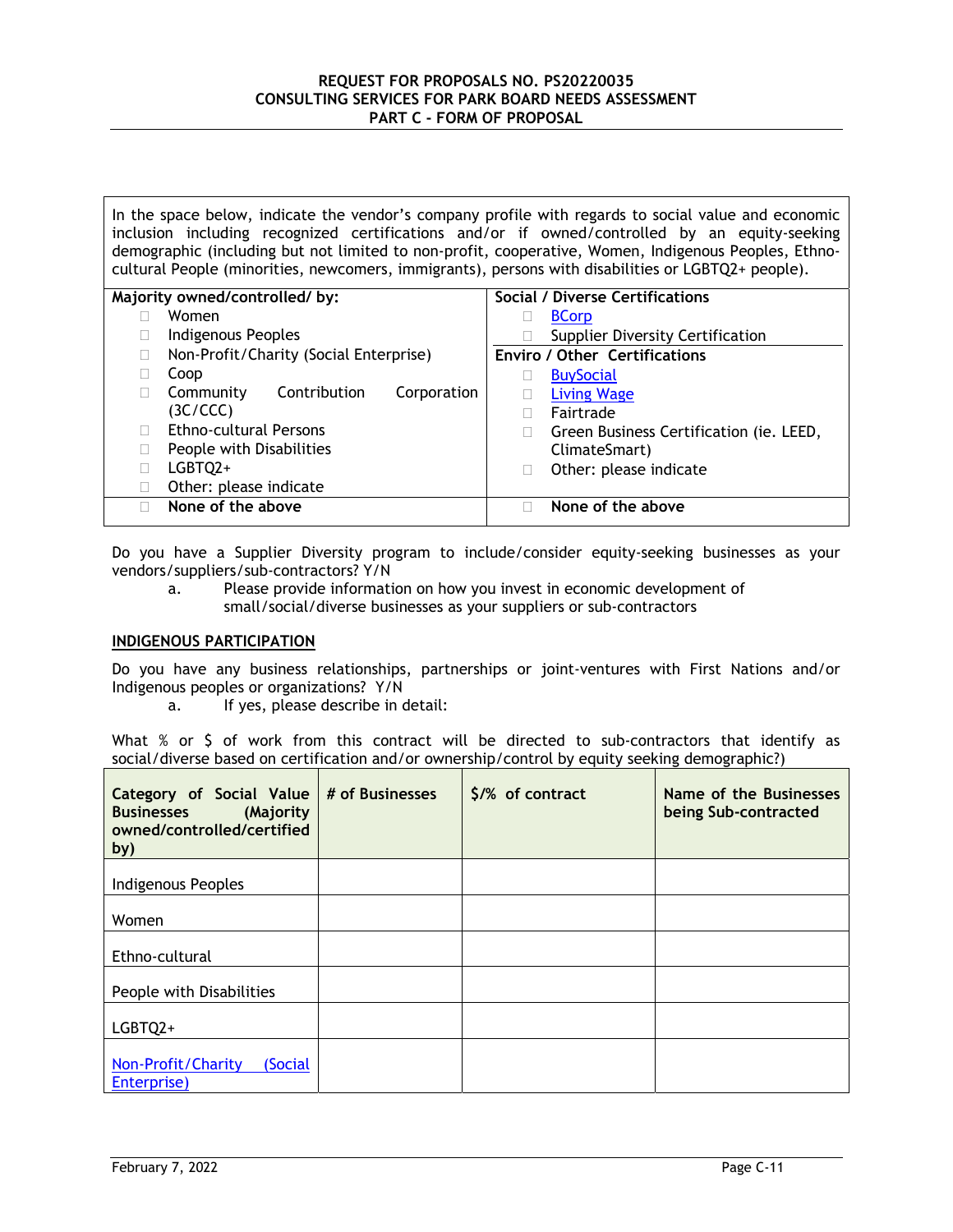| 3C/CCC; Coop; BCorp |  |  |
|---------------------|--|--|
| Other               |  |  |

# **EMPLOYMENT EQUITY & WORKFORCE DIVERSITY**

- 1. In addition to being an equal opportunity employer, please describe any policies/programs or how you advance employee equity, diversity and inclusion for under-represented populations (such as Women, Indigenous People, People with Disabilities)
- 2. Do you regularly conduct an employee equity "survey" or similar information/data collection on workforce diversity? Y/N
	- a. Please describe how you track/monitor your workforce diversity including frequency
- 3. Do you source/hire from Workforce Development and/or Skill Training programs, including preemployment support, apprenticeships or ongoing employment support, for people who are under-represented and/or face barriers to traditional employment (such as Indigenous persons, Women, youth, Minorities, People with Disabilities including mental health)? Y/N

| of <b>o</b><br>Partnership<br>Category<br><b>Organizations</b> | Name of the Partnership<br>Organization(s) | # of staff (optional if makes sense) |
|----------------------------------------------------------------|--------------------------------------------|--------------------------------------|
| Indigenous Peoples                                             |                                            |                                      |
| Women                                                          |                                            |                                      |
| <b>Ethno-Cultural Peoples</b>                                  |                                            |                                      |
| People with Disabilities                                       |                                            |                                      |
| LGBTQ2+                                                        |                                            |                                      |
| Youth/Seniors                                                  |                                            |                                      |
| Other                                                          |                                            |                                      |

a. Please describe and/or use the table below

- 4. Do you support training for career advancement and/or skills development?
	- a. If yes, please describe
- 5. Do you compensate at or above a Living Wage (currently \$20.91/hr) Y/N Do you provide non-mandatory benefits (i.e. extended health) to your employees? Y/N, if yes, please describe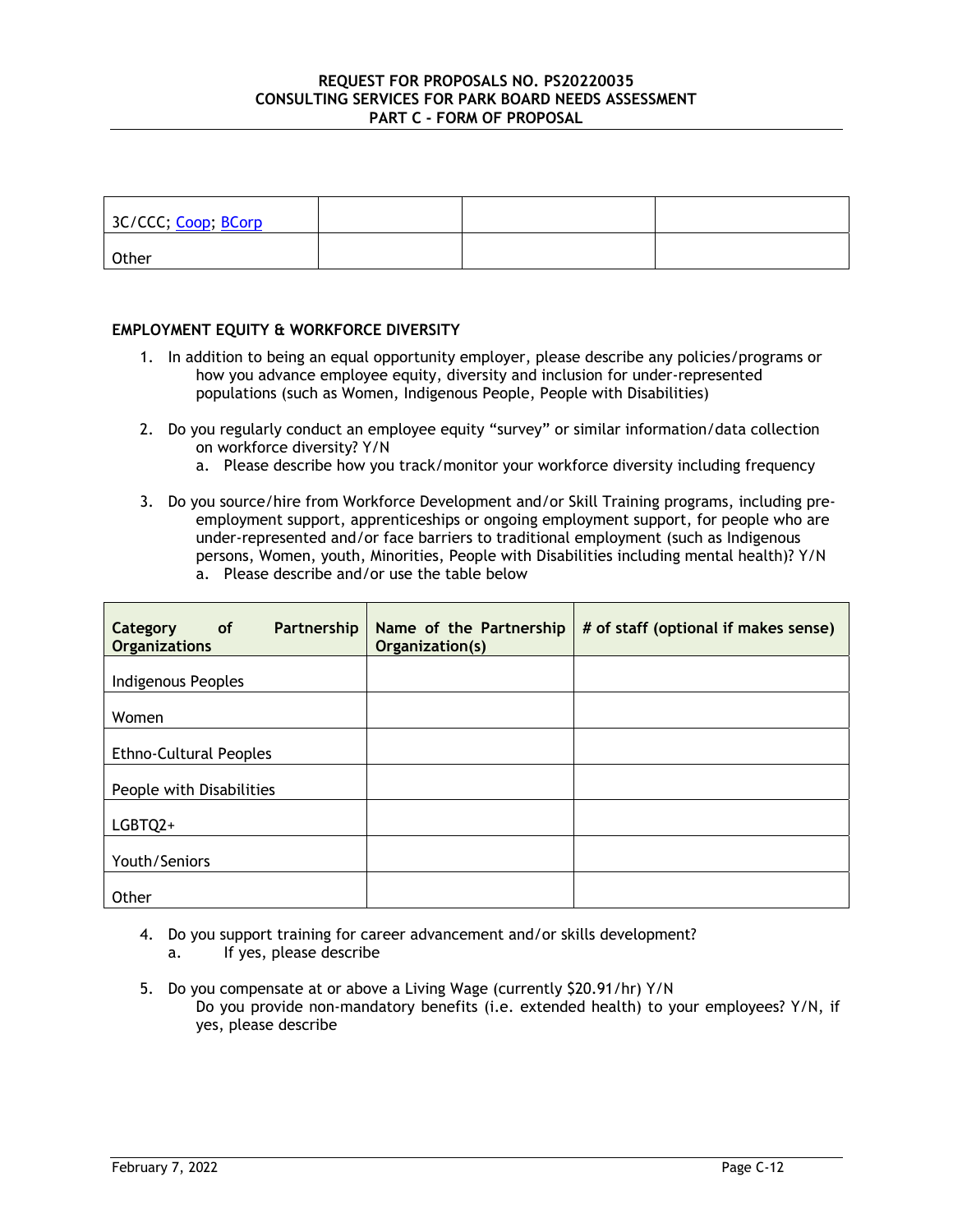# **WORKFORCE DIVERSITY (for information)**

Vendors' are required to answer to the following question, which is for information gathering purposes only, and will be kept confidential in accordance with the Legal Terms and Conditions.

As best known, in the space below, indicate the vendor's company profile with regards to economic inclusion supporting employment equity, diversity, inclusion and reconciliation by an equity-seeking demographic (including but not limited to Women, Indigenous Peoples, Ethno-cultural People (minorities, newcomers, immigrants), persons with disabilities or LGBTQ2+ people). *Confidential & for information only*

| <b>Overall Workforce Diversity:</b>                 | Workforce<br>Leadership/Management/Executive<br>Diversity:          |
|-----------------------------------------------------|---------------------------------------------------------------------|
| Women<br>$\frac{0}{0}$                              | Women<br>$\%$                                                       |
| Indigenous Peoples<br>$\%$                          | Indigenous Peoples<br>$\%$                                          |
| <b>Ethno-cultural People</b><br>$\%$                |                                                                     |
| People with Disabilities<br>$\%$                    | <b>Ethno-cultural People</b><br>$\%$                                |
| LGBTQ2+<br>$\%$                                     | People with Disabilities<br>$\%$                                    |
| Other: please indicate<br>$\%$                      | LGBTQ2+<br>$\frac{0}{0}$<br>Other: please indicate<br>$\frac{0}{0}$ |
| choose not to respond<br>please<br>Ιf<br><b>VOU</b> |                                                                     |
| indicate why:                                       |                                                                     |
| Do not track this information                       |                                                                     |
| Do not want to share this                           |                                                                     |
| information                                         |                                                                     |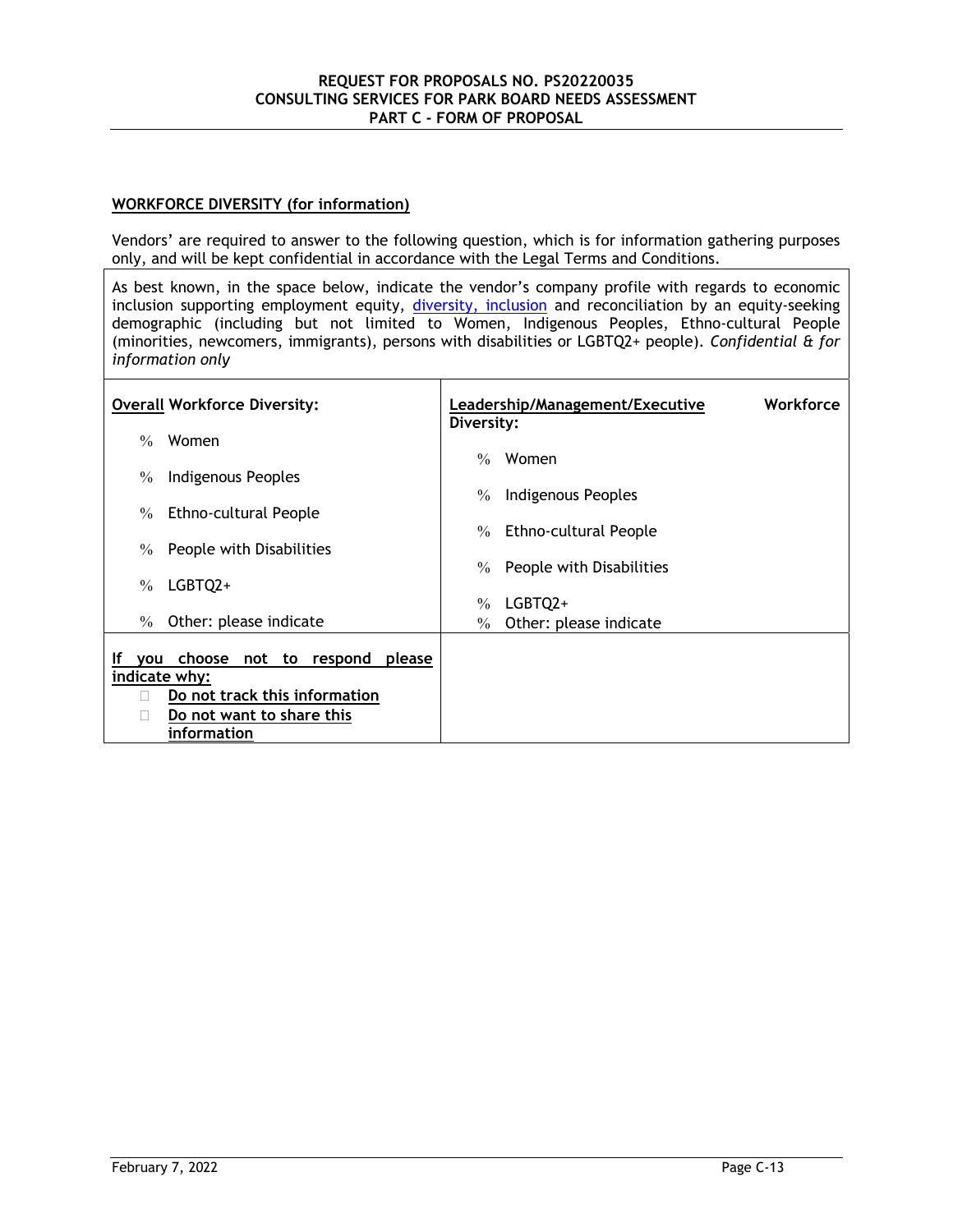# **APPENDIX 3** *COMMERCIAL PROPOSAL*

Complete this Appendix 3 - Commercial Proposal in the form set out below.

Proponent to provide proposed pricing and payment terms, which should be in accordance with Part A, Section 7.0 of the RFP (as well as any other sections of the RFP imposing requirements as to pricing).

When submitting its Proposal by email, please ensure Appendix 3 - Commercial Proposal is provided as a separate file to the entire Proposal.

**PLEASE COMPLETE SEPARATE EXCEL SHEET PROVIDED FOR TABLES A AND B**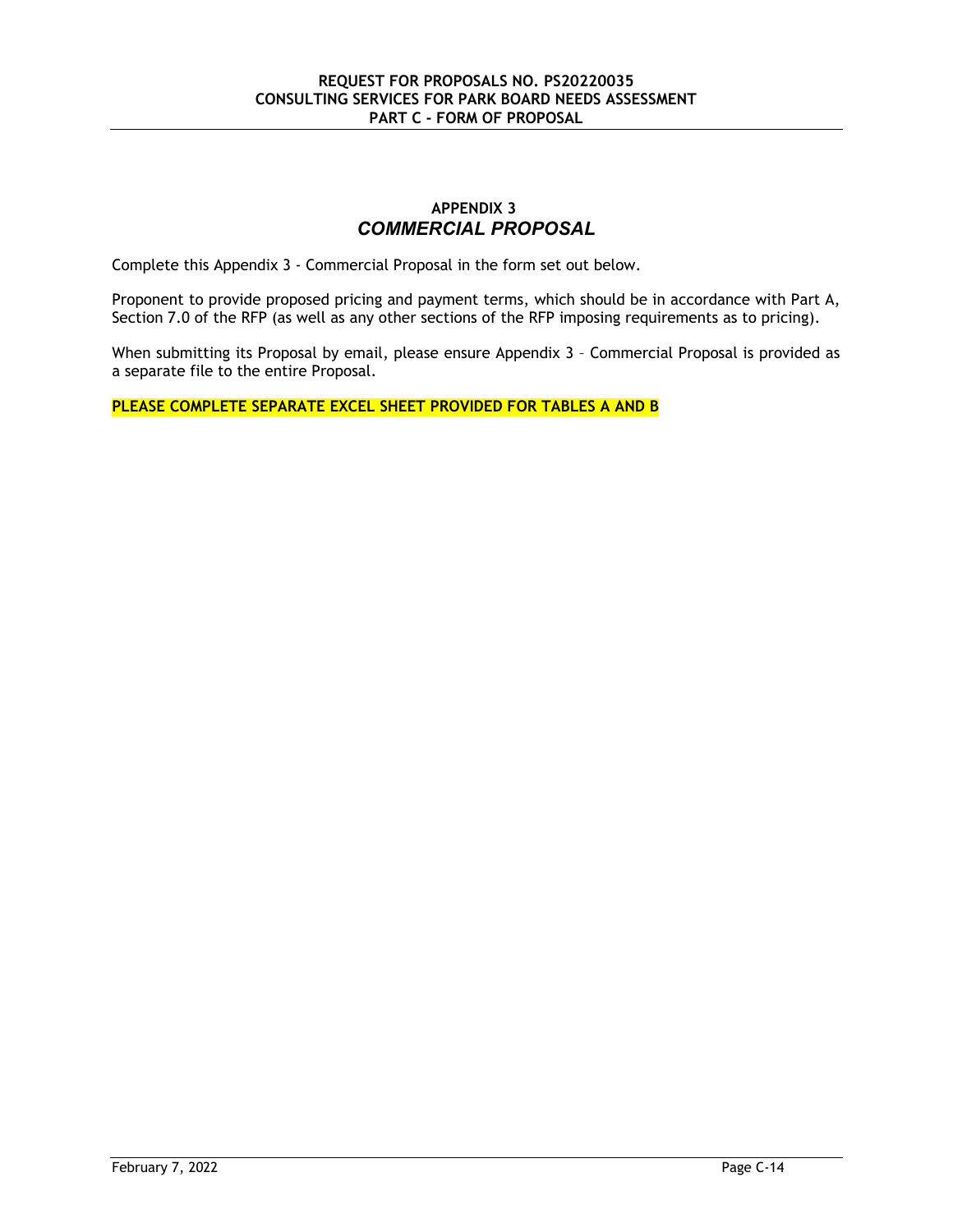# **APPENDIX 4** *PROPONENT'S REFERENCES*

Complete this Appendix 4 - Proponents References in the form set out below with references that are relevant to the Scope of Work set out in this RFP.

| Client Name # 1                                          |  |
|----------------------------------------------------------|--|
| <b>Address (City and Country)</b>                        |  |
| <b>Contact Name</b>                                      |  |
| <b>Title of Contact</b>                                  |  |
| Telephone No.                                            |  |
| <b>E-mail Address</b>                                    |  |
| Length of Relationship                                   |  |
| Type of Goods and/or Services<br>provided to this Client |  |

| Client Name # 2                                          |  |
|----------------------------------------------------------|--|
| <b>Address (City and Country)</b>                        |  |
| <b>Contact Name</b>                                      |  |
| <b>Title of Contact</b>                                  |  |
| Telephone No.                                            |  |
| <b>E-mail Address</b>                                    |  |
| Length of Relationship                                   |  |
| Type of Goods and/or Services<br>provided to this Client |  |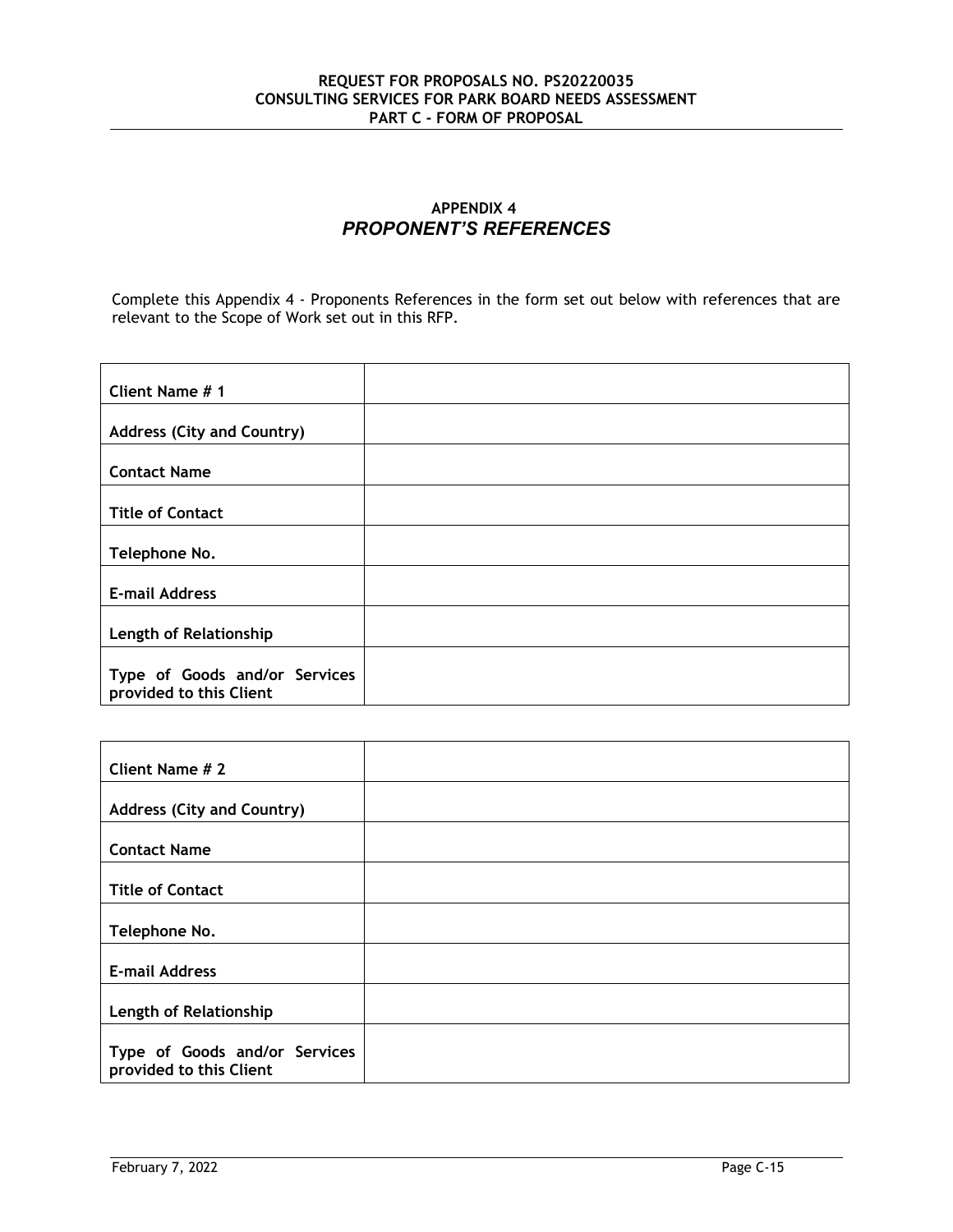| Client Name # 3                                          |  |
|----------------------------------------------------------|--|
| <b>Address (City and Country)</b>                        |  |
| <b>Contact Name</b>                                      |  |
| <b>Title of Contact</b>                                  |  |
| Telephone No.                                            |  |
| <b>E-mail Address</b>                                    |  |
| Length of Relationship                                   |  |
| Type of Goods and/or Services<br>provided to this Client |  |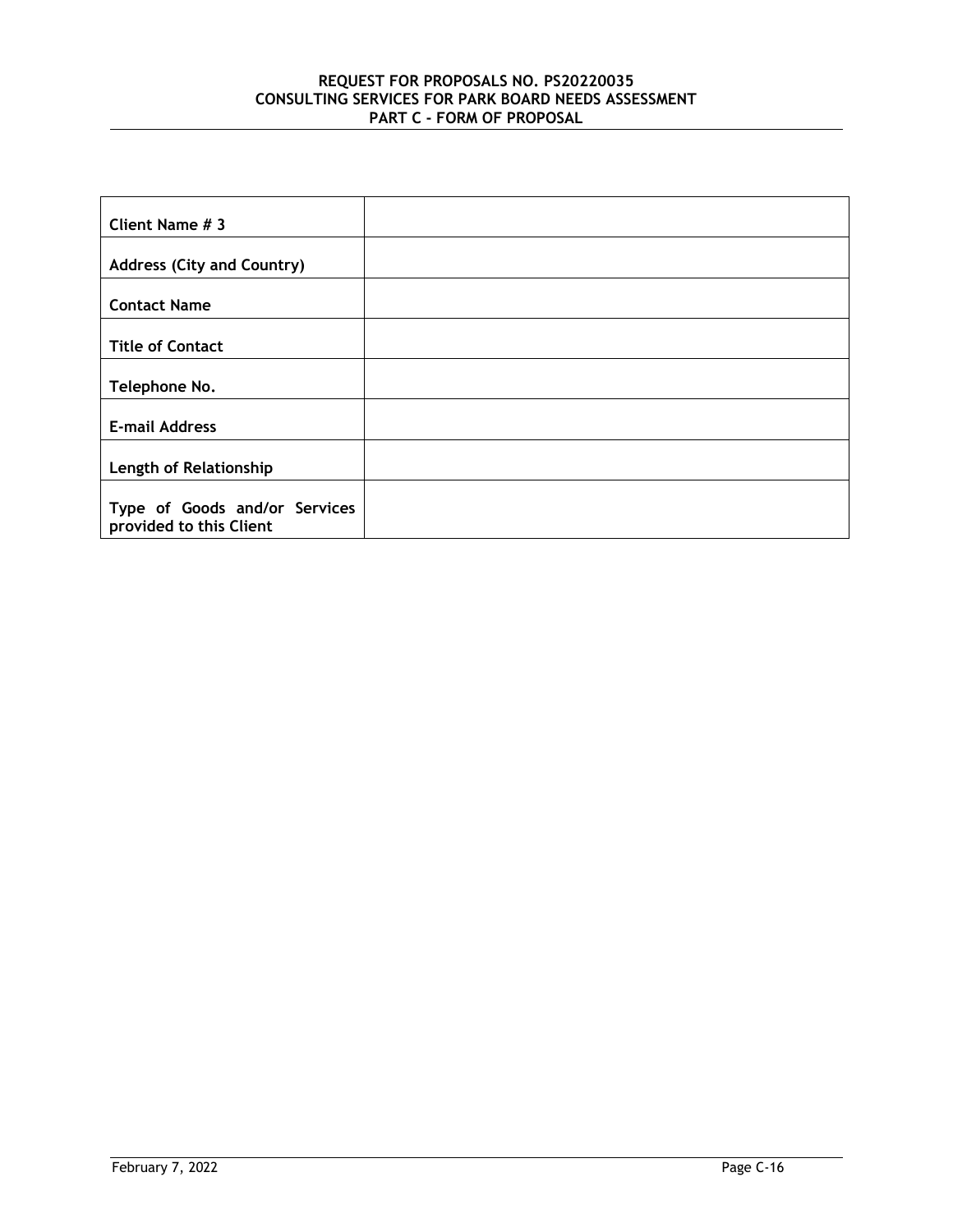# **APPENDIX 5** *CERTIFICATE OF INSURANCE*

Appendix 5 is to be duly completed and signed by the Proponent's insurance agent or broker as evidence of its existing insurance, along with a letter from its insurance broker or agent indicating whether or not (and, if not, then to what extent) it will be able to comply with the insurance requirements set out in the Form of Agreement, should the Proponent be selected as a successful Proponent. (Any successful Proponent will also be required to provide proof of the satisfaction of all insurance requirements prior to or concurrently with the City entering into any Agreement.)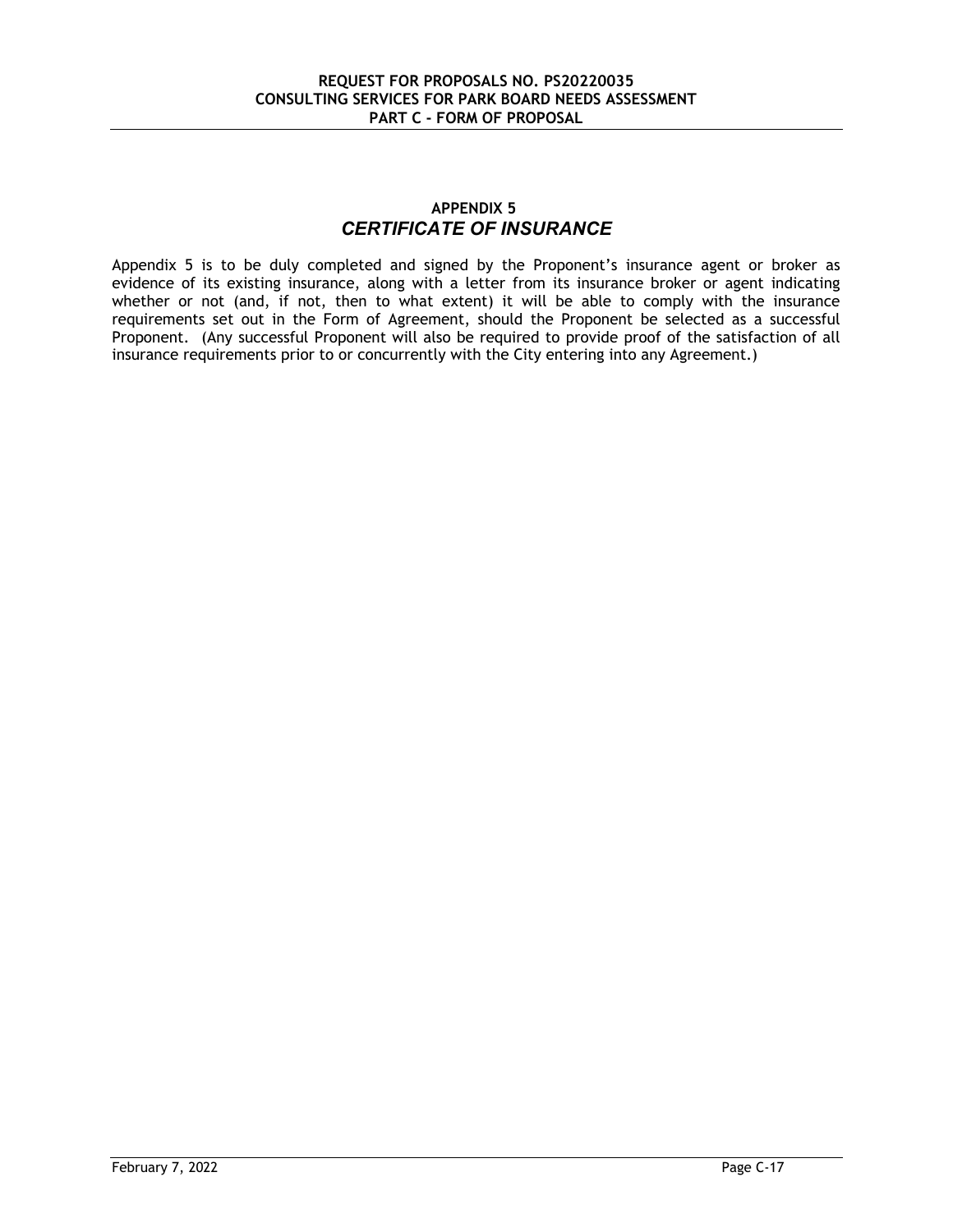| CITY OF                                                                      | TO BE COMPLETED AND APPENDED TO THE PROPOSAL/TENDER                                                                                                                                                                                                |
|------------------------------------------------------------------------------|----------------------------------------------------------------------------------------------------------------------------------------------------------------------------------------------------------------------------------------------------|
| <b>VANCOUVER</b>                                                             |                                                                                                                                                                                                                                                    |
|                                                                              | Section 2 through 8 - to be completed and executed by the Insurer or its Authorized Representative                                                                                                                                                 |
|                                                                              | THIS CERTIFICATE IS ISSUED TO: City of Vancouver, 453 W 12 <sup>th</sup> Avenue, Vancouver, BC, V5Y 1V4                                                                                                                                            |
| full force and effect.                                                       | and certifies that the insurance policy (policies) as listed herein has/have been issued to the Named Insured and is/are in                                                                                                                        |
|                                                                              | NAMED INSURED (must be the same name as the proponent/bidder and is either an individual or a legally                                                                                                                                              |
| incorporated company)                                                        |                                                                                                                                                                                                                                                    |
| <b>BUSINESS TRADE NAME or DOING BUSINESS AS</b>                              |                                                                                                                                                                                                                                                    |
| <b>BUSINESS ADDRESS</b>                                                      |                                                                                                                                                                                                                                                    |
| <b>DESCRIPTION OF OPERATION</b>                                              |                                                                                                                                                                                                                                                    |
| PROPERTY INSURANCE (All Risks Coverage including Earthquake and Flood)       |                                                                                                                                                                                                                                                    |
|                                                                              | INSURER<br>INSURER ENGINEER<br>POLICY NUMBER<br>POLICY NUMBER<br>Contents and Equipment<br>Contents and Equipment<br>Contents and Equipment<br>Contents and Equipment<br>Contents and Equipment<br>Contents and Equipment<br>Contents and Equipmen |
|                                                                              |                                                                                                                                                                                                                                                    |
| POLICY PERIOD From _____________ to _____________                            | Deductible Per Loss                                                                                                                                                                                                                                |
|                                                                              |                                                                                                                                                                                                                                                    |
| <b>COMMERCIAL GENERAL LIABILITY INSURANCE (Occurrence Form)</b>              |                                                                                                                                                                                                                                                    |
| Including the following extensions:                                          | <b>INSURER</b>                                                                                                                                                                                                                                     |
| √ Personal Injury                                                            | POLICY NUMBER<br>POLICY PERIOD From The Company of the Company of Company of Company of Company of Company of Company of Company<br>The Company of Company of Company of Company of Company of Company of Company of Company of Co                 |
| $\sqrt{ }$ Property Damage including Loss of Use                             |                                                                                                                                                                                                                                                    |
| $\sqrt{ }$ Products and Completed Operations                                 | Limits of Liability (Bodily Injury and Property Damage Inclusive) -                                                                                                                                                                                |
| √ Cross Liability or Severability of Interest                                | Per Occurrence<br>\$                                                                                                                                                                                                                               |
| $\sqrt{\phantom{a}}$ Employees as Additional Insureds                        | Aggregate<br>\$                                                                                                                                                                                                                                    |
| √ Blanket Contractual Liability<br>√ Non-Owned Auto Liability                | All Risk Tenants' Legal Liability<br>\$<br>Deductible Per Occurrence<br>\$                                                                                                                                                                         |
| AUTOMOBILE LIABILITY INSURANCE for operation of owned and/or leased vehicles |                                                                                                                                                                                                                                                    |
|                                                                              |                                                                                                                                                                                                                                                    |
|                                                                              |                                                                                                                                                                                                                                                    |
|                                                                              | INSURER<br>POLICY NUMBER<br>POLICY PERIOD From _____________ to _____________ fremisted Single Limit \$<br>POLICY PERIOD From ____________ to ___________ ff vehicles are insured by ICBC, complete and provide Form APV-47.                       |
|                                                                              | □ UMBRELLA OR □ EXCESS LIABILITY INSURANCE Limits of Liability (Bodily Injury and Property Damage Inclusive) -                                                                                                                                     |
| <b>INSURER</b><br>POLICY NUMBER                                              | Per Occurrence<br>Aggregate<br>$\frac{1}{2}$<br>\$                                                                                                                                                                                                 |
| POLICY PERIOD From                                                           | Self-Insured Retention \$                                                                                                                                                                                                                          |
| 7. PROFESSIONAL LIABILITY INSURANCE                                          |                                                                                                                                                                                                                                                    |
| INSURER                                                                      | <b>Limits of Liability</b>                                                                                                                                                                                                                         |
|                                                                              | Per Occurrence/Claim \$<br>Aggregate \$<br>Aggregate                                                                                                                                                                                               |
| POLICY PERIOD From _____________ to ____________                             |                                                                                                                                                                                                                                                    |
|                                                                              | Deductible Per<br>\$<br>Occurrence/Claim                                                                                                                                                                                                           |
|                                                                              | If the policy is in a "CLAIMS MADE" form, please specify the applicable Retroactive Date:                                                                                                                                                          |
| <b>OTHER INSURANCE</b>                                                       |                                                                                                                                                                                                                                                    |
| TYPE OF INSURANCE<br><b>INSURER</b>                                          | <b>Limits of Liability</b>                                                                                                                                                                                                                         |
|                                                                              | Per Occurrence                                                                                                                                                                                                                                     |
| POLICY NUMBER<br>POLICY PERIOD From ____________ to ___________              | Aggregate<br>Deductible Per Loss                                                                                                                                                                                                                   |
|                                                                              |                                                                                                                                                                                                                                                    |
| TYPE OF INSURANCE                                                            | <b>Limits of Liability</b>                                                                                                                                                                                                                         |
| POLICY NUMBER                                                                | Per Occurrence                                                                                                                                                                                                                                     |
| POLICY PERIOD From to                                                        | Aggregate                                                                                                                                                                                                                                          |
|                                                                              | Deductible Per Loss<br>\$                                                                                                                                                                                                                          |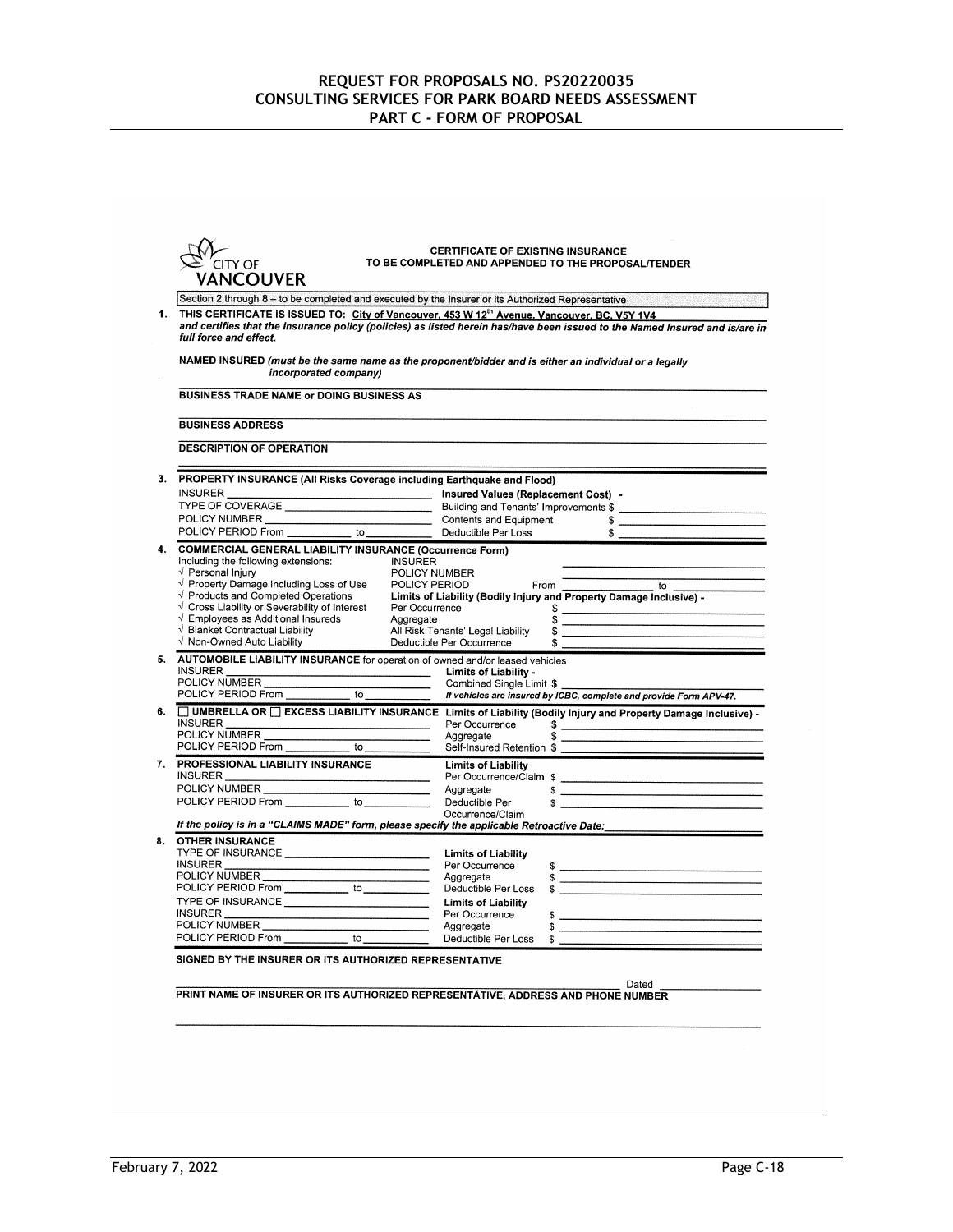# **APPENDIX 6**

# *DECLARATION OF SUPPLIER CODE OF CONDUCT COMPLIANCE*

Complete this Appendix 6 - Declaration of Supplier Code of Conduct Compliance in the form set out below.

**All proposed suppliers are to complete and submit this form to certify compliance with the supplier performance standards set out in the Supplier Code of Conduct.** 

The City of Vancouver expects each supplier of goods and services to the City to comply with the supplier performance standards set out in the City's Supplier Code of Conduct (SCC) <https://policy.vancouver.ca/AF01401P1.pdf>. The SCC defines minimum labour and environmental standards for City suppliers and their subcontractors.

Suppliers are expected to comply with the aforementioned standards upon submitting a tender, proposal, application, expression of interest or quotation to the City, or have a plan in place to comply within a specific period of time. The City reserves the right to determine an appropriate timeframe in which suppliers must come into compliance with these standards. To give effect to these requirements, an authorized signatory of each proposed vendor must complete the following declaration and include this declaration with its submission:

As an authorized signatory of \_\_\_\_\_\_\_\_\_\_\_\_\_\_\_\_\_\_\_\_\_\_\_\_\_\_\_\_*(vendor name),* I declare that I have reviewed the SCC and to the best of my knowledge, \_\_\_\_\_\_\_ proposed subcontractors have not been and are not currently in violation of the SCC or convicted of an offence under national and other applicable laws referred to in the SCC, other than as noted in the table below *(include all violations/convictions that have occurred in the past three years as well as plans for corrective action).*

| Section of SCC /<br>title of law | Date of violation<br>/conviction | Description of<br>violation /<br>conviction | Regulatory /<br>adjudication body and<br>document file number | Corrective<br>action plan |
|----------------------------------|----------------------------------|---------------------------------------------|---------------------------------------------------------------|---------------------------|
|                                  |                                  |                                             |                                                               |                           |
|                                  |                                  |                                             |                                                               |                           |

I understand that a false declaration and/or lack of a corrective action plan may result in no further consideration being given to the submission of \_\_\_\_\_\_\_\_\_\_\_\_\_\_\_\_\_\_\_\_\_\_\_\_\_\_\_\_ *(vendor name).* 

Signature:

Name and Title: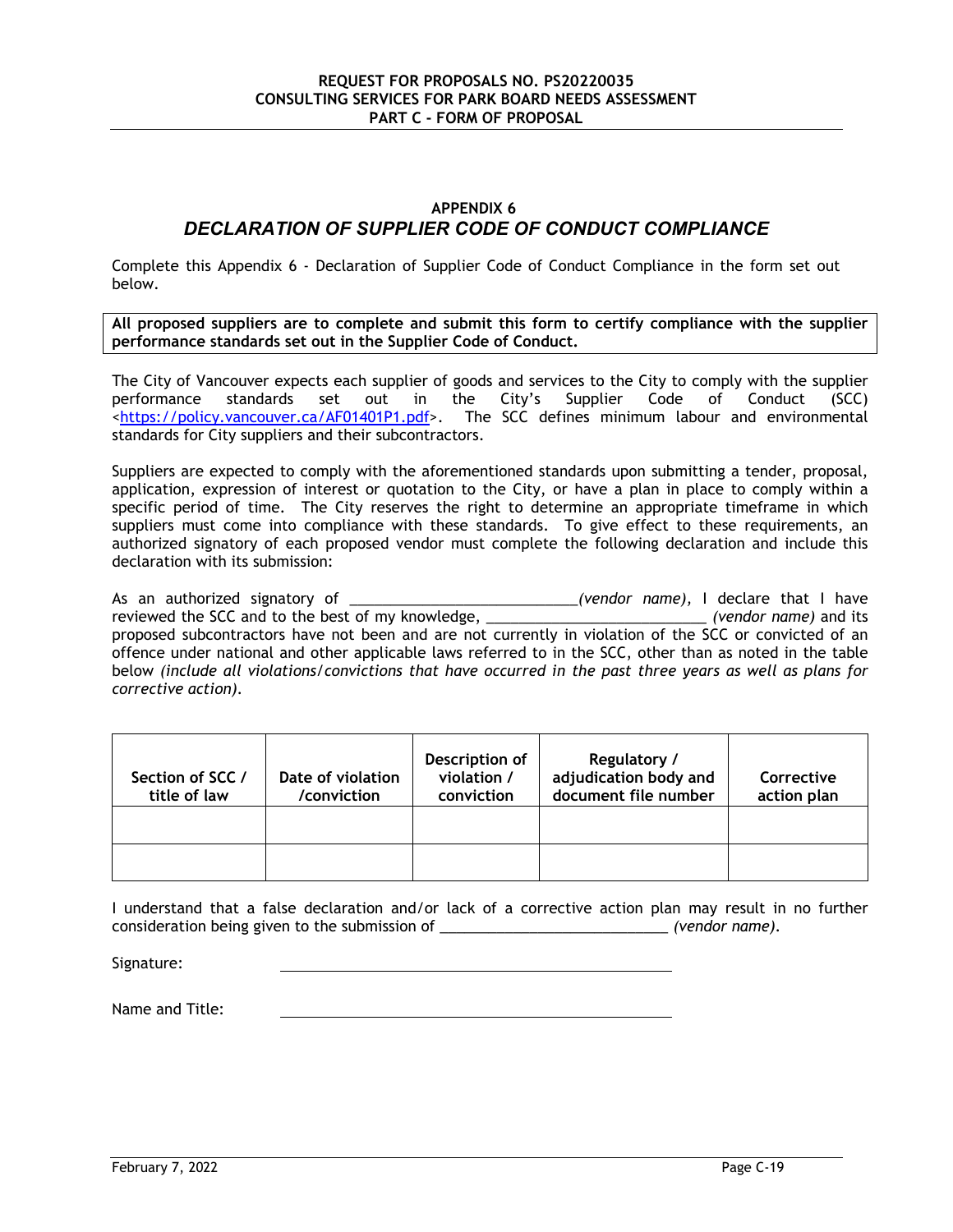# **APPENDIX 7** *PERSONAL INFORMATION CONSENT FORM(S)*

Complete one copy of this Appendix 7 - Personal Information Consent Form(s), in the form set out below, for each key personnel for whom a CV or other information regarding employment history and qualifications has been included in the Proposal.

#### **PERSONAL INFORMATION CONSENT FORM**

#### **Reference #PS20220035**

#### **Title: Consulting Services for park Board Needs Assessment**

With the provision of my signature at the foot of this statement I, \_\_\_\_\_\_\_\_\_\_\_\_\_

**Manual Community (Print Name)** (Print Name)

consent to the indirect collection from

(Print Name of Proponent) of

my personal information in the form of a work history, resume or summary of qualifications.

In consenting to this indirect collection, I understand that my personal information, so collected, will be used by the City for the sole purpose of evaluating the submitted response to the above-noted procurement process. I understand further that my personal information, once collected by the City, will be handled by the City in accordance with the provisions of the (BC) *Freedom of Information and Protection of Privacy Act*.

Signature Date Date Date Date Date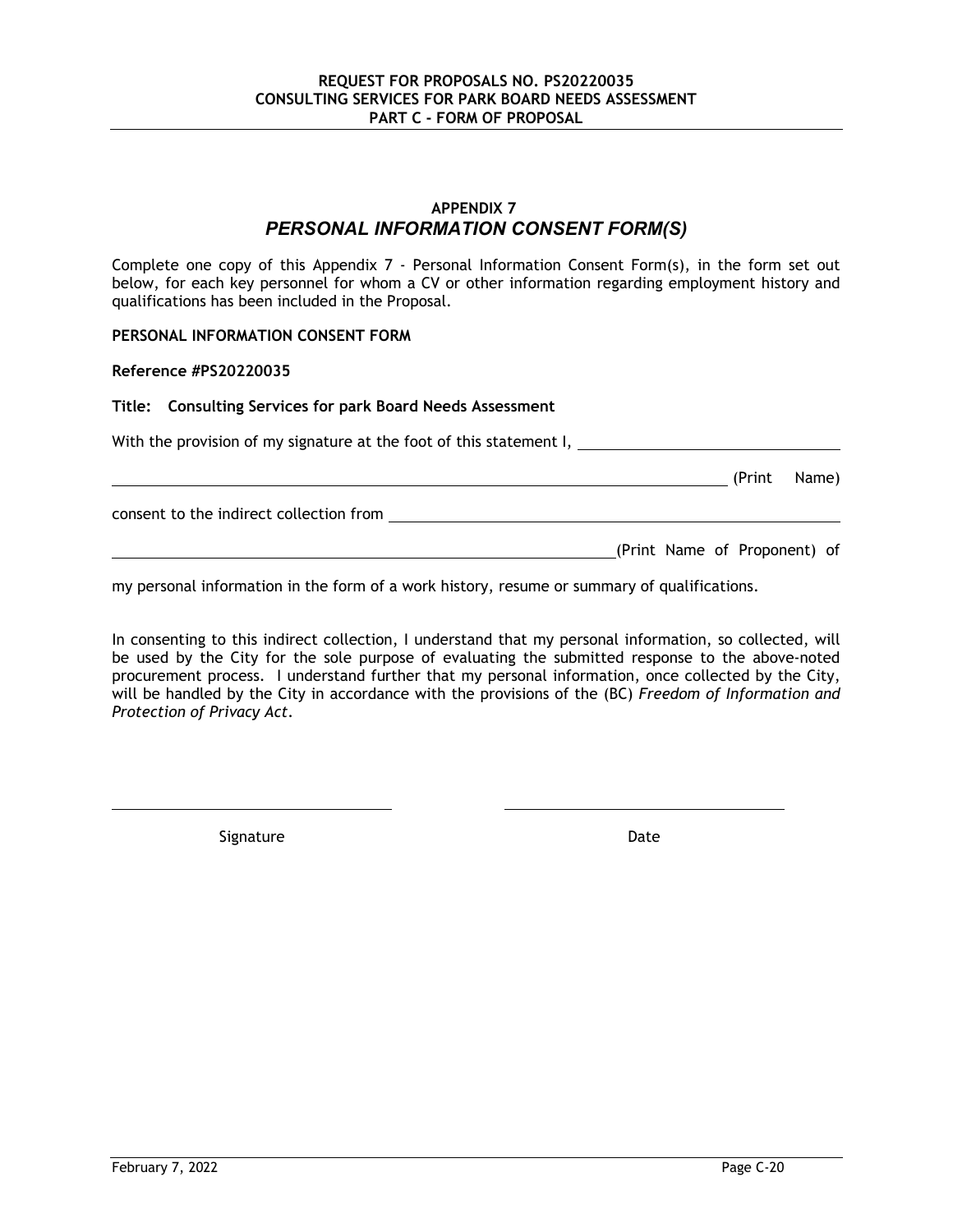# **APPENDIX 8** *SUBCONTRACTORS*

Complete this Appendix 8 - Subcontractors in the form set out below by listing all of the subcontractors that the Proponent proposes to use in carrying out its work under an Agreement, or state that the Proponent does not propose to use any subcontractors.

If selected to enter into an Agreement with the City, the Proponent may be limited to using subcontractors listed in its Proposal. If the City objects to a subcontractor listed in a Proposal, the City may permit a Proponent to propose a substitute Subcontractor acceptable to the City.

| Subcontracted Scope                                                                                                                                                                                                                                                                                                                                                                                                      |                                                                                                                                                                                                                                                                          |  |
|--------------------------------------------------------------------------------------------------------------------------------------------------------------------------------------------------------------------------------------------------------------------------------------------------------------------------------------------------------------------------------------------------------------------------|--------------------------------------------------------------------------------------------------------------------------------------------------------------------------------------------------------------------------------------------------------------------------|--|
| Subcontractor                                                                                                                                                                                                                                                                                                                                                                                                            |                                                                                                                                                                                                                                                                          |  |
| Contact (name, title, email,<br>telephone no.)                                                                                                                                                                                                                                                                                                                                                                           |                                                                                                                                                                                                                                                                          |  |
| Approximate Percent of the<br>Work to be Subcontracted                                                                                                                                                                                                                                                                                                                                                                   |                                                                                                                                                                                                                                                                          |  |
| Social Value Business - shall<br>mean a business that has a<br>recognized environmental or<br>social certification and/or is<br>majority owned/controlled by<br>an equity-seeking demographic<br>(including but not limited to<br>non-profit,<br>cooperative,<br>Women, Indigenous Peoples,<br>Ethno-cultural<br>People<br>(minorities,<br>newcomers,<br>immigrants), persons<br>with<br>disabilities or LGBTQ+ people). | In the space below, detail the Proponent's proposed use of Social<br>Value Businesses as sub-contractors/consultants (if any) and<br>provide brief company profiles of those Social Value Businesses<br>and descriptions of how they qualify as Social Value Businesses. |  |
|                                                                                                                                                                                                                                                                                                                                                                                                                          |                                                                                                                                                                                                                                                                          |  |
| The Subcontractor's Relevant                                                                                                                                                                                                                                                                                                                                                                                             | Project Name:<br>1.                                                                                                                                                                                                                                                      |  |
| Experience (identify at least<br>three similar projects within<br>the last five years, including                                                                                                                                                                                                                                                                                                                         | Client:                                                                                                                                                                                                                                                                  |  |
| the client)                                                                                                                                                                                                                                                                                                                                                                                                              | Nature of Work:                                                                                                                                                                                                                                                          |  |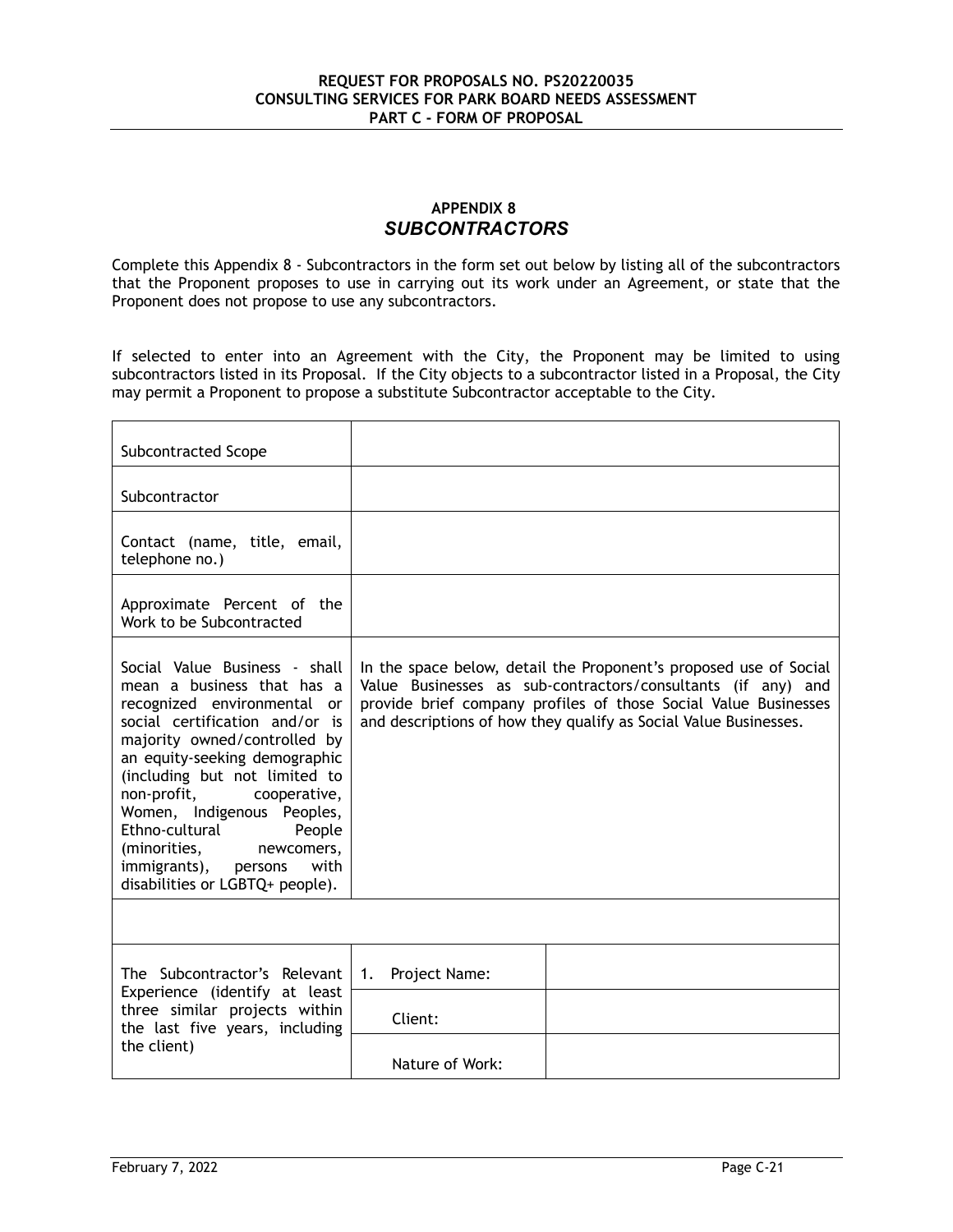| Value:              |
|---------------------|
| Client Contact:     |
| Project Name:<br>2. |
| Client:             |
| Nature of Work:     |
| Value:              |
| Client Contact:     |
| Project Name:<br>3. |
| Client:             |
| Nature of Work:     |
| Value:              |
| Client Contact:     |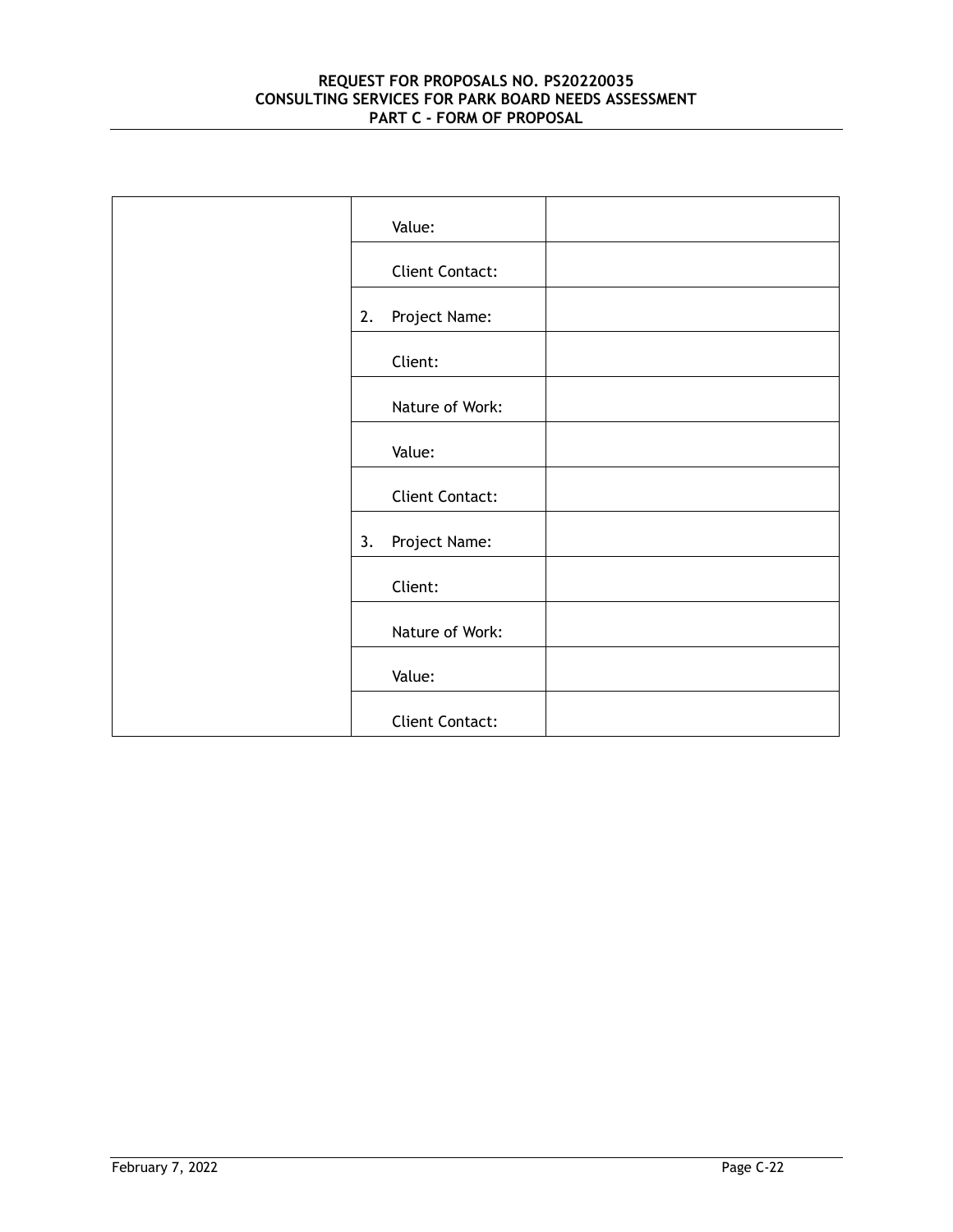# **APPENDIX 9** *PROPOSED AMENDMENTS TO FORM OF AGREEMENT*

Complete this Appendix 9 – Proposed Amendments to Form of Agreement in the form set out below by detailing any proposed amendments to the Form of Agreement attached as Part D. If no amendments to the Form of Agreement are proposed, state "none". It is at the City's sole discretion whether or not these proposed amendments will be considered for the Form of Agreement.

| Section / General<br>Condition | <b>Proposed Amendment</b> | <b>Rationale and Benefit</b> |
|--------------------------------|---------------------------|------------------------------|
|                                |                           |                              |
|                                |                           |                              |
|                                |                           |                              |
|                                |                           |                              |
|                                |                           |                              |
|                                |                           |                              |
|                                |                           |                              |
|                                |                           |                              |
|                                |                           |                              |
|                                |                           |                              |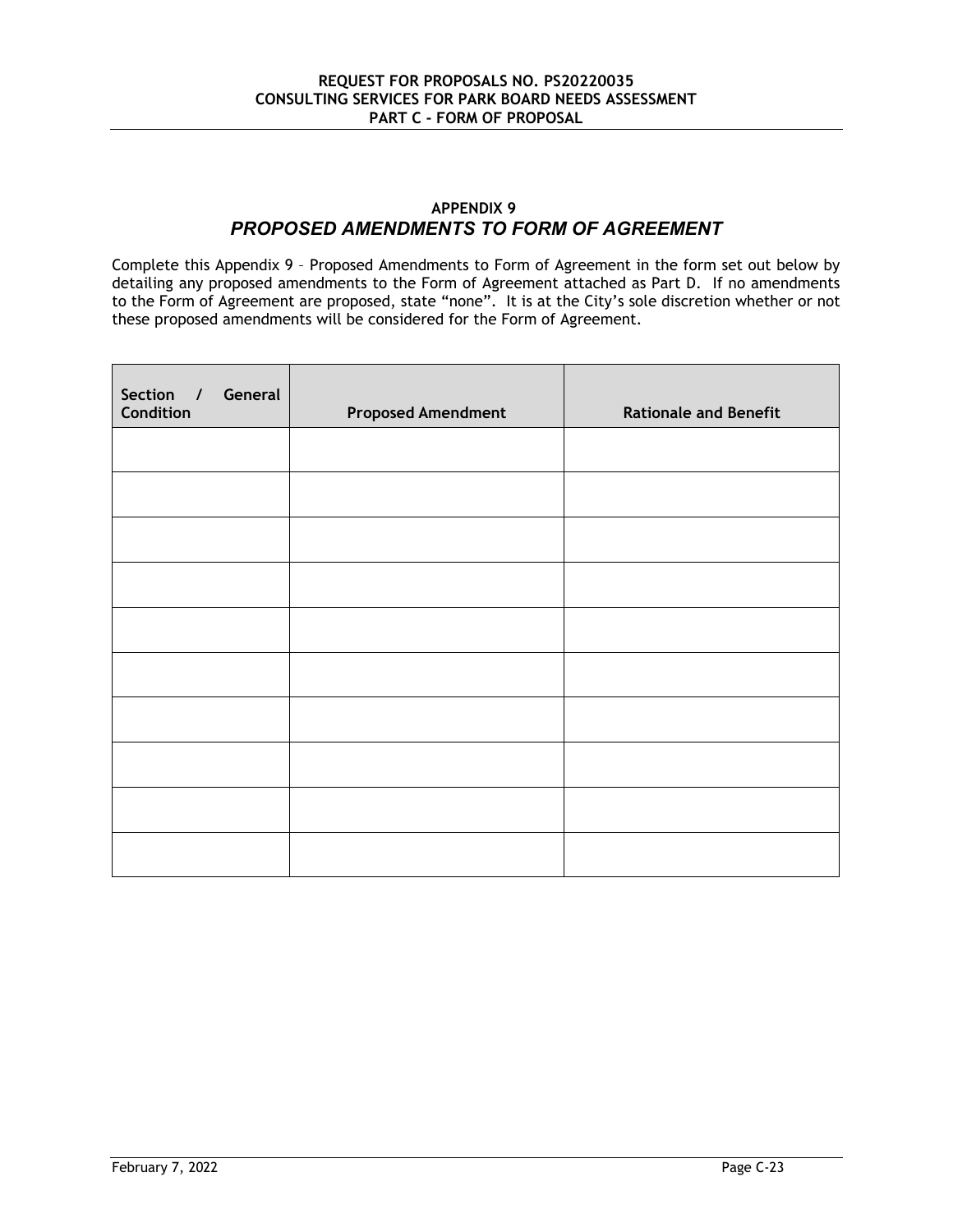# **APPENDIX 10** *CONFLICTS; COLLUSION; LOBBYING*

Complete this APPENDIX 10 – Conflicts; Collusion; Lobbying in the form set out below by setting out any exceptions to the declarations in Section 9 of the Legal Terms and Conditions attached as Appendix 1 to this Part C - Form of Proposal or indicate that there are no exceptions, as applicable.

| Exceptions to Declaration as to no Conflict of<br>Interest in RFP Process (Section 9.1 of Legal Terms<br>and Conditions)             |  |
|--------------------------------------------------------------------------------------------------------------------------------------|--|
| Exceptions to Declaration as to No Conflict of<br>Interest Respecting Proposed Supply (Section 9.2<br>of Legal Terms and Conditions) |  |
| Exceptions to Declaration as to No Collusion<br>(Section 9.3 of Legal Terms and Conditions)                                          |  |
| Exceptions to Declarations as to No Lobbying<br>(Section 9.4 of Legal Terms and Conditions)                                          |  |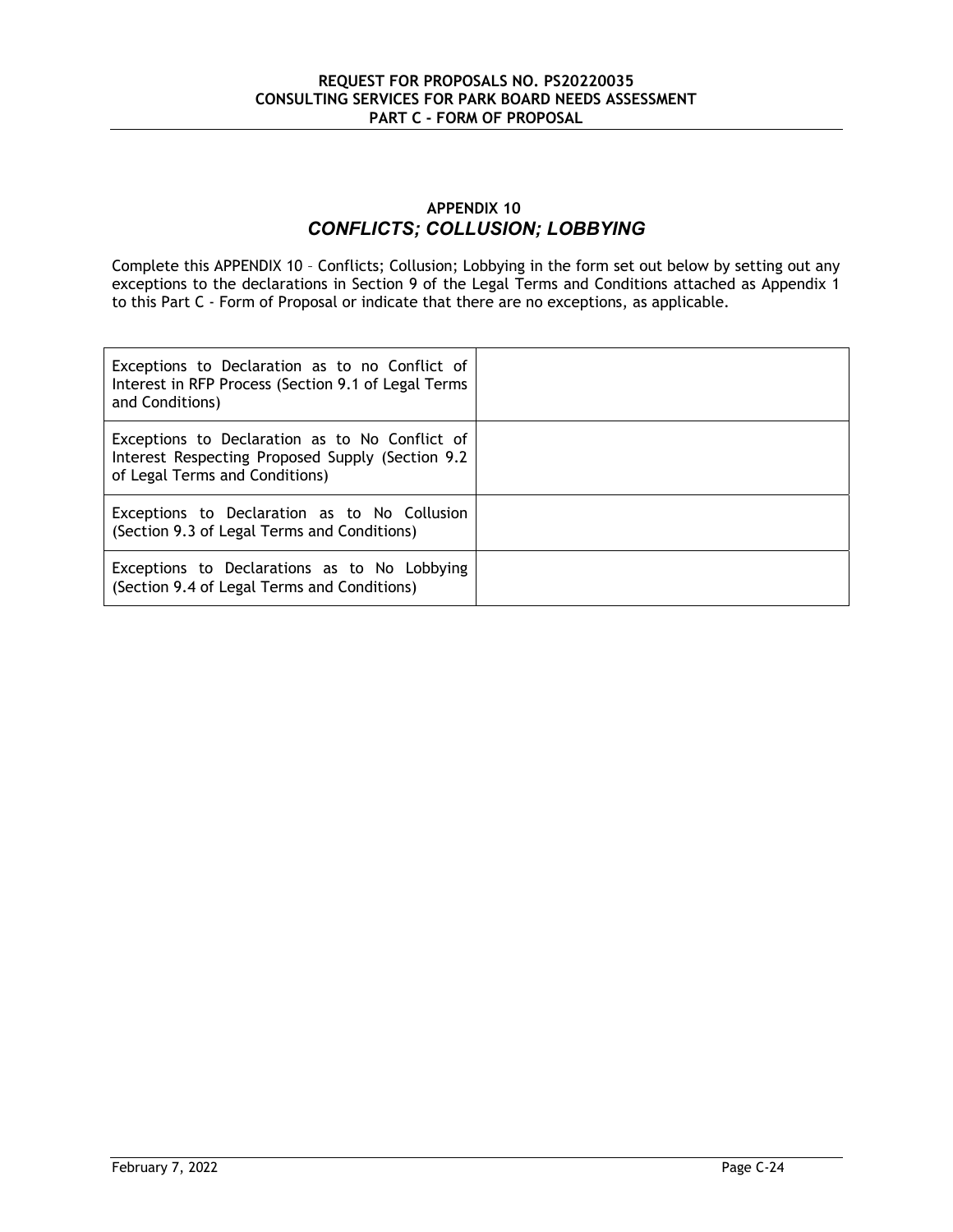# **APPENDIX 11** *PROOF OF WORKSAFEBC REGISTRATION*

Attached as APPENDIX 11 to this Form of Proposal proof of valid WorkSafeBC registration.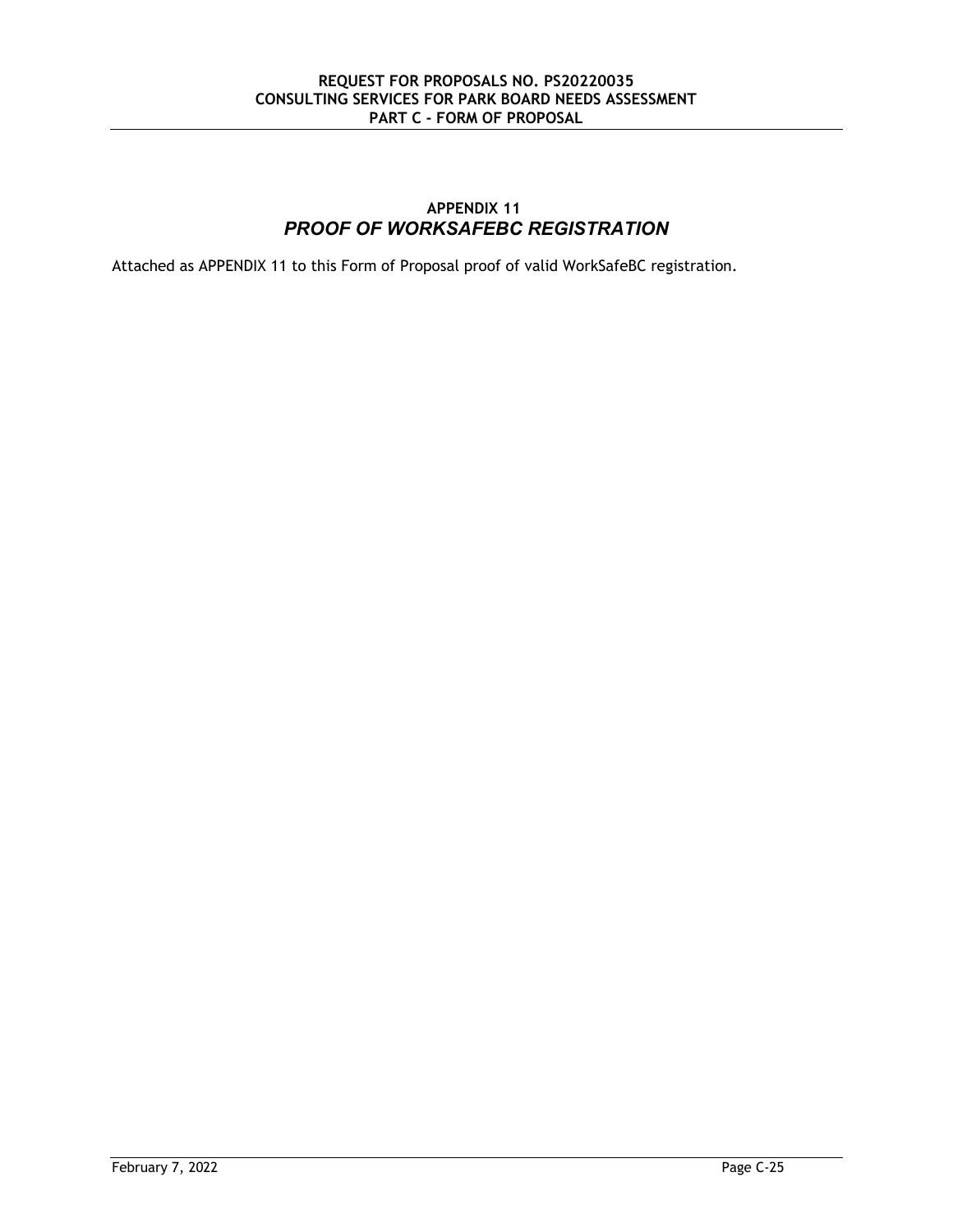# **PART D FORM OF AGREEMENT**

See attached SAMPLE Form of Agreement.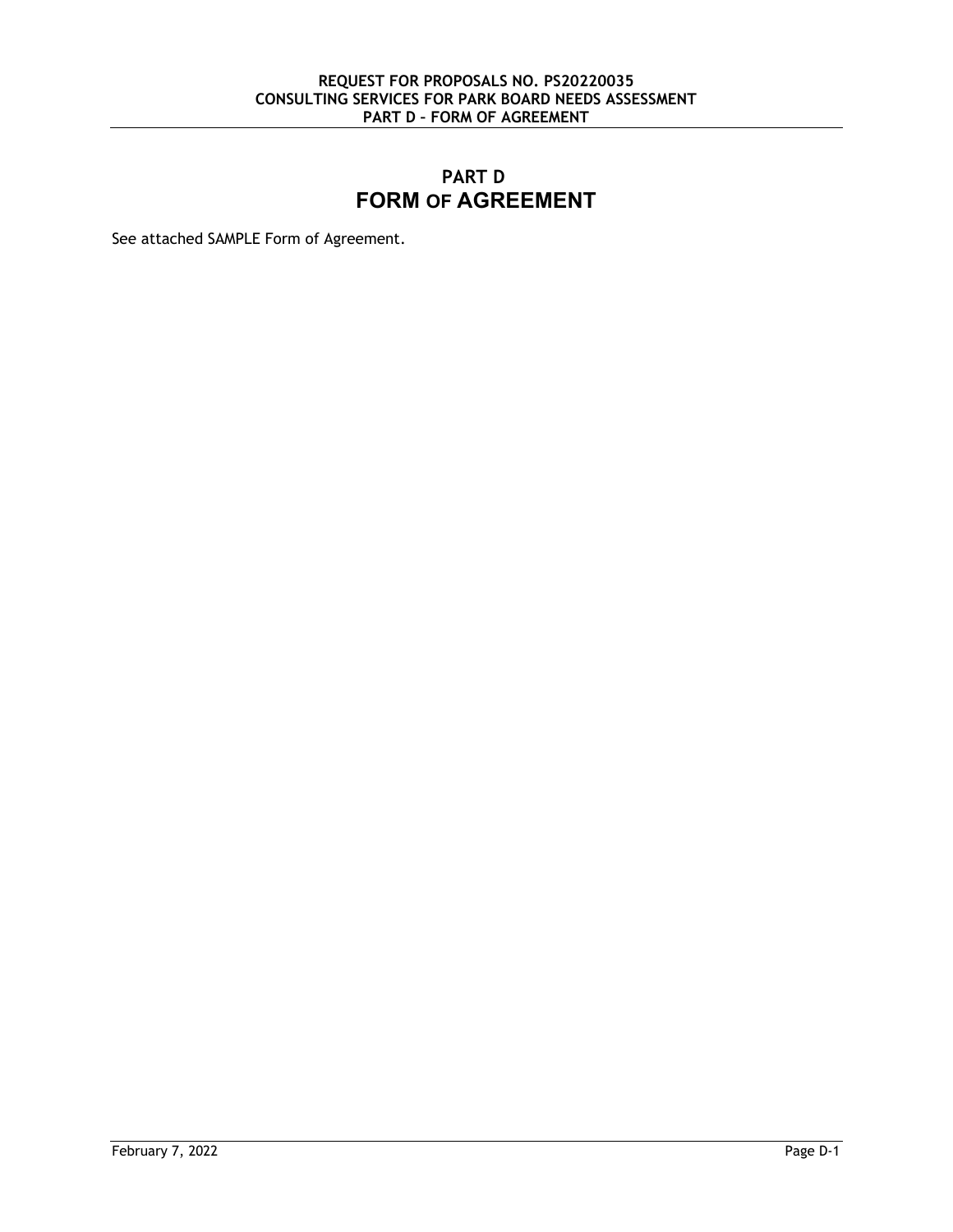

# **PROFESSIONAL SERVICES AGREEMENT (SAMPLE) Consulting Services for Park Board Needs Assessment PS20220035**

THIS AGREEMENT is made as of the **[day]** day of **[month/year]** (the "**Effective Date**")

# BETWEEN:

**CITY OF VANCOUVER as represented by its Board of Parks and Recreation**  453 West 12<sup>th</sup> Avenue Vancouver, British Columbia V5Y 1V4

(the "**City**")

OF THE FIRST PART

AND:

**[CONSULTANT NAME] [address]** 

(the "**Consultant**")

OF THE SECOND PART

(the City and the Consultant are hereinafter sometimes referred to individually as "**Party**" and collectively as "**Parties**")

#### **BACKGROUND:**

- A. The City requires the professional services described herein, and desires to engage the Consultant to perform said services.
- B. The Consultant has agreed to perform the said services in accordance with the terms and conditions of this Agreement.

NOW THEREFORE, in consideration of the mutual covenants and promises made by the Parties and other good and valuable consideration, the receipt and sufficiency of which is hereby acknowledged, the Parties hereby agree as follows: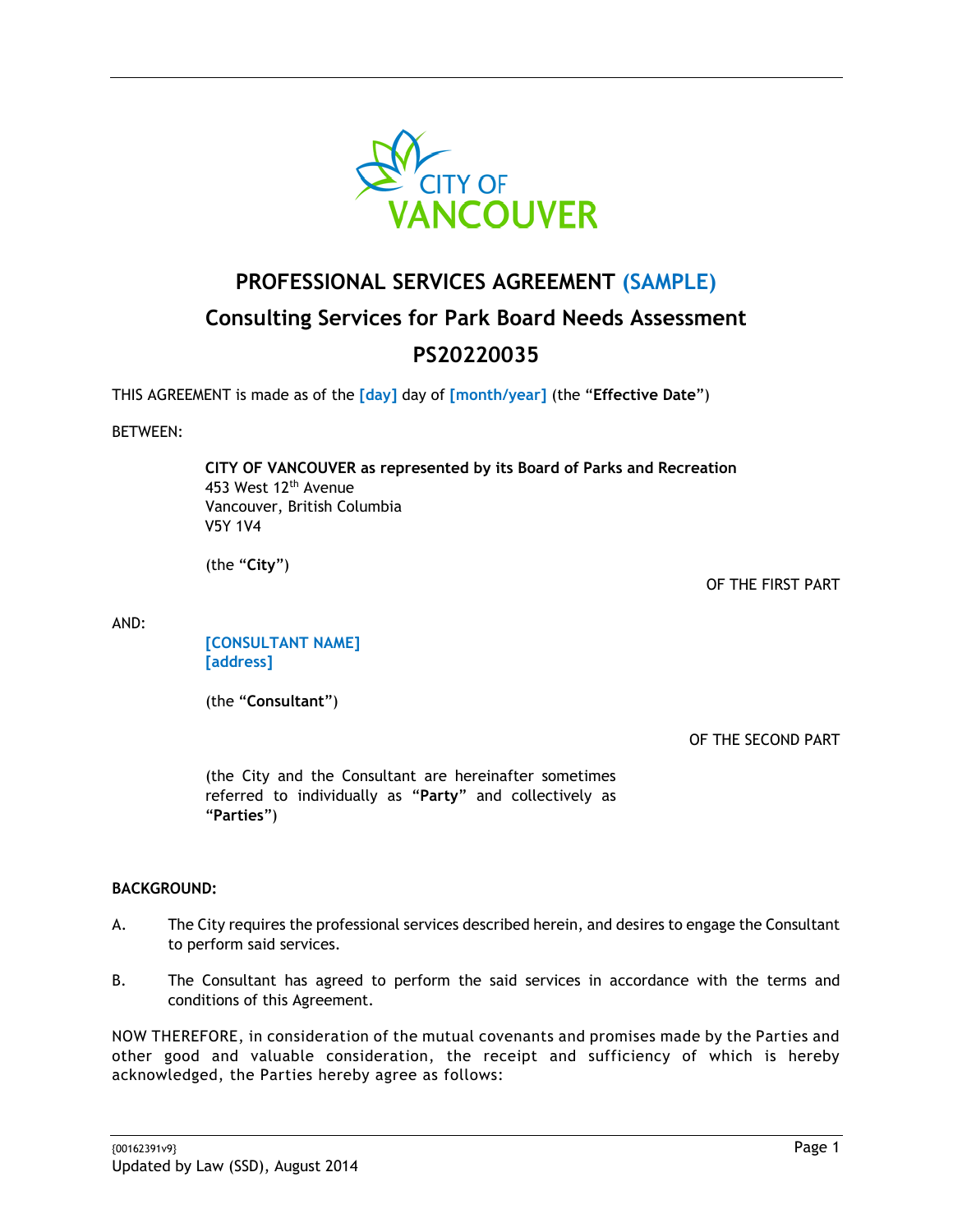# **1.0 INTERPRETATION**

- 1.1 In this Agreement, including the recitals, schedules and appendices to this Agreement, the following words and terms, unless the context otherwise requires, shall have the meanings set out below:
	- (a) "**Agreement**" means this Professional Services Agreement inclusive of all schedules, appendices, exhibits or other documents attached hereto or incorporated herein by reference, as amended from time to time;
	- (b) "**Applicable Laws**" means all statutes, regulations, by-laws, codes, rules, notices, orders, directives, standards and requirements of every competent federal, provincial, regional, municipal and other statutory authority applicable to the Consultant, any Sub-contractor and the Services, including the Vancouver Building By-law, the British Columbia Building Code, and the British Columbia Fire Code, all as may be in force from time to time;
	- (c) "**City's Site**" means any land and/or premises owned by the City on which or in respect of which the Services are performed by the Consultant;
	- (d) "**City's Project Manager**" means the City's employee, or his/her delegate, who is authorized in writing to deal with the Consultant on behalf of the City in connection with the Services, or to make decisions in connection with this Agreement;
	- (e) **"Confidential Information"** has the meaning set out in Section 15.1
	- (f) "**Contract Document"** refers to each of the individual documents composing the Agreement, including this Professional Services Agreement (exclusive of the documents attached hereto or incorporated herein by reference) and each schedule, appendix, exhibit or other document attached to this Professional Services Agreement or incorporated into the Agreement by reference;
	- (g) "**Deliverables**" has the meaning set out in Section 17.1;
	- (h) **"GST"** means the tax payable and imposed pursuant to Part IX of the Excise Tax Act (Canada), as amended or replaced from time to time;
	- (i) "**Project Team**" has the meaning set out in subsection 2.2(c);
	- (j) "**Proposa**l" means the proposal submitted by the Consultant in response to the RFP, a copy of which is attached hereto, or incorporated by reference herein by operation of, Appendix B;
	- (a) "**PST**" means the provincial sales tax payable and imposed pursuant to the *Provincial Sales Tax Act* (British Columbia), as amended or replaced from time to time;
	- (k) "**RFP**" means Request for Proposal **PS20220035 Consulting Services for Park Board Needs Assessment**, together with all addenda and questions and answers attached hereto, or incorporated by reference herein by operation of, Appendix C;
	- (l) "**Services**" has the meaning set out in Section 2.1;
	- (m) "**Sub-contractor**" has the meaning set out in Section 4.1; and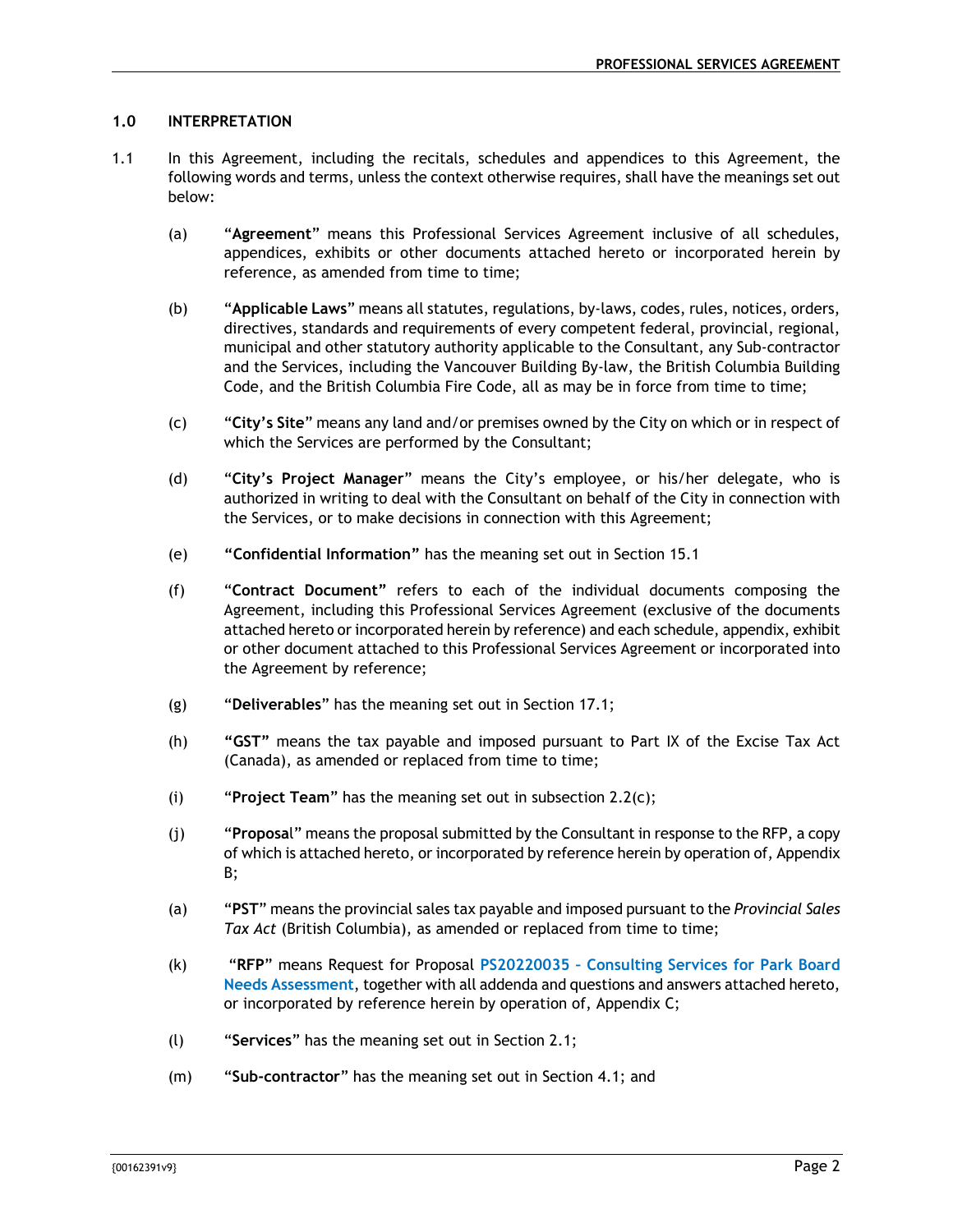- (n) "**Term**" means the term of this Agreement as specified in Section 12.1.
- 1.2 The Contract Documents are complementary and what is called for by any one will be as binding as if called for by all. In the event of any conflict or inconsistency between or among any of the Contract Documents, the Contract Documents will be interpreted in the following order of priority, from highest to lowest:
	- (a) this Agreement, excluding Appendices B and C;
	- (b) the RFP; and
	- (c) the Proposal.
- 1.3 In this Agreement, including the recitals, schedules and appendices to this Agreement, except as expressly stated to the contrary or the context otherwise requires:
	- (a) the recitals and headings to sections, schedules and appendices are for convenience and reference only and will not affect the interpretation of this Agreement;
	- (b) the terms "this Agreement", "hereof", "herein", "hereunder" and similar expressions refer, unless otherwise specified or the context otherwise requires, to this Agreement taken as a whole (including any and all attached schedules and appendices) and not to any particular section, subsection or other subdivision;
	- (c) each reference to a statute is deemed to be a reference to that statute and any successor statute, and to any regulations, rules, policies and criteria made under that statute and any successor statute, each as amended or re-enacted from time to time;
	- (d) each reference to a rule, guideline, policy, regulation or directive is deemed to be a reference to any successor or replacement of such rule, guideline, policy, regulation or directive;
	- (e) words importing the singular include the plural and vice versa and words importing gender include all genders;
	- (f) references to time of day or date mean the local date or time in Vancouver, British Columbia;
	- (g) all references to money mean lawful currency of Canada;
	- (h) the word "written" includes printed, typewritten, faxed, e-mailed or otherwise capable of being visibly reproduced at the point of reception and "in writing" has a corresponding meaning; and
	- (i) the words "include" and "including" are to be construed as meaning "including, without limitation".

# **2.0 CONSULTANT'S SERVICES TO THE CITY**

- 2.1 The Consultant will provide and be fully responsible for the following services (the "**Services**"):
	- (a) the services described in the RFP;
	- (b) the services which the Consultant proposed to provide in the Proposal; and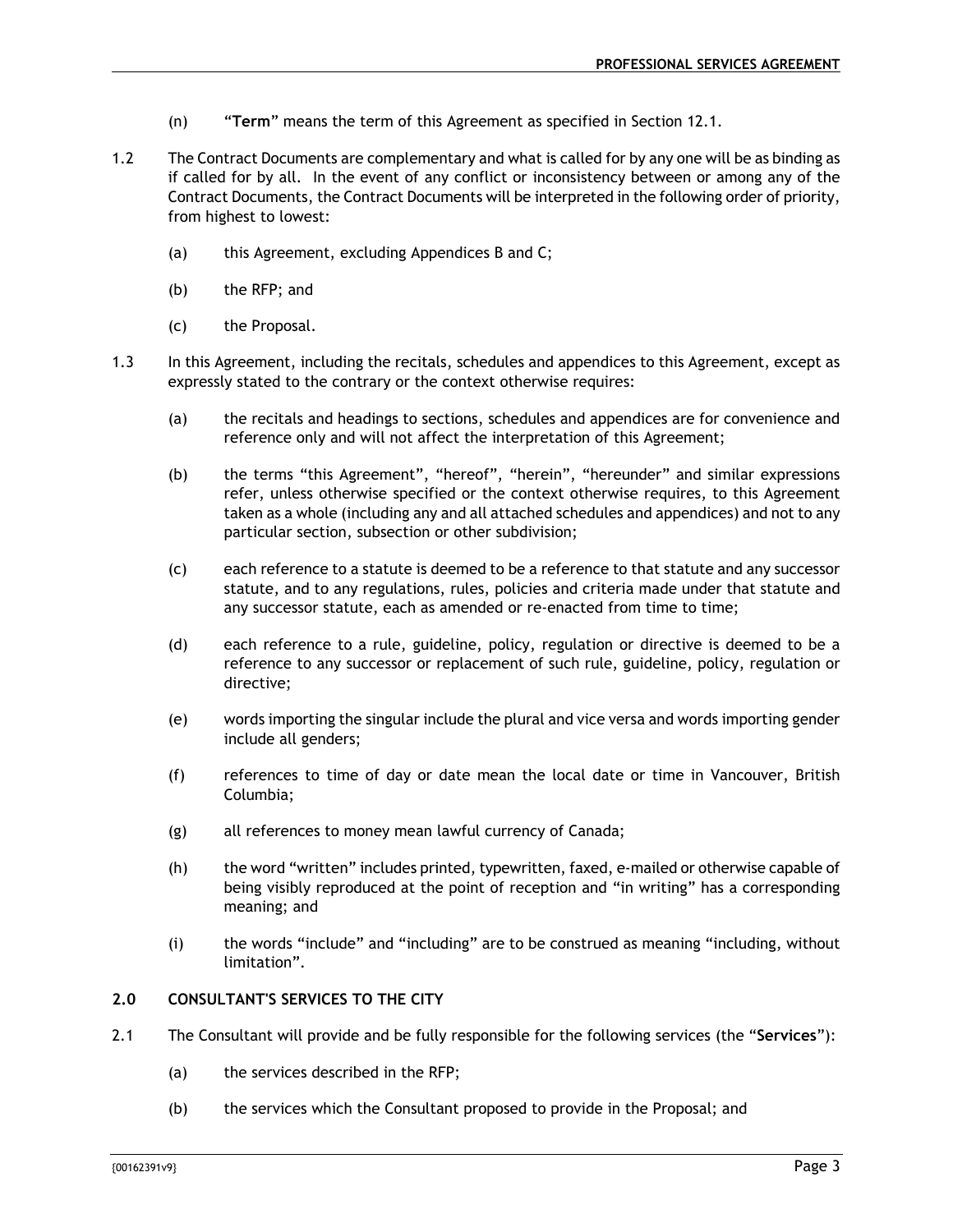- (c) all services not specifically included in subsections 2.1(a) and 2.1(b), but which are necessary or incidental to the completion of such other Services.
- 2.2 The Consultant will be fully responsible for:
	- (a) coordinating the Services with the City's Project Manager, or his/her delegate, and ensuring that the performance of the Services does not adversely impact any design or construction schedule for any project or work and/or services provided by the City's other consultants, in each case to which the Services relate;
	- (b) taking all steps required in placing, effecting and maintaining insurance and providing evidence of insurance as set out in Appendix A – Insurance Requirements; and
	- (c) maintaining and supervising its employees and Sub-contractors (the "**Project Team**") described in Section 3.1.
- 2.3 The Consultant represents and warrants to the City that the Consultant possesses the necessary skills, knowledge, qualifications and experience to perform the Services to the reasonable satisfaction of the City.
- 2.4 The Consultant will perform the Services:
	- (a) with that degree of care, skill and diligence normally applied in the performance of services of a similar nature and magnitude to those contemplated by this Agreement at the time and place the Services are rendered;
	- (b) in accordance with sound current professional practices and design standards; and
	- (c) in conformity with any and all Applicable Laws.
- 2.5 The Consultant will commence the Services promptly and will use every reasonable effort to carry out the Services in accordance with:
	- (a) the requirements and appendices of this Agreement, or
	- (b) where no date is specified for the provision of any component of the Services by this Agreement, such completion dates as are reasonably specified from time to time by the City.
- 2.6 The Consultant will not permit, do or cause anything to be done at any time which could allow any lien, certificate of pending litigation, judgment or certificate of any court or any mortgage charge, conditional sale agreement, personal property security interest or encumbrance of any nature to be imposed or to remain on title to the City's Site or any other City property.

# **3.0 PROJECT TEAM**

- 3.1 Subject to Section 3.2, the Consultant will utilize only the Project Team members noted in the Proposal.
- 3.2 Except for substitutions required by circumstances not within its reasonable control, the Consultant may not make substitutions of Project Team members without the prior written consent of the City, which consent will not be unreasonably withheld, delayed or conditioned.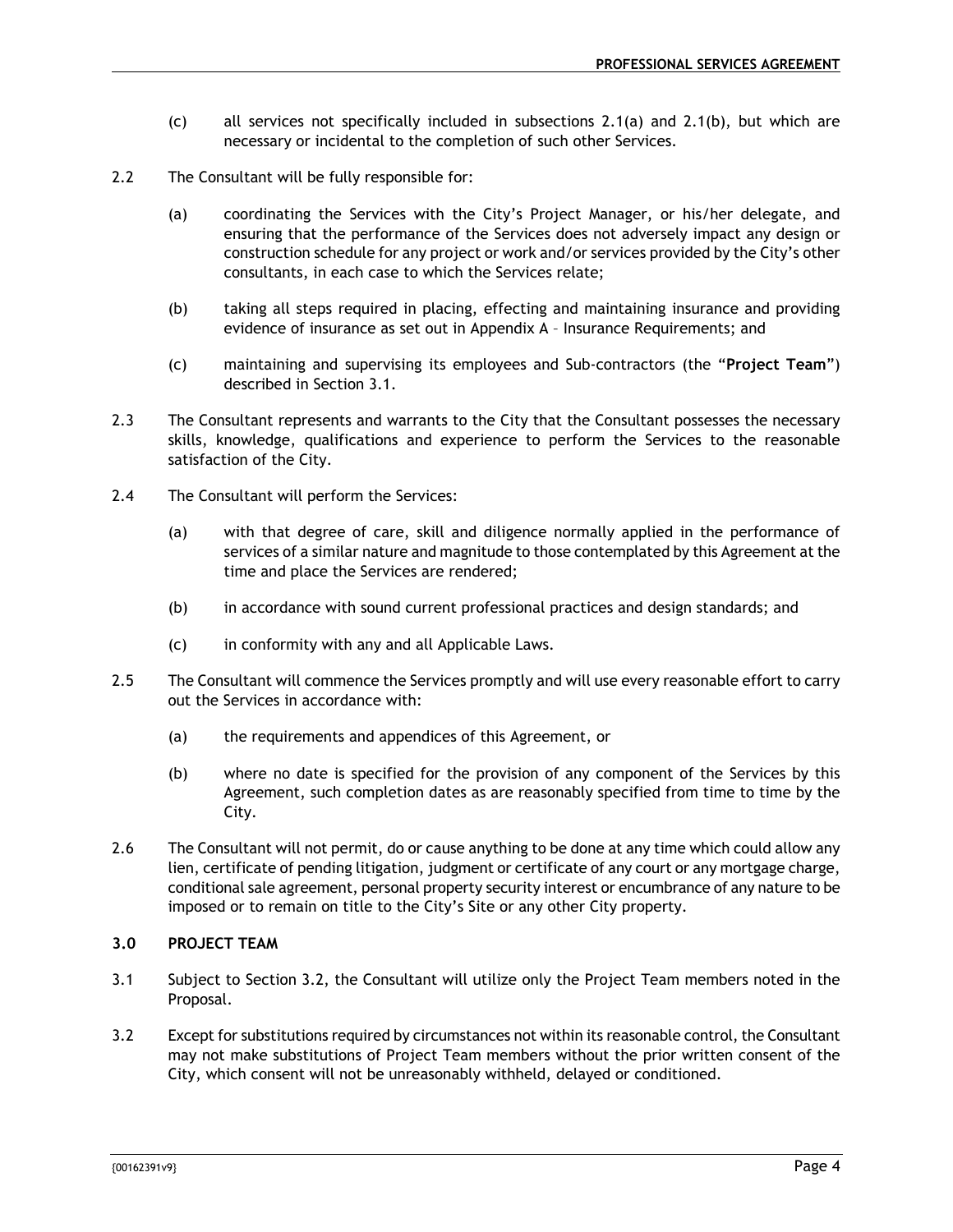- 3.3 For the purposes of this Section 3, "substitutions required by circumstances not within its reasonable control" means substitutions required by virtue of illness, death, injury, pregnancy, medical leave, or termination of employment or contract, but expressly excludes situations where the Project Team member is called upon to perform services for another client of the Consultant, its Sub-contractor or their affiliates.
- 3.4 The City may, with stated reasons and acting reasonably, request that the Consultant replace a Project Team member. The Consultant will, subject to scheduling and staffing considerations, make commercially reasonable efforts to replace the individual with someone of substantially similar competency and experience.
- 3.5 Regardless of whether or not the City consents to a substitution, or requests a substitution, the City will not be liable to pay additional compensation to the Consultant for any replacement Project Team member.

# **4.0 SUB-CONTRACTORS**

- 4.1 Unless expressly permitted pursuant to Section 3.0, the Consultant may not engage any contractor or consultant (in each case a "**Sub-contractor**") for the performance of any part of the Services, unless the Consultant has first obtained the written consent of the City, which consent may be arbitrarily withheld.
- 4.2 The Consultant will administer, coordinate, and manage all Services provided by any Subcontractors, and will assume full responsibility to the City for all work performed by the Subcontractors in relation to the Services and will pay all fees and disbursements of all Subcontractors, subject to reimbursement by the City where the City has expressly agreed in this Agreement that such reimbursement is to be separate from and additional to the fees and disbursements payable to the Consultant.
- 4.3 Where a Sub-contractor is used by the Consultant under this Agreement, the Consultant will legally bind the Sub-contractor to comply with this Agreement.
- 4.4 Nothing in this Agreement will create any contractual relationship between a Sub-contractor and the City.

# **5.0 BASIS OF PAYMENT TO THE CONSULTANT**

- 5.1 In consideration of the Services performed by the Consultant to the satisfaction of the City and in strict conformity with the terms hereof, the City will pay the Consultant the fees and reimbursable expenses prescribed herein, plus GST and PST as applicable to the sale made to the City hereunder.
- 5.2 The fees for the Services are described in this Section 5.0 and in **Appendix B to this Agreement**. [Subject to Section 5.3, payment to the Consultant will be based on hours worked by employees of the Consultant or by the Sub-contractors multiplied by the applicable hourly charge-out rates stated in the Proposal.
- 5.3 If there are maximum, lump sum or other limiting amounts for fees or disbursements indicated herein for the Services or for portions thereof, then notwithstanding anything to the contrary in this Agreement the maximum fees or disbursements to be paid by the City to the Consultant for the Services or such portions of the Services will not exceed those stated amounts, except as mutually agreed in writing. Any limit on the fees or disbursements to be paid by the City to the Consultant will in no way diminish the duties and obligations of the Consultant to provide the Services covered by this Agreement.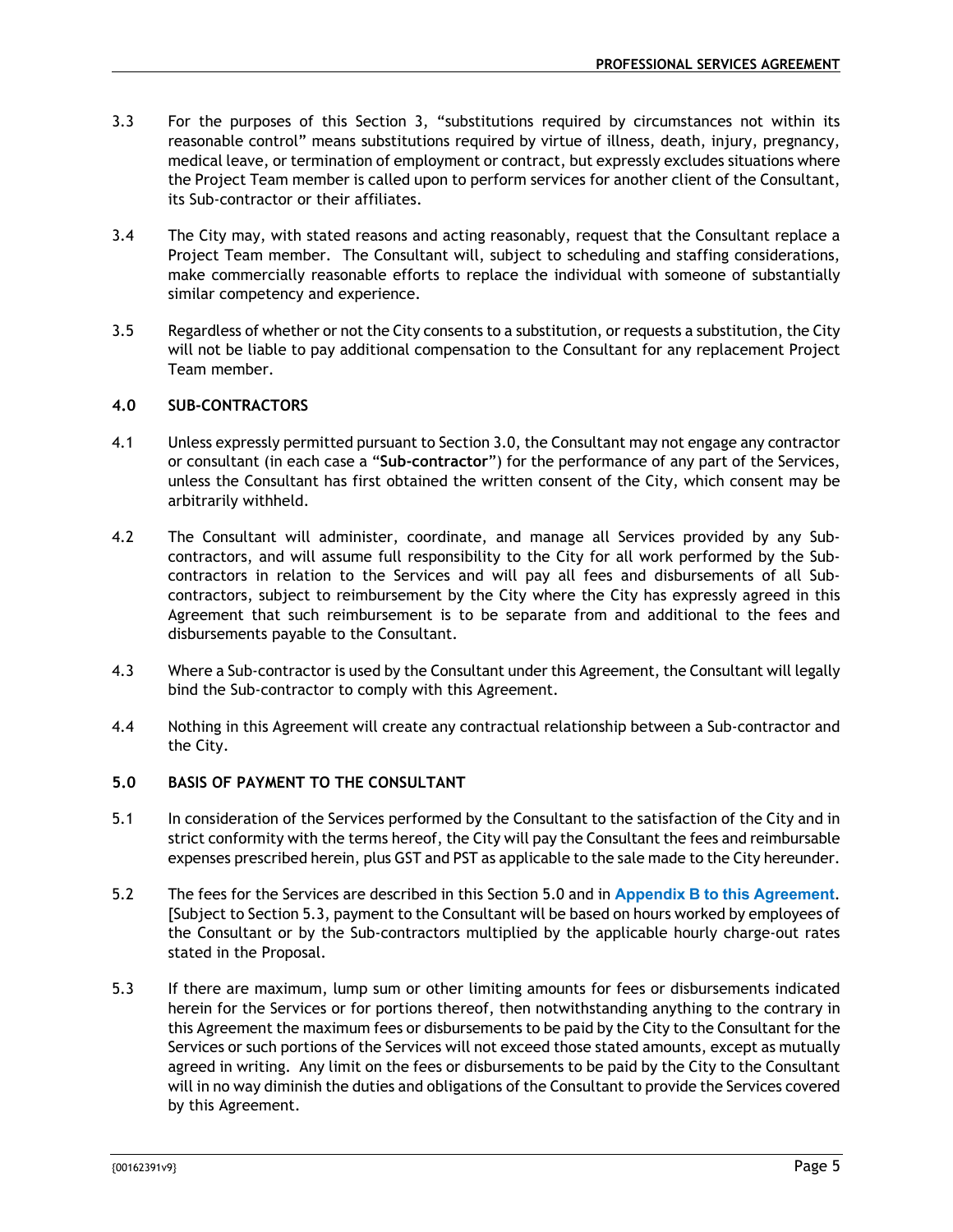- 5.4 Notwithstanding anything to the contrary contained in this Agreement, save as otherwise mutually agreed in writing subsequent to the date hereof (or pursuant to Section 6.0), the total professional fees payable to the Consultant for the Services (not including GST AND PST or disbursements) will not exceed \$**[insert amount]**.
- 5.5 Notwithstanding anything to the contrary contained in this Agreement, save as otherwise mutually agreed in writing subsequent to the date hereof (or pursuant to Section 6.0), the total disbursements for which the City will reimburse the Consultant in respect of the Services will not exceed \$**[insert amount]** (the "**Fixed Disbursement Amount**").
- 5.6 Notwithstanding anything to the contrary contained in this Agreement, save as otherwise mutually agreed in writing subsequent to the date hereof (or pursuant to Section 6.0), the maximum liability of the City hereunder (the "**Maximum Fees and Disbursements**") will be \$**[insert amount]**, plus GST and PST as applicable to the sale made to the City hereunder.
- 5.7 Subject to any "Fixed Disbursement Amount" defined herein, or any other limit on disbursements stated herein, the City will reimburse the Consultant for disbursements reasonably incurred by the Consultant in the performance of the Services. Reimbursement of these expenses by the City will be at actual cost without any addition for overhead or profit.
- 5.8 If the Consultant has engaged Sub-contractors, then the Consultant will make full payment to said Sub-contractors for work performed in relation to the Services. Subject to any "Fixed Disbursement Amount" defined herein, or any other limit on disbursements stated herein, the City will reimburse the Consultant for payments made to Sub-contractors at amounts equal to such actual payments without any additions for overhead and profit to the Consultant.
- 5.9 The Consultant will, by the  $25<sup>th</sup>$  day of each month, provide to the City's Project Manager a draft invoice with an attached detailed account of all charges to be claimed by the Consultant for the preceding month (if any). The City's Project Manager shall review the draft, raise any concerns with the Consultant within ten working days and, after settlement of any issues (in the City's Project Manager's discretion), approve the draft invoice. The Consultant, if so requested, will meet with the City's Project Manager to expedite and settle of the draft invoice. The Consultant will submit its final invoice, as per the approved draft invoice, to the City of Vancouver, Attention: Accounts Payable, by email to **APInvoice@vancouver.ca.** The invoice must contain:
	- (a) the Consultant's name, address and telephone number;
	- (b) the City purchase order number;
	- (c) the name of the City's Project Manager;
	- (d) the invoice number and date;
	- (e) details of any applicable taxes (with each tax shown separately); and
	- (f) tax registration number(s).
- 5.10 If the City does not approve of or wishes to further review, audit or otherwise seek clarification concerning any of the Consultant's invoices, for whatever reason, the City will not be liable for interest charges in respect of that invoice for the period from the date the invoice is submitted until the date that the invoice is paid, provided however, the City will use reasonable efforts to have the review, audit or clarification resolved within a 60 day period. The City will, if it approves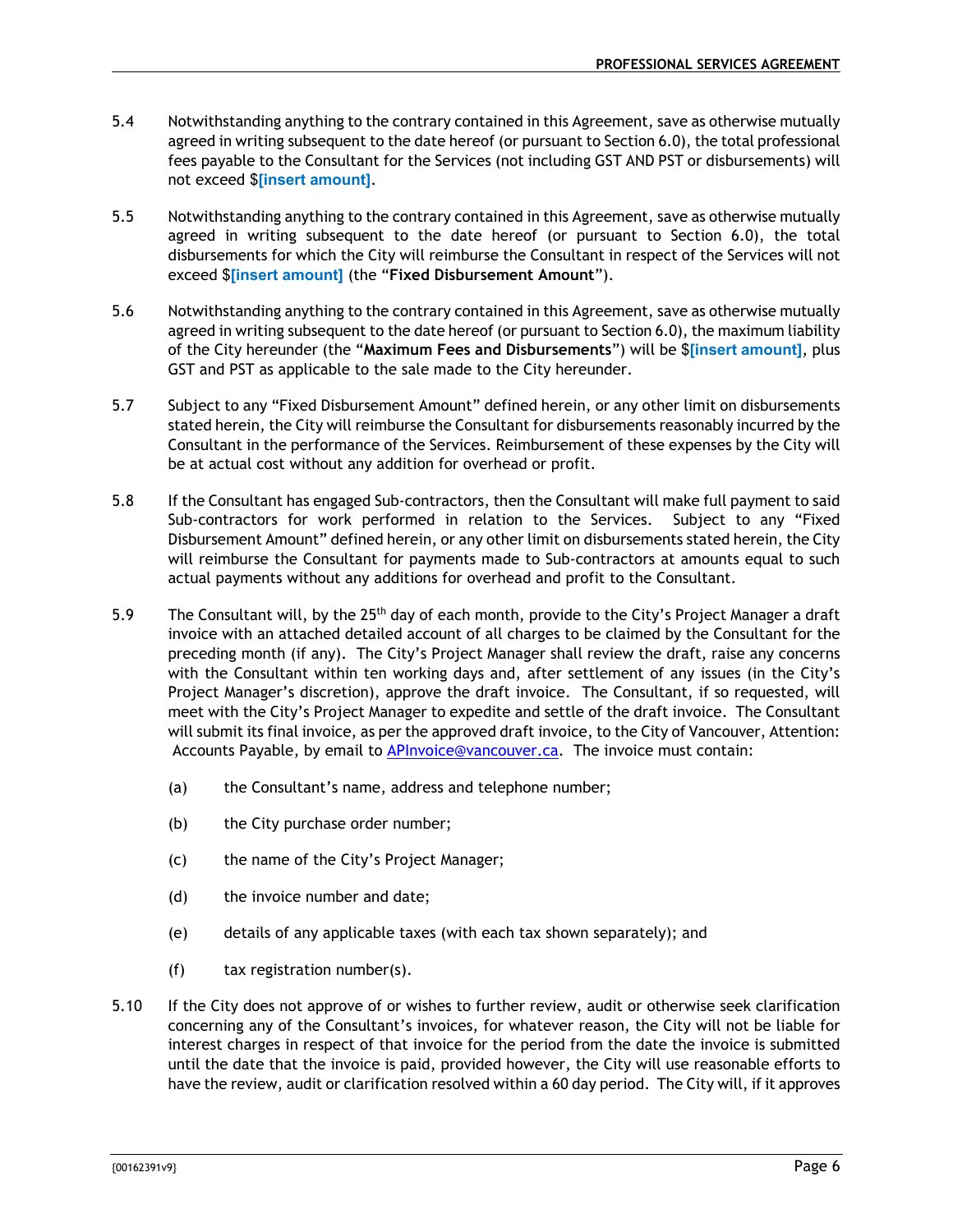the amount of such invoice, cause the respective invoice to be paid within 30 days of approval by electronic funds transfer to the bank account indicated by the Consultant.

- 5.11 The Consultant will keep proper accounts and records of all costs and expenditures forming the basis of any billing to the City, including but not limited to hours worked, details of all disbursements and percentage amounts of work completed. The City will be entitled to verify the accuracy and validity of all billings and payments made by auditing and taking extracts from the books and records of the Consultant and by such other means as will be reasonably necessary or advisable.
- 5.12 The Consultant shall provide bank account information to the City to enable the City to make payments by electronic funds transfer, as contemplated hereby.

# **6.0 CHANGES TO SCOPE OF SERVICES**

- 6.1 The City's Project Manager may, from time to time and at any time on prior written notice to the Consultant, vary the scope of Services to be provided by the Consultant. In that case and where this Agreement contains delivery dates and/or limits as to fees or disbursements (or a defined "Maximum Fees and Disbursements") for all or any part of the Services, such delivery dates and/or limits will be adjusted as agreed to by both Parties in writing, and failing agreement, as reasonably determined by the City's Project Manager.
- 6.2 Should the Consultant consider that any request or instruction from the City's Project Manager constitutes a change in the scope of Services, the Consultant will provide the City's Project Manager with notice in writing within ten days of such request or instruction. If the Consultant does not deliver written notice to the City within the time period specified, the City will not be obligated to make any payments of additional fees, disbursements or out of pocket expenses to the Consultant.
- 6.3 The City's Project Manager will consider the Consultant's written notice (if any) within a further ten days of receipt of the Consultant's notice and determine and advise as to whether the request constitutes a change in the scope of the Services and, if necessary, the method by which the variation will be scoped and reimbursed. [If the City determines that the professional fees payable to the Consultant should be increased due to an increase in the scope of the Services then any such increases will be based on the hourly rates set out in in the Proposal.

# **7.0 RELEASE AND INDEMNIFICATION**

- 7.1 The Consultant now releases the City, its officials, officers, employees and agents from all costs, losses, damages and expenses, including those caused by personal injury, death, property damage, loss and economic loss arising out of, suffered or experienced by the Consultant, its Subcontractors, and their respective officers, employees and agents in connection with their performance of the Services under this Agreement.
- 7.2 In undertaking the Services, the Consultant acknowledges that the Consultant has inspected the City's Site, agrees to accept the City's Site "as-is" and undertakes to take all precautions necessary to ensure the safety of all persons employed or contracted by the Consultant to perform the Services.
- 7.3 Despite any insurance coverage of the City, the Consultant hereby agrees to indemnify and save harmless the City of Vancouver and its successors, assigns, official, employees, agents and authorized representatives and each of them (in each case an "**Indemnified Party**") from and against all costs, losses, claims, damages, actions, and causes of actions (collectively referred to as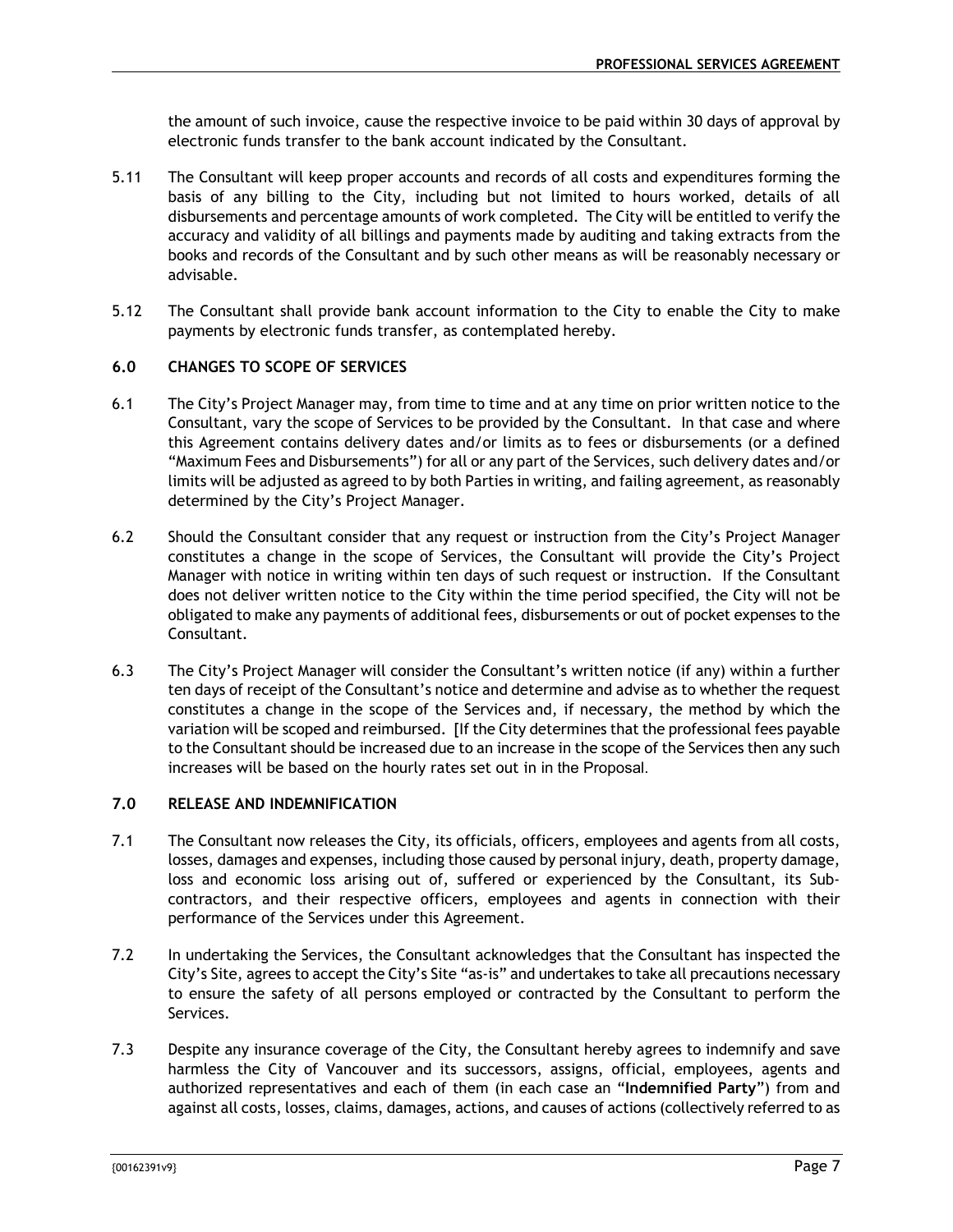"**Claims**") that an Indemnified Party may sustain, incur, suffer or be put to at any time either before or after the expiration or termination of this Agreement, that arise out of errors, omissions or negligent acts of the Consultant, its Sub-contractors, or their respective officers, employees or agents under this Agreement excepting always that this indemnity does not apply to the extent, if any, to which the Claims are caused by errors, omissions or negligent acts of an Indemnified Party.

- 7.4 This indemnity will not affect or prejudice the City from exercising any other rights that may be available to it at law or in equity.
- 7.5 The release and indemnity set out above will survive the expiry or sooner termination of this Agreement.

# **8.0 INSURANCE**

8.1 The Consultant will comply with the insurance requirements set out in Appendix A - Insurance Requirements.

#### **9.0 WORKSAFEBC**

- 9.1 The Consultant agrees that it will procure and carry and pay for, full WorkSafeBC coverage for itself and all workers, employees, servants and others engaged in or upon any work or service which is the subject of this Agreement. The Consultant agrees that the City has the unfettered right to set off the amount of the unpaid premiums and assessments for such WorkSafeBC coverage against any monies owing by the City to the Consultant. The City will have the right to withhold payment under this Agreement until the WorkSafeBC premiums, assessments or penalties in respect of work done or service performed in fulfilling this Agreement have been paid in full.
- 9.2 The Consultant will provide the City with the Consultant's and each Sub-contractor's WorkSafeBC registration number and clearance letters from WorkSafeBC confirming that the Consultant and each Sub-contractor are registered in good standing with WorkSafeBC and that all assessments have been paid to the date thereof prior to the City having any obligation to pay monies under this Agreement. The Consultant will indemnify the City and hold harmless the City from all manner of claims, demands, costs, losses, penalties and proceedings arising out of or in any way related to unpaid WorkSafeBC assessments owing from any person or corporation engaged by the Consultant in the performance of this Agreement or arising out of or in any way related to the failure to observe safety rules, regulations and practices of WorkSafeBC, including penalties levied by WorkSafeBC.
- 9.3 Whenever the Consultant is required or permitted to perform any Services on any City sites, the Consultant is now appointed and now accepts appointment as the "prime contractor" (as defined in the WorkSafeBC regulations) in connection with such Services.

#### **10.0 CITY INFORMATION/APPROVALS**

10.1 No reviews, approvals or inspections carried out or information supplied by the City will derogate from the duties and obligations of the Consultant (with respect to designs, reviews, inspections, approvals or otherwise), and all responsibility related to the Services will be and remain with the Consultant. For greater certainty, any information provided by the City to the Consultant, whether under the RFP or under this Agreement, including any studies, reports, plans, drawings, or specifications, is provided to the Consultant for information purposes only and may not be relied upon by the Consultant.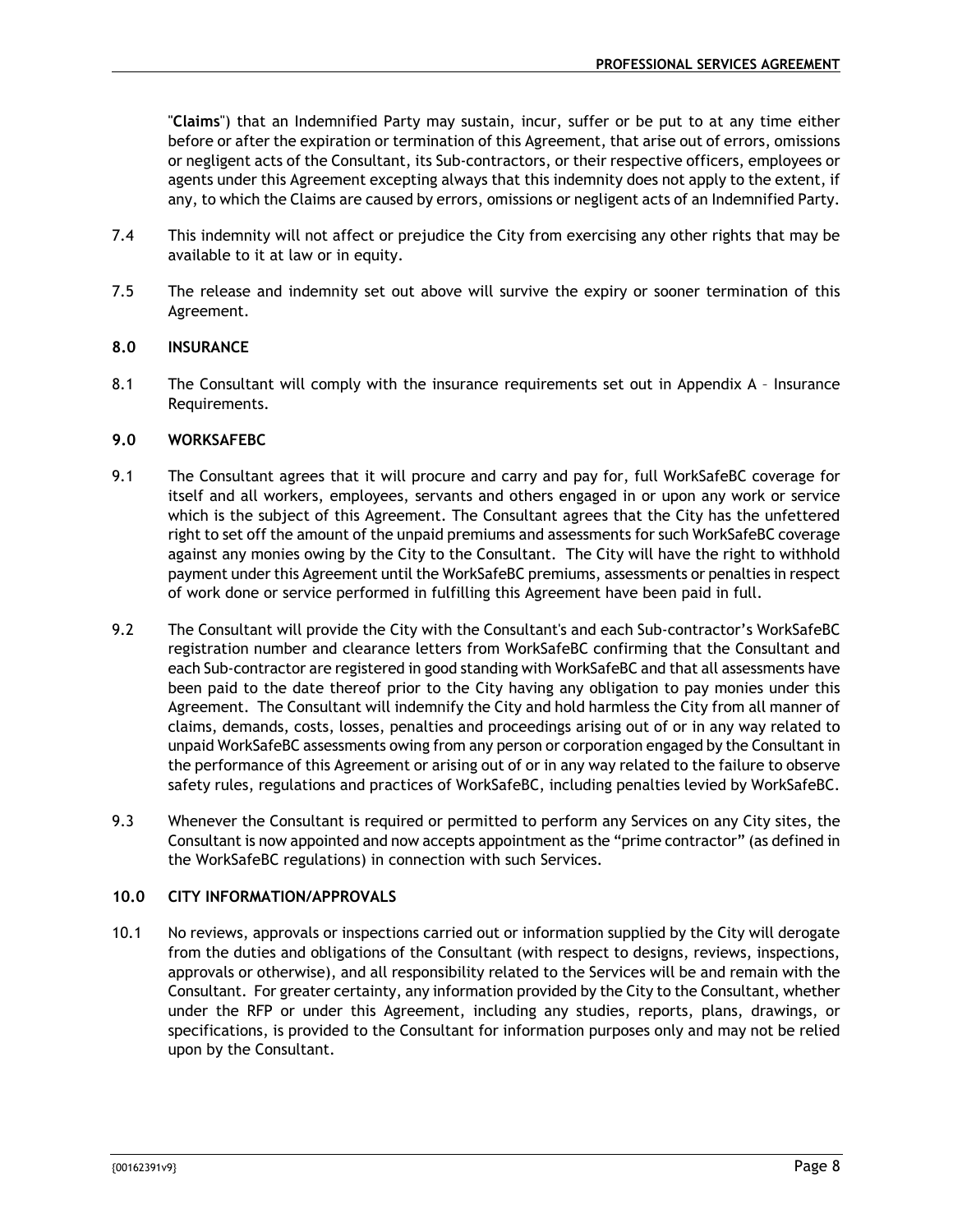# **11.0 COMMUNICATION BETWEEN CONSULTANT AND CITY**

11.1 The City appoints **[insert name] [email address]** as the City's Project Manager for the purposes of this Agreement.

In the event of the revocation in writing of **[insert name]**'s appointment as the City's Project Manager by the City, **[insert name]** will have no further authority under this Agreement, except as may be specifically designated in writing by the City and agreed to in writing by **[insert name]**, and all references to the City's Project Manager in this Agreement will thereafter be deemed to be a reference to the City or to such other person designated in writing by the City to the Consultant.

The City's Project Manager may from time to time delegate to a representative the performance of or the authority to perform the duties, responsibilities, rights and obligations of the City in respect of which the City's Project Manager has been designated and appointed its sole and exclusive agent.

- 11.2 The Consultant appoints **[insert name] [email address]** as its representative for the purposes of this Agreement (the "**Consultant's Project Manager**").
- 11.3 Unless otherwise agreed to in writing by the Parties, all material communication between the Consultant and the City regarding this Agreement, including performance of the Services, will be between the City's Project Manager and the Consultant's Project Manager.

# **12.0 TERM OF AGREEMENT**

12.1 This Agreement will commence on the Effective Date and will expire on the completion of the Services, which Services must be completed by **[insert date]** (the "**Term**").

#### **13.0 TERMINATION**

- 13.1 The City at any time, in its sole judgment, may, whether or not cause exists, terminate the services of the Consultant in whole or in part by giving ten days' prior written notice to the Consultant. If termination is not for cause, the Consultant will be paid for all Services properly performed to the date of the delivery of the said notice (subject to the terms of this Agreement) plus all necessary and reasonable wind-up costs incurred, if any, in closing out the Services or the part terminated.
- 13.2 Despite Section 13.1, in no event and under no circumstances will the Consultant's "necessary and reasonable wind-up costs incurred" pursuant to Section 13.1 exceed \$**500.00** (including all taxes).

# **14.0 ASSIGNMENT**

- 14.1 The Consultant will not assign this Agreement in whole or in part except with the prior written consent of the City, which consent will not be unreasonably withheld, delayed or conditioned. Any attempt to assign this Agreement without such consent will be void and of no effect. However, the Consultant will be permitted to assign this Agreement to any entity into, by or with which the business or assets of the Consultant have been merged, acquired, consolidated or re-organized, or any entity which purchases all or substantially all of the business or assets of the Consultant, provided always that the Consultant first provides the City with:
	- (a) reasonable particulars of the transaction (permitting the City to independently verify the nature of the transaction); and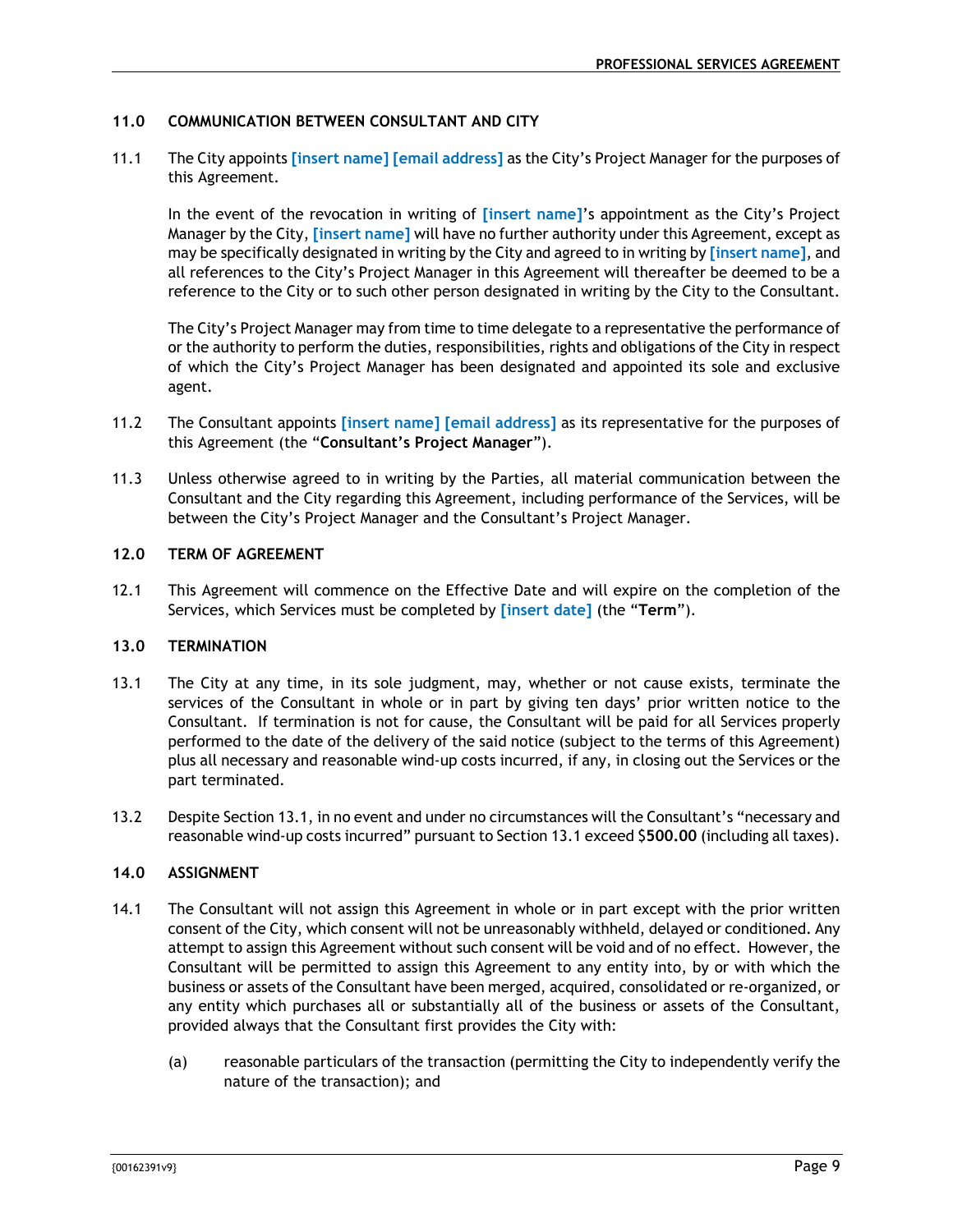(b) a legally enforceable covenant from the new entity confirming that it is legally bound to the City to perform this Agreement.

# **15.0 CONFIDENTIALITY**

- 15.1 In the course of or for the purpose of performing the Services, the Consultant will obtain or have access to information, including but not limited to technical information, financial information and business information, which is confidential to the City, and is the exclusive, world-wide property of the City and/or its suppliers and customers (collectively "**Confidential Information**"). Excluded from the definition of Confidential Information is:
	- (a) information which is in, or becomes part of, the public domain, not due to the Consultant's breach of this Agreement or the Consultant's actions;
	- (b) information which was previously in the Consultant's possession and did not originate from the City; and
	- (c) information which lawfully becomes available to the Consultant from a third party not under an obligation of confidence to the City regarding such information.
- 15.2 The Consultant will not use or reproduce the Confidential Information other than as reasonably required for the performance of the Services under this Agreement. The Consultant will not, without the prior written consent of the City given on such terms and conditions as it prescribes in its sole discretion, disclose or allow access to the Confidential Information to any person, except to only those of its own employees who have a need to know the Confidential Information solely for the provision of the Services, and who have been advised of its confidential nature and have agreed to be bound by the confidentiality and use-restriction provisions in this Section 15.0. The Consultant will take all reasonable precautions against the Confidential Information being used by or disclosed to any unauthorized person.
- 15.3 If the Consultant is required by any law, legal proceeding, or court or government order, to disclose any Confidential Information, the Consultant shall limit its disclosure of such Confidential Information to the extent and purpose legally required, provided that prior to any disclosure the Consultant will promptly notify the City in writing of the existence and the terms, and conditions of the required disclosure and, at the City's request and expense, co-operate in obtaining a protective order or other assurance that confidential treatment and restrictions on use will be accorded such Confidential Information.
- 15.4 The City is subject to the *Freedom of Information and Protection of Privacy Act* (British Columbia), which imposes significant obligations on the City's contractors to protect all personal information acquired from the City in the course of providing services to the City. The Consultant confirms and acknowledges its obligations to comply with all obligations imposed on it pursuant to the *Freedom of Information and Protection of Privacy Act* (British Columbia) with respect to all personal information received from the City whether as part of the Confidential Information or otherwise.
- 15.5 The Consultant acknowledges that in the event of a breach by the Consultant or any of its employees of their respective confidentiality obligations pursuant to this Section 15.0, damages alone would not be an adequate remedy. The Consultant therefore agrees with the City that, in addition to and without limiting any other right or remedy it may have, the City will have the right to an immediate injunction or other available equitable relief in any court of competent jurisdiction enjoining any threatened or actual breach of such obligations.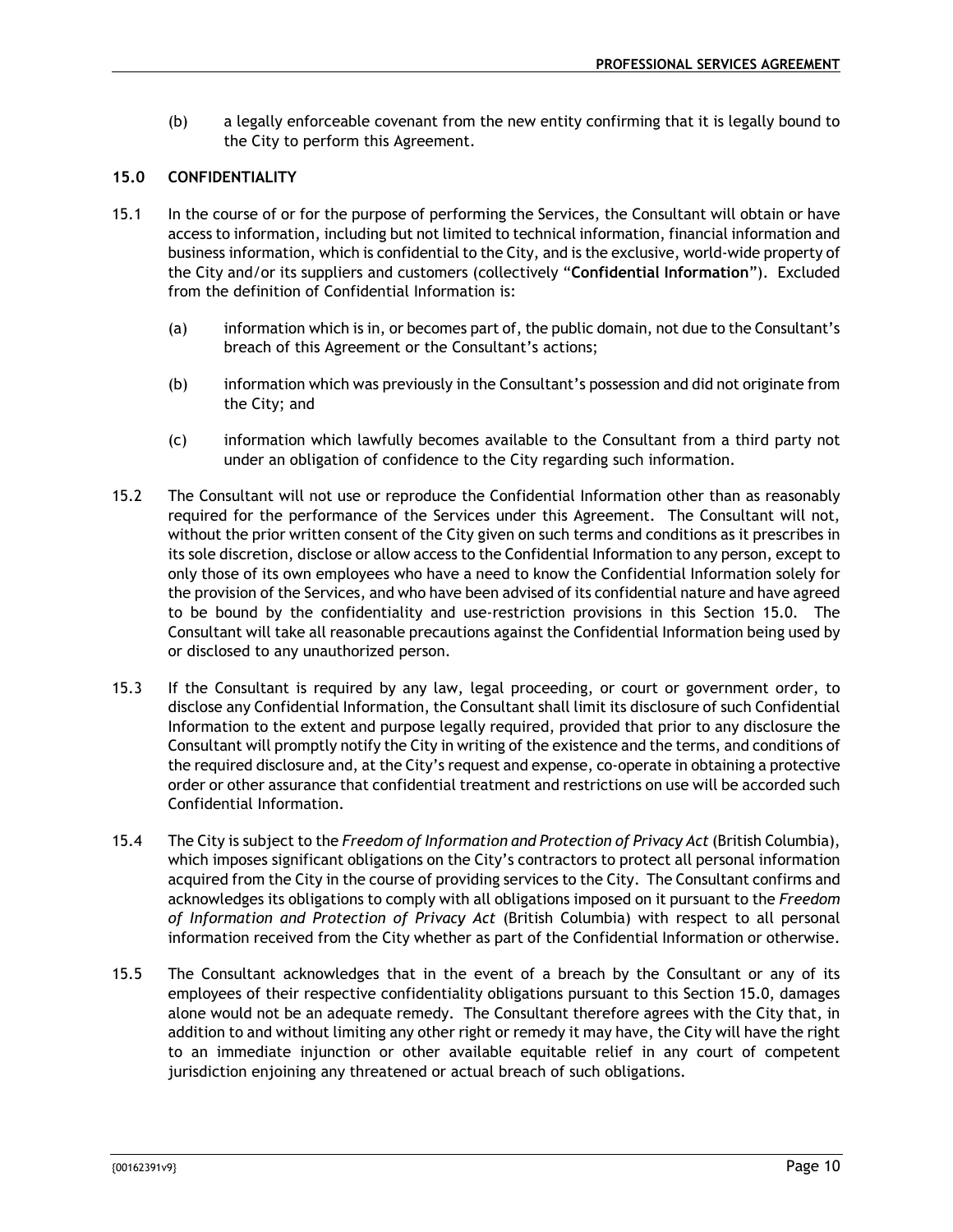- 15.6 The Consultant shall return all copies of the Confidential Information to the City, in all tangible forms and media, and delete all Confidential Information resident in any databases or systems, upon the earliest of the following dates:
	- (a) completion of the Services;
	- (b) expiration or earlier termination of this Agreement; and
	- (c) written request of the City for return of the Confidential Information;

provided that the Consultant shall have the right to retain one copy of the Confidential Information solely for archival purposes or as otherwise may be required by law, subject to its ongoing confidentiality and restricted use obligations.

15.7 This Section 15.0 shall survive the expiration or earlier termination of this Agreement.

#### **16.0 NO PROMOTION OF RELATIONSHIP**

- 16.1 The Consultant will not disclose or promote its relationship with the City, including by means of any verbal declarations, announcements, sales, marketing or other literature, letters, client lists, websites, internet domain names, press releases, brochures or other written materials (the "**Communications**") without the express prior written consent of the City (except as may be necessary for the Consultant to perform its obligations under this Agreement).
- 16.2 Furthermore, the Consultant undertakes and will cause all of its Sub-contractors to undertake not to disclose or promote its relationship with the City in any Communications in a manner which could suggest or create an association, express or implied, between the Consultant and the City. Without limiting the generality of the foregoing, the Consultant will not refer to or use any website, domain name, official emblem, logo or mascot of the City of Vancouver in any Communications, without the express prior written consent of the City.

# **17.0 DELIVERABLES**

- 17.1 As a result of or as part of providing the Services, the Consultant may receive, create, produce, acquire or collect one or more of the following:
	- (a) products, goods, equipment, supplies, models, prototypes and other materials;
	- (b) information and data;
	- (c) reports, drawings, plans, designs, depictions, specifications and other documentation; and
	- (d) any other items identified in this Agreement as deliverables;

(collectively, the "**Deliverables**").

- 17.2 Deliverables are deemed not to include:
	- (a) any item not required to be produced by the Consultant or supplied to the City as part of or together with the Services, provided that if the City has paid or is liable to pay for any portion of such item's creation, production, acquisition or collection then such item shall be deemed to be a Deliverable;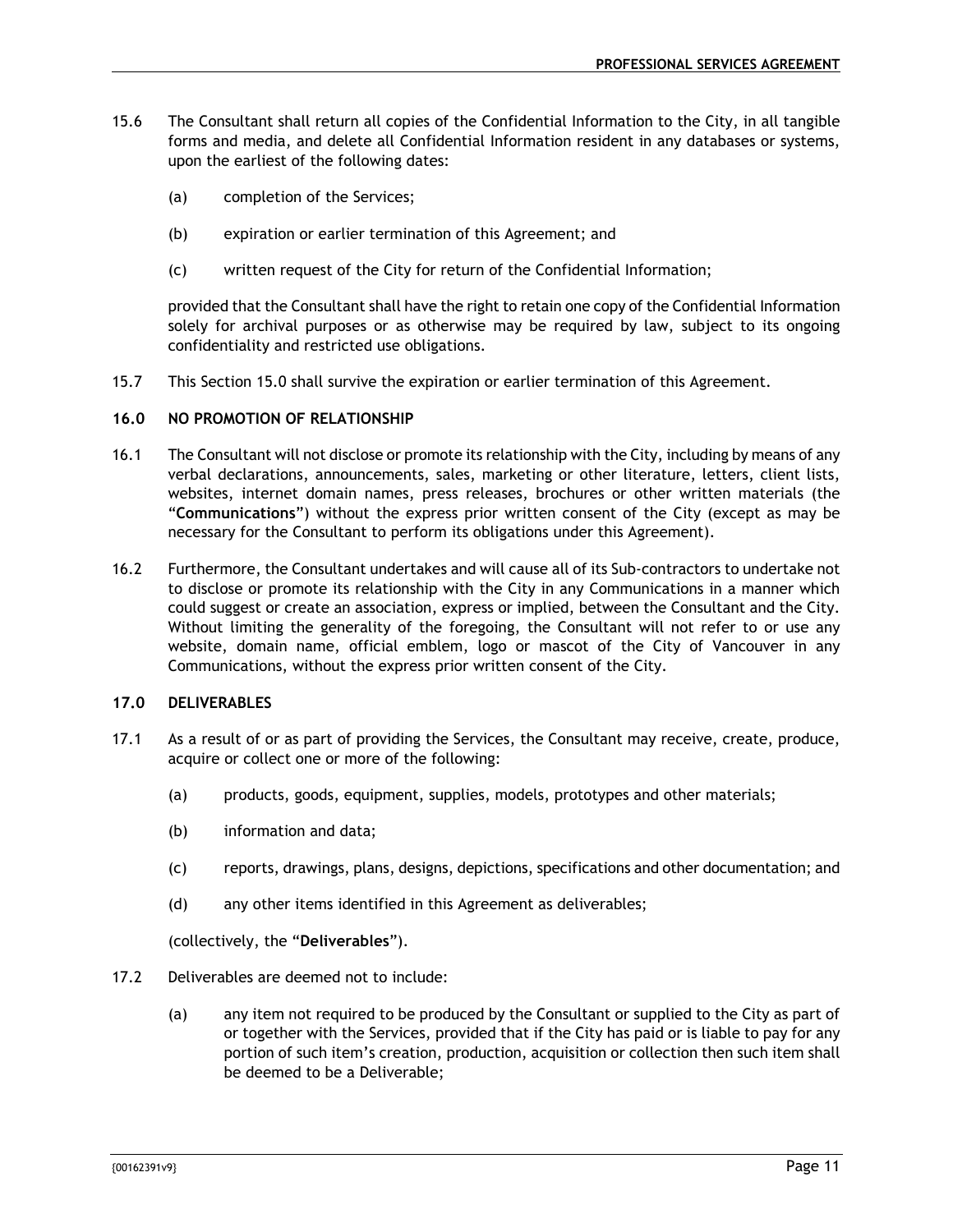- (b) any item produced as a result of the Services, which is specified in this Agreement as being excluded from the Deliverables category; and
- (c) any item which pre-existed the effective date of this Agreement, that is owned by a third party or that is used by the Consultant as part of the services provided to any of its other customers (the "**Pre-Existing Materials**").
- 17.3 All Deliverables will be owned solely by the City unless otherwise expressly provided herein. The City shall have the complete and unfettered right to use and deal with the Deliverables for its own benefit in any way it sees fit without limitation, and without accounting in any way to the Consultant.
- 17.4 The Consultant will keep accurate records and provide regular reports to the City about the Deliverables as they are created or acquired, and grant to the City access to the Deliverables at all times on reasonable notice. The Consultant will treat each Deliverable as subject to the confidentiality provisions set out in Section 15.0 unless advised otherwise by the City.
- 17.5 Each Deliverable, as to the whole or that portion of the Deliverable then existing, will be delivered by the Consultant to the City on the earliest of each of the following events:
	- (a) the date specified in this Agreement for the delivery of such Deliverable;
	- (b) immediately on the date of expiration or sooner termination of this Agreement; or
	- (c) the date specified by written notice of the City requesting delivery of all or any part of the Deliverable.
- 17.6 The Consultant transfers to the City, free of all liens and encumbrances, ownership of each Deliverable, and assigns all of its world-wide present and future rights, title and interest in and to each Deliverable, including copyright, effective as of the date of creation or acquisition of such Deliverable by the Consultant. The Consultant irrevocably waives, in favour of the City, all moral rights in the Deliverables. The Consultant will obtain from its employees and any independent contractors, all required assignments and releases of intellectual property, and waivers of moral rights, in the Deliverables. The Consultant will not assert any rights to or interests in, or apply for or register any copyright or other rights or interests in, the Deliverables, or assist any other person in doing so. The Consultant shall provide to the City, during and after the term of this Agreement, any reasonable assistance required for the City to obtain, perfect and enforce its ownership of and rights in the Deliverables, including without limitation execution of assignments and transfers of the Deliverables. This Section does not apply to Pre-Existing Materials.
- 17.7 The Consultant will not incorporate any Pre-Existing Materials in any Deliverable without first:
	- (a) advising the City, in writing, of the nature of the Pre-Existing Materials and their proposed use and obtaining the City's written consent to do so;
	- (b) acquiring from each third-party owner of such Pre-Existing Materials, a fully paid-up, perpetual, non-exclusive license, in writing, for the City to use the Pre-Existing Materials as part of the Deliverable; and
	- (c) granting, in writing, to the City with respect to such Pre-Existing Materials that the Consultant owns, a fully paid-up, perpetual, non-exclusive license to use the Pre-Existing Materials as part of the Deliverable.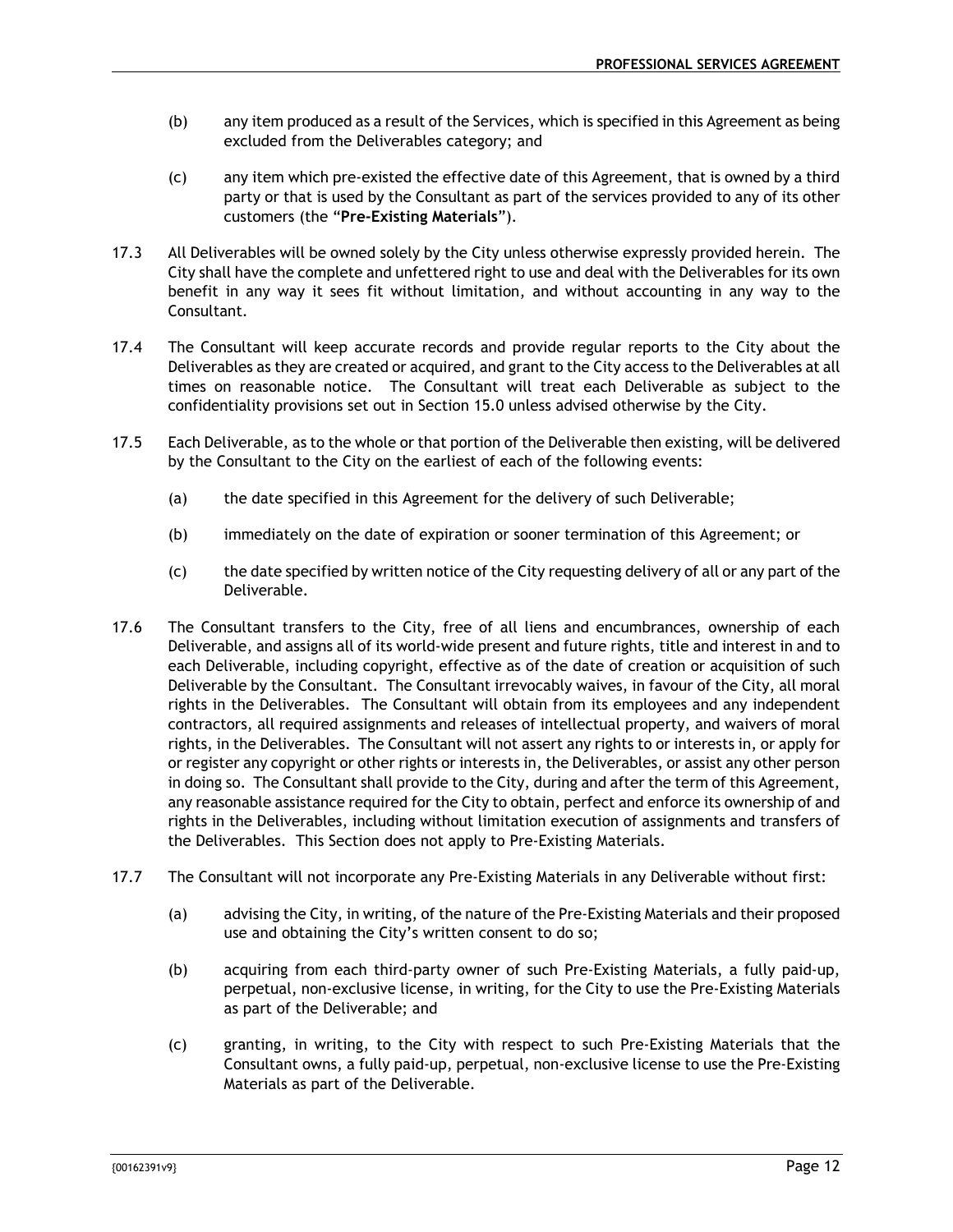17.8 The Consultant represents and warrants that the Deliverables will not infringe, misappropriate or misuse any copyright, patent, trade-mark, trade secret, or confidential or proprietary information of a third party. The Consultant shall defend, indemnify and hold the City harmless from and against any and all damage, liability, cost and expense incurred by the City in connection with any claim by a third party that a Deliverable infringed, misappropriated or misused its copyright, patent, trade-mark, trade secret, or confidential or proprietary information.

# **18.0 NOTICES**

- 18.1 Any notice required or permitted to be given to the Consultant will be sufficiently given if delivered in writing by the City's Project Manager to the Consultant's Project Manager personally or, if mailed, by registered mail to the last known address of the Consultant.
- 18.2 Any notice required or permitted to be given to the City will be sufficiently given if delivered in writing by the Consultant's Project Manager to the City's Project Manager personally or, if mailed, by registered mail to City of Vancouver at 453 West 12<sup>th</sup> Avenue, Vancouver, B.C., V5Y 1V4 (addressed to the attention of the City's Project Manager).

# **19.0 NO CONFLICT OF INTEREST**

- 19.1 The Consultant agrees that during the Term the Consultant will not engage in any conduct which would or might put the interests of the City into conflict with the interests of any other person, whether or not a client of the Consultant's. Without limiting the general scope of this Section 19.1 and by way of example only, the Consultant is prohibited from and will not provide any services which assist or could be seen to be assisting any person in responding to a request for proposal or invitation to tender, or otherwise giving that person an unfair competitive advantage over other proponents or tenderers responding to a request for proposal or invitation to tender by the City. The Consultant now acknowledges that a breach of this Section 19.1 could constitute not only a breach of this Agreement but also a violation of the *Competition Act* (Canada) and *Criminal Code* of Canada, and accordingly, could be punishable as a crime (as well as a breach of contract).
- 19.2 The Consultant now confirms and warrants that there is no officer, director, shareholder, partner or employee or other person related to the Consultant's organization (a "**person having an interest**") or any spouse, business associate, friend or relative of a person having an interest who is:
	- (a) an elected official or employee of the City; or
	- (b) related to or has any business or family relationship with an elected official or employee of the City, such that there would be any conflict of interest or any appearance of a conflict of interest in the administration of this Agreement or the performance of the Services.

# **20.0 NON-RESIDENT WITHHOLDING TAX**

- 20.1 If the Consultant is a non-resident of Canada as defined in Canadian income tax legislation, the City may withhold from all monies payable under this Agreement such amounts as set out in Canadian income tax legislation, unless a Canada Revenue Agency waiver has been provided to the City within the time limit required under the Canada Revenue Agency administrative guidelines as in effect from time to time and, in any event, prior to payment of an invoiced amount.
- 20.2 The City shall receive full credit under this Agreement for monies withheld as of and from the date of the withholding and no interest will be payable by the City on sums withheld and later paid directly to the Consultant.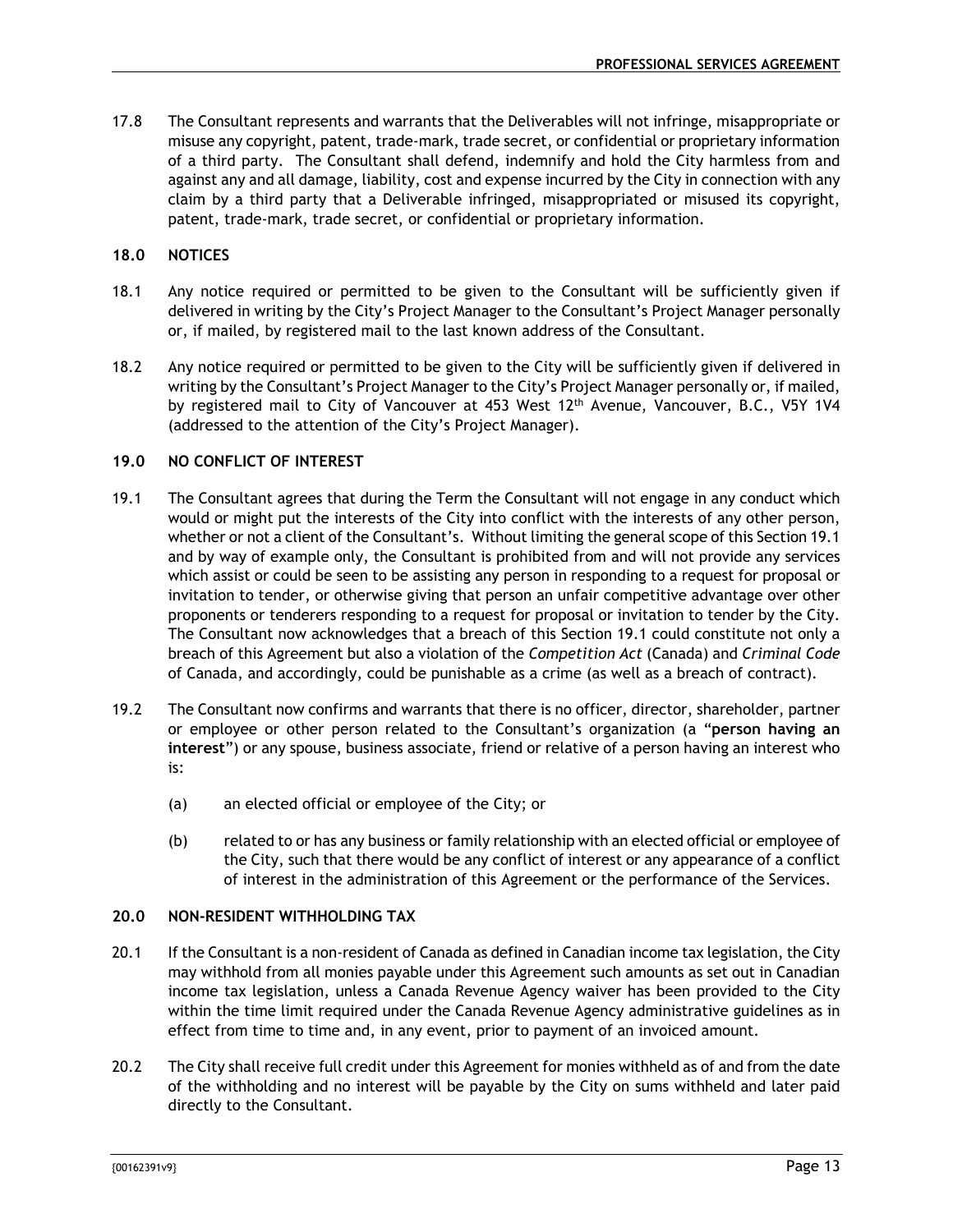20.3 The Consultant shall indemnify the City for any losses, damages or expenses incurred by the City as a result of the Consultant's failure to properly disclose to the City its non-resident status, as defined in Canadian income tax legislation.

# **21.0 COMPLIANCE WITH LAW**

- 21.1 The Consultant will comply with the City of Vancouver License By-law and maintain a valid business license throughout the duration of this Agreement.
- 21.2 The Consultant agrees that it will during the Term comply with all Applicable Laws.

# **22.0 GOVERNING LAW AND RESOLUTION OF DISPUTES**

22.1 This Agreement will be governed by the laws of the Province of British Columbia and the courts of British Columbia will have exclusive jurisdiction to determine all disputes arising under this Agreement and the Parties now irrevocably agree to submit all disputes to the courts of British Columbia for resolution.

# **23.0 INDEPENDENT CONSULTANT**

- 23.1 This Agreement is a contract for services and the Consultant, its permitted Sub-contractors, and the officers, directors, shareholders, partners, personnel, affiliates and agents of the Consultant and its permitted Sub-contractors are not, nor are they to be deemed to be, partners, appointees, employees or agents of the City.
- 23.2 The Consultant will not represent to anyone that the Consultant has any authority to bind the City in any way or that the Consultant is an employee or agent of the City.

# **24.0 INDEPENDENT LEGAL ADVICE**

24.1 The Consultant acknowledges that the Consultant has been given the opportunity to seek independent legal advice before executing this Agreement.

#### **25.0 TIME FOR PERFORMANCE**

- 25.1 **Time of the Essence**. Time shall be of the essence of this Agreement.
- 25.2 **Unavoidable Delay**. Notwithstanding Section 25.1, except for the performance of obligations to pay money, the time periods for the City and the Consultant to perform under this Agreement will be extended for periods of time during which their performance is delayed or prevented due to an Unavoidable Delay. For the purposes of this Section, an "**Unavoidable Delay**" means any circumstances beyond the reasonable control of the party trying to perform (such as, for example, acts of God, war or other strife or governmental action) but expressly excludes any and all delays caused by the Consultant's lack of financial resources; the Consultant's insolvency ; strikes, lockouts or other withdrawals of services arising out of any labour dispute involving the City, the Consultant or a Sub-contractor; or governmental action taken in the enforcement of any law specifically against the Consultant or its Sub- Consultants. If an Unavoidable Delay occurs, the nonperforming party will, as soon as possible after the occurrence of the Unavoidable Delay, give written notice to the other party describing the circumstances preventing continued performance and the efforts being made to resume performance of its obligations under this Agreement.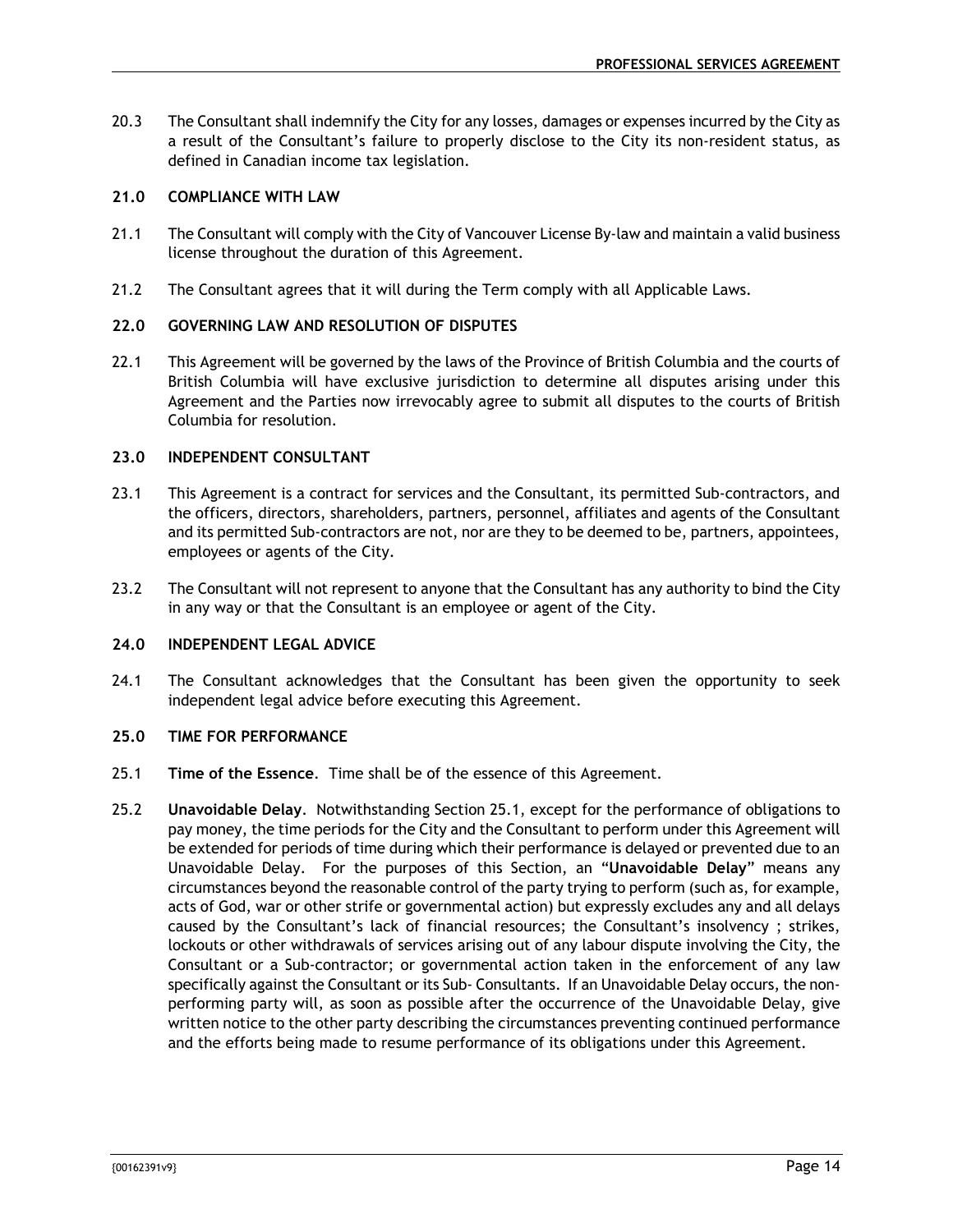# **26.0 GENERAL**

- 26.1 **No Waiver.** No action or failure to act by the City shall constitute a waiver of any right or duty under this Agreement, or constitute an approval or acquiescence in any breach hereunder, except as may be specifically agreed in writing by the City.
- 26.2 **Severability.** The invalidity, illegality or unenforceability of any portion or provision of this Agreement or the occurrence of any event rendering any portion or provision of this Agreement void shall in no way affect the validity or enforceability of any other portion or provision of this Agreement. Any void portion or provision shall be deemed severed from this Agreement and the balance of this Agreement shall be construed and enforced as if this Agreement did not contain the particular portion or provision held to be void. The Parties further agree to amend this Agreement to replace any stricken provision with a valid provision that comes as close as possible to the intent of the stricken position.
- 26.3 **Remedies Cumulative**. The remedies of the Parties provided for in this Agreement are cumulative and are in addition to any remedies available to the Parties at law or in equity. No remedy will be deemed to exclude or restrict the right of a Party to any other remedies against the other Party and a Party may from time to time have recourse to one or more of the remedies specified in this Agreement or at law notwithstanding the termination of this Agreement.
- 26.4 **Further Assurances**. Each Party shall execute such further and other documents and instruments and do such further and other acts as may be necessary to implement and carry out the provisions and intent of this Agreement.
- 26.5 **Entire Agreement**. The Contract Documents constitute the entire agreement between the Parties with respect to the subject matter hereof, and supersede all previous communications, representations and agreements, whether oral or written, with respect to the subject matter hereof.
- 26.6 **Amendment**. This Agreement shall not be amended except as specifically agreed in writing by both the City and the Consultant.
- 26.7 **Joint and Several Liability of Joint Venture Participants**. If the Consultant is a joint venture of two or more entities, it is understood and agreed that the grants, covenants, provisos, claims, rights, powers, privileges and liabilities of the entities who comprise the Consultant shall be joint and several.
- 26.8 **Schedules and Appendices**. The schedules and appendices attached hereto are incorporated by reference in and form an integral part of this Agreement.
- 26.9 **Set-Off**. The City may at its option, withhold and set-off against any amount owing to the Consultant (whether under this Agreement or otherwise) any amounts payable by the Consultant to the City (whether under this Agreement or otherwise) and the amount of any damages suffered or claims made or to be made by the City as a result of any other claim it may have against the Consultant, whether such claim is at law or in equity or tort or on any other basis.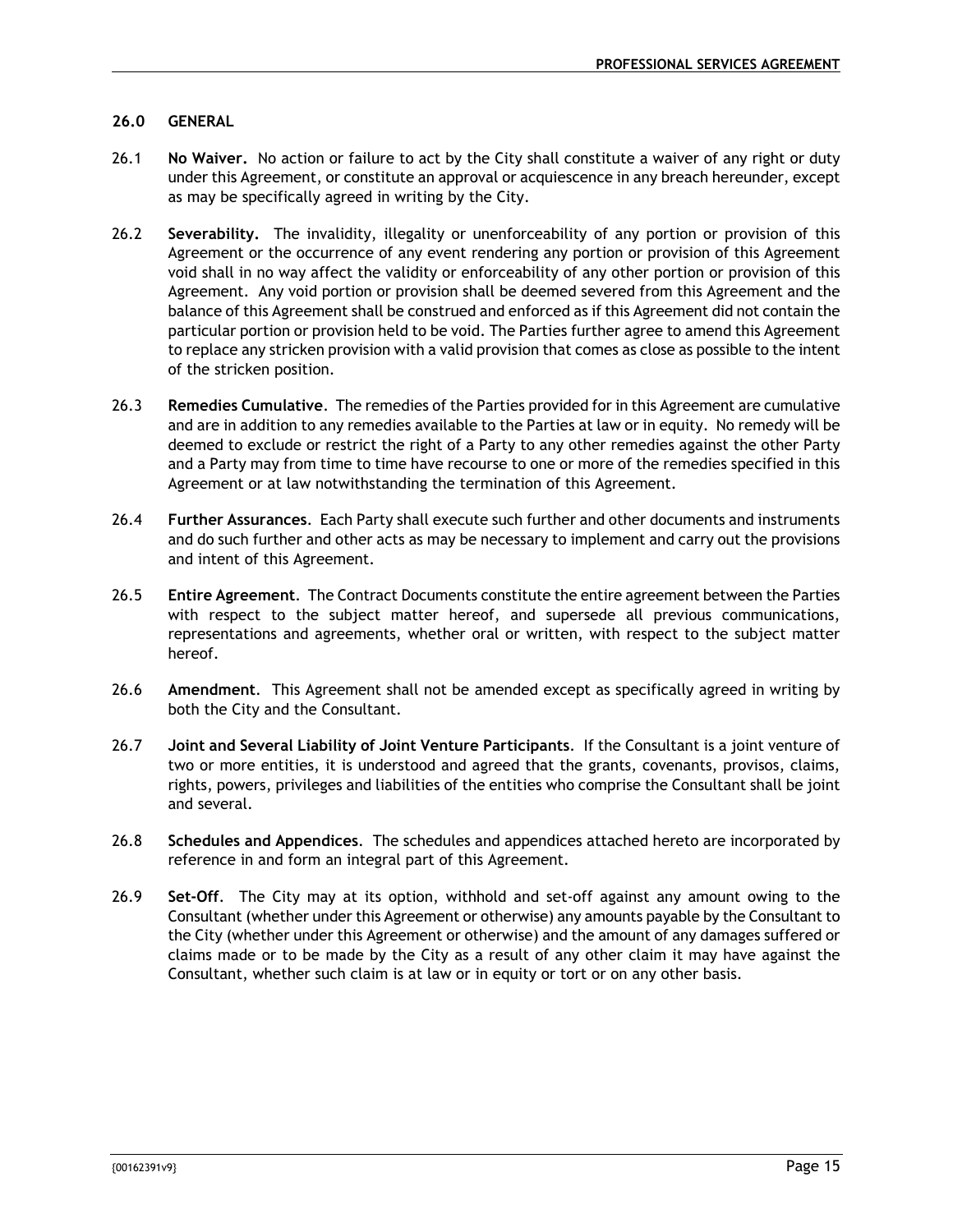- 26.10 **Enurement**. This Agreement shall enure to the benefit of and be binding upon the City and the Consultant and their respective successors and permitted assigns.
- 26.11 **Execution**. This Agreement may be executed in one or more counterparts each of which will constitute an original and together will constitute one and the same Agreement. This Agreement may be executed by the Parties electronically or by facsimile and if so executed and transmitted, this Agreement will be for all purposes as effective as if the Parties had delivered an executed original Agreement.

As evidence of their agreement to be bound by the above contract terms, the City and the Consultant each have executed this Agreement as of the day and year first above written.

**CITY OF VANCOUVER** 

Authorized Signatory

Print Name and Title

# **[NAME OF CONSULTANT]**

Authorized Signatory

Print Name and Title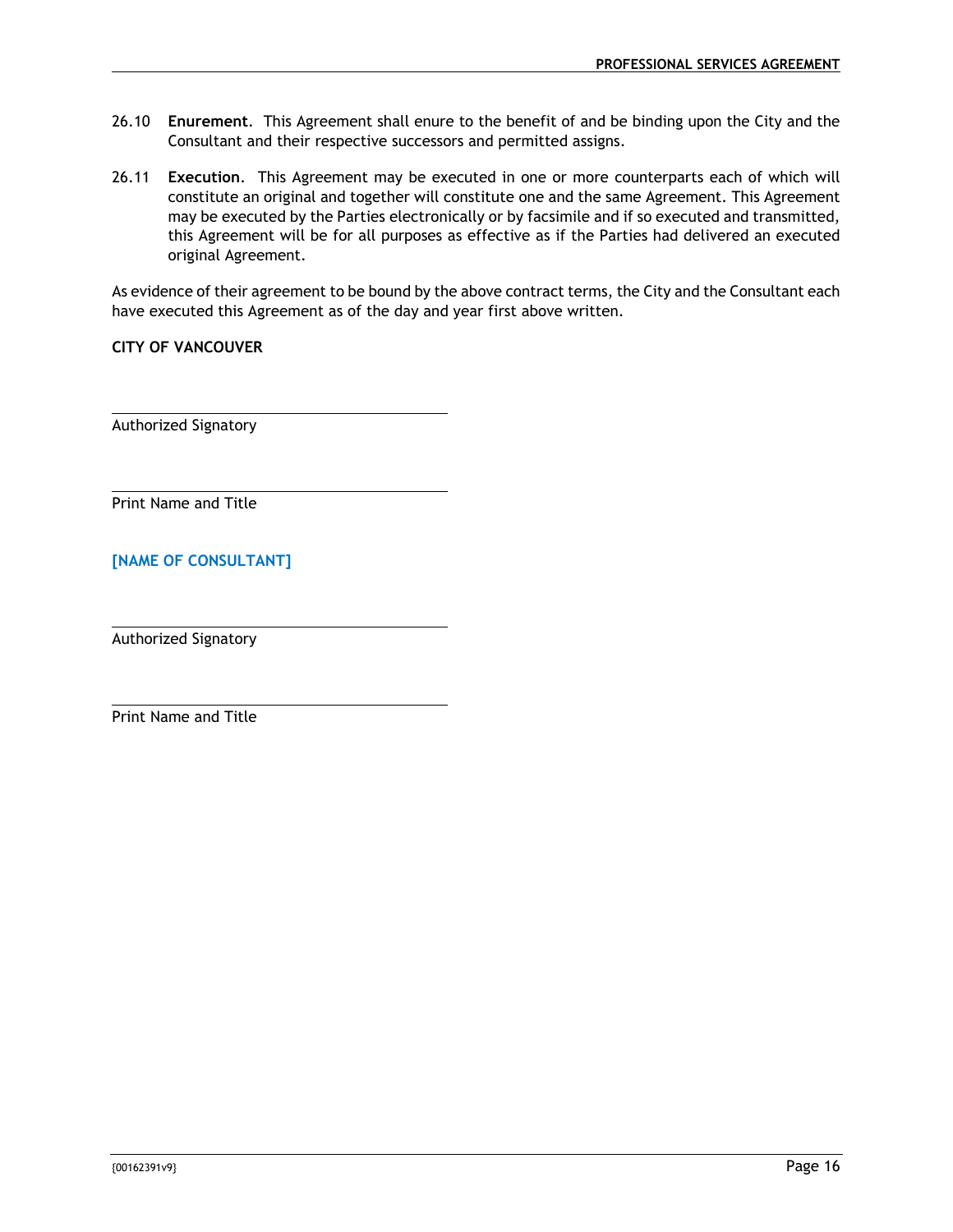# **APPENDIX A - INSURANCE REQUIREMENTS**

- A1.1 **Required Types/Amounts** Prior to commencing the Services, the Consultant will obtain at its own expense:
	- (a) a professional (errors and omissions) liability insurance policy with limits of not less than \$2,000,000 per claim and not less than \$5,000,000 in aggregate and a deductible of not more than \$50,000, protecting the Consultant against all claims for loss or damage arising out of any error or omission of the Consultant or the Consultant's personnel in the performance of the Services; and
	- (b) Commercial general liability insurance policy with a limit of not less than \$2,000,000 per occurrence \$2,000,000 in aggregate and a deductible of not more than \$5,000 or other such amounts as the City may approve from time to time, protecting the Consultant and the Consultant's personnel against all claims for bodily injury including death, personal injury, advertising liability, completed operations, and product liability, and property damage or loss, arising out of the operations of the Consultant or the actions of the Consultant or the Consultant's personnel. The policy must:
		- (i) include a cross-liability or severability of interest clause in favour of the City;
		- (ii) include blanket contractual liability coverage;
		- (iii) include contingent employer's liability coverage;
		- (iv) include non-owned auto liability coverage; and
		- (v) name the City and the City's officials, employees and agents as additional insureds.
	- (c) Automobile liability insurance on all licensed vehicle owned or leased to the Consultant with a limit of not less than \$5,000,000 per occurrence or other such amount as the City may approve from time to time protecting against damages arising from bodily injury including death, and from claims for property damage arising from the operations of the Consult ant, its agents or employees.
	- (d) All-risk contractor's equipment or property insurance covering all property or equipment owned or rented by the Consultant and its agents or employees against all risks of loss or damage with coverage sufficient to allow for immediate replacement. This insurance must include a clause that waives the insurer's right of subrogation against the City and the City's officials, employees and agents.

# A1.2 **Required Policy Terms**

All required insurance policies must remain in full force and effect at all times until completion of the Services or earlier cancellation of this Agreement, and for a period of not less than two years thereafter, and must:

(a) be obtained from and issued by insurers authorized to carry on business within British Columbia, on terms satisfactory to the City's Director of Risk Management, acting reasonably;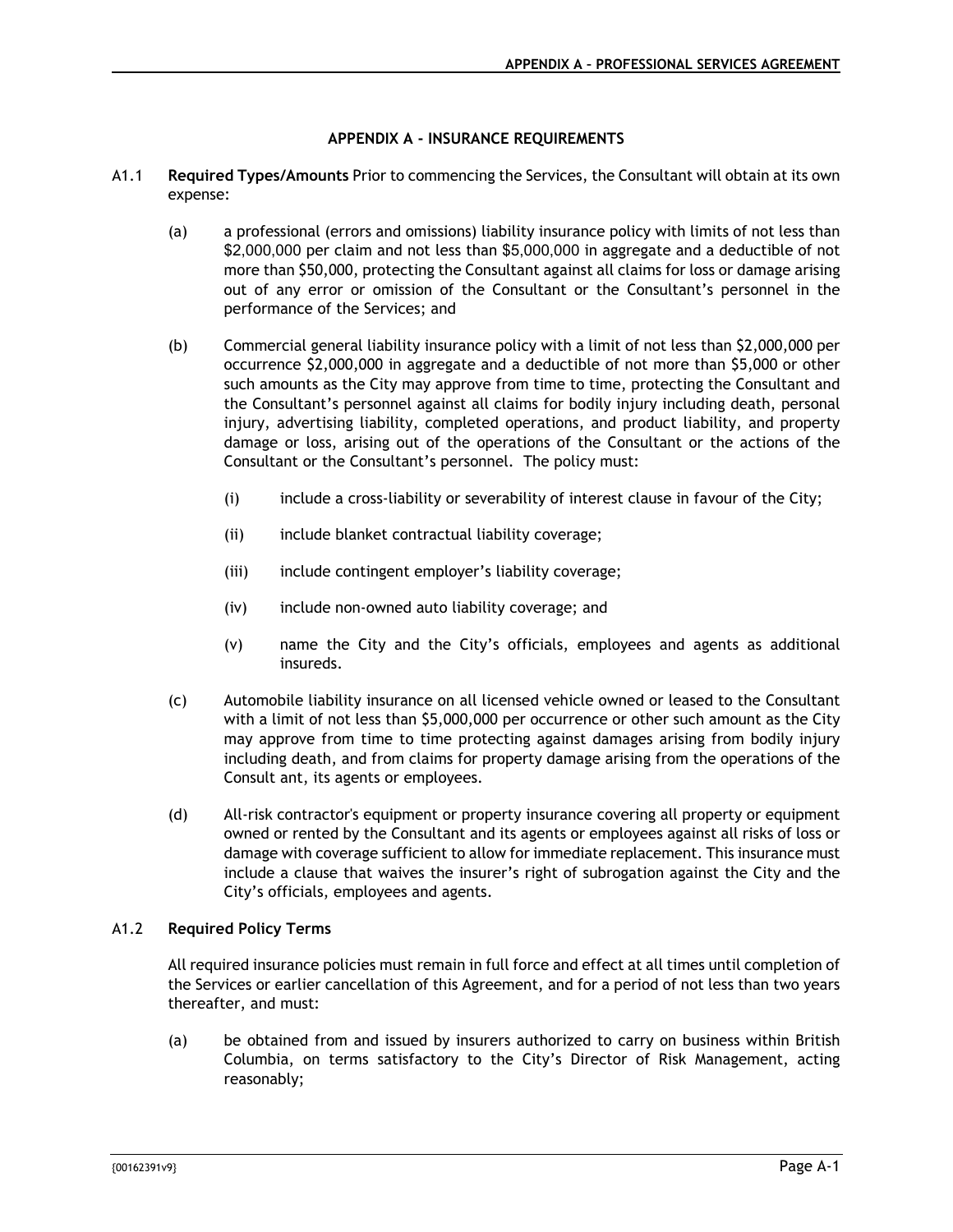- (b) be primary insurance in respect to the City, and any insurance or self-insurance maintained by the City will be in excess of this insurance and will not contribute with such policies; and
- (c) contain a provision that such insurance coverage will not be cancelled or endorsed to reduce the limits of liability without the insurer or their authorized representative giving the City at least 30 days' written notice. Should the policy be endorsed to restrict coverage midterm, written notice of such restriction will be sent by registered mail to the City no later than the effective date change; the exception is cancellation for non-payment of premium in which case the applicable statutory conditions will apply.

# A1.3 **Insurance Certificate**

Prior to signing, and immediately following the signature of, this Agreement, the Consultant shall have provided, or shall provide, the City's Project Manager with evidence of all required insurance to be taken out in the form of one or more certificate(s) of insurance. The certificate(s) of insurance will identify the Agreement title, number, policyholder and scope of work and must not contain any qualifications or disclaimers. Proof of insurance, in the form of such certificate(s) of insurance (or copies of the policy(ies) themselves, if requested), will be made available to the City's Project Manager at any time during the performance of the Services immediately upon request.

# A1.4 **Sub-Contractors' Insurance**

The Consultant will provide in its agreements with its Sub-contractors insurance clauses in the same form as in this Agreement. Upon request, the Consultant will deposit with the City's Project Manager detailed certificates of insurance for the policies of its Sub-contractors (or copies of the policy(ies) themselves, if requested) and a copy of the applicable insurance clauses from its Subcontractor agreements.

# A1.5 **Insurance Requirements Additional to any other Requirements**

The Consultant and each of its Sub-contractors will purchase and maintain, at its own cost, any additional insurance which it is required by law, or other lines of insurance coverages, endorsements, or increased limits of insurance as deemed necessary by the City and as a reasonable and prudent consultant, engineer, architect, or other professional would require to protect their performance of services similar to the Services outlined.

# A1.6 **Insurance Requirements Independent of Agreement Obligations**

Neither the providing of insurance by the Consultant or the Sub-contractors in accordance with this Agreement, nor the insolvency, bankruptcy or the failure of any insurance company to pay any claim accruing, will be held to relieve the Consultant from any other provisions of this Agreement with respect to liability of the Consultant or otherwise.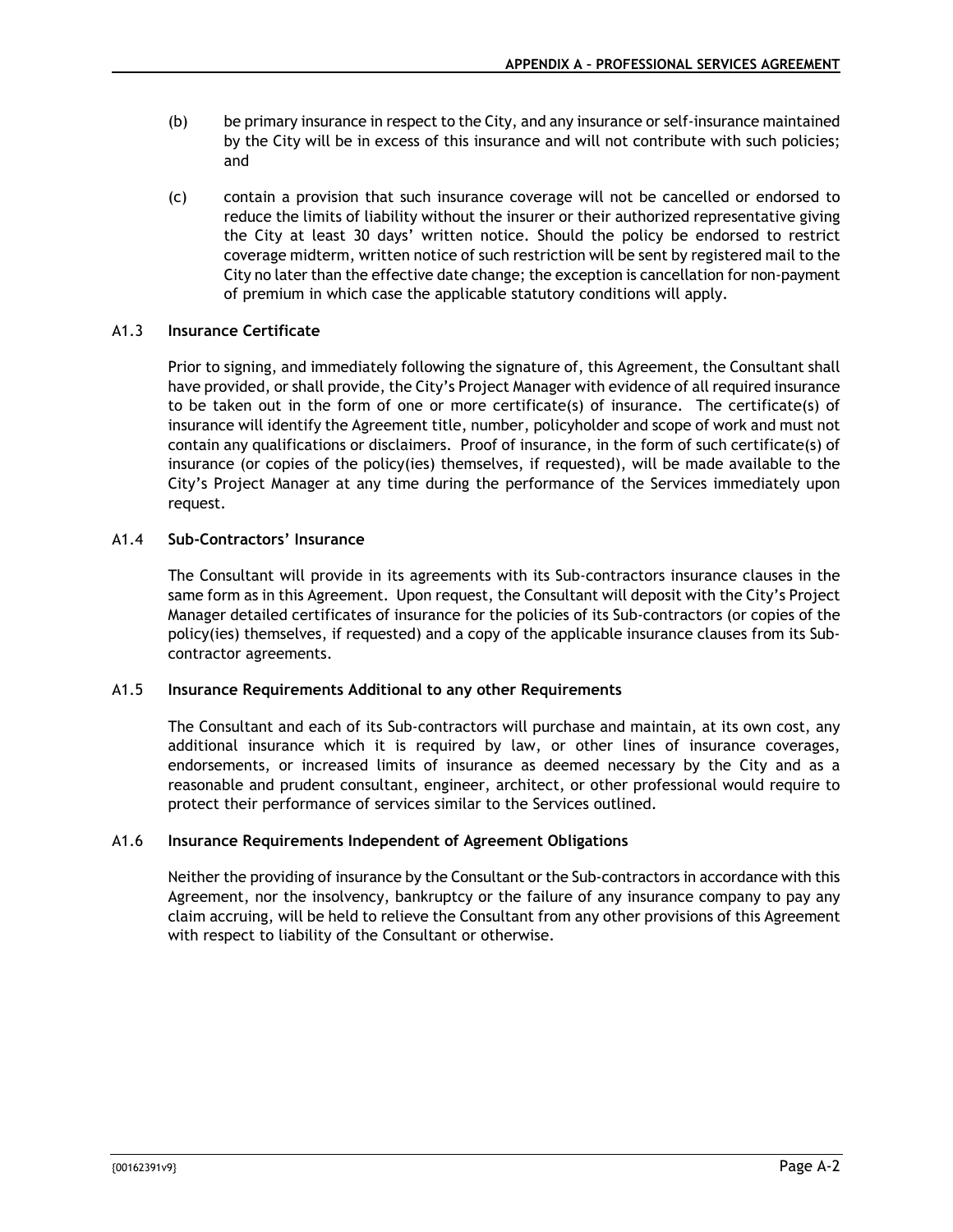**APPENDIX B – PROPOSAL**